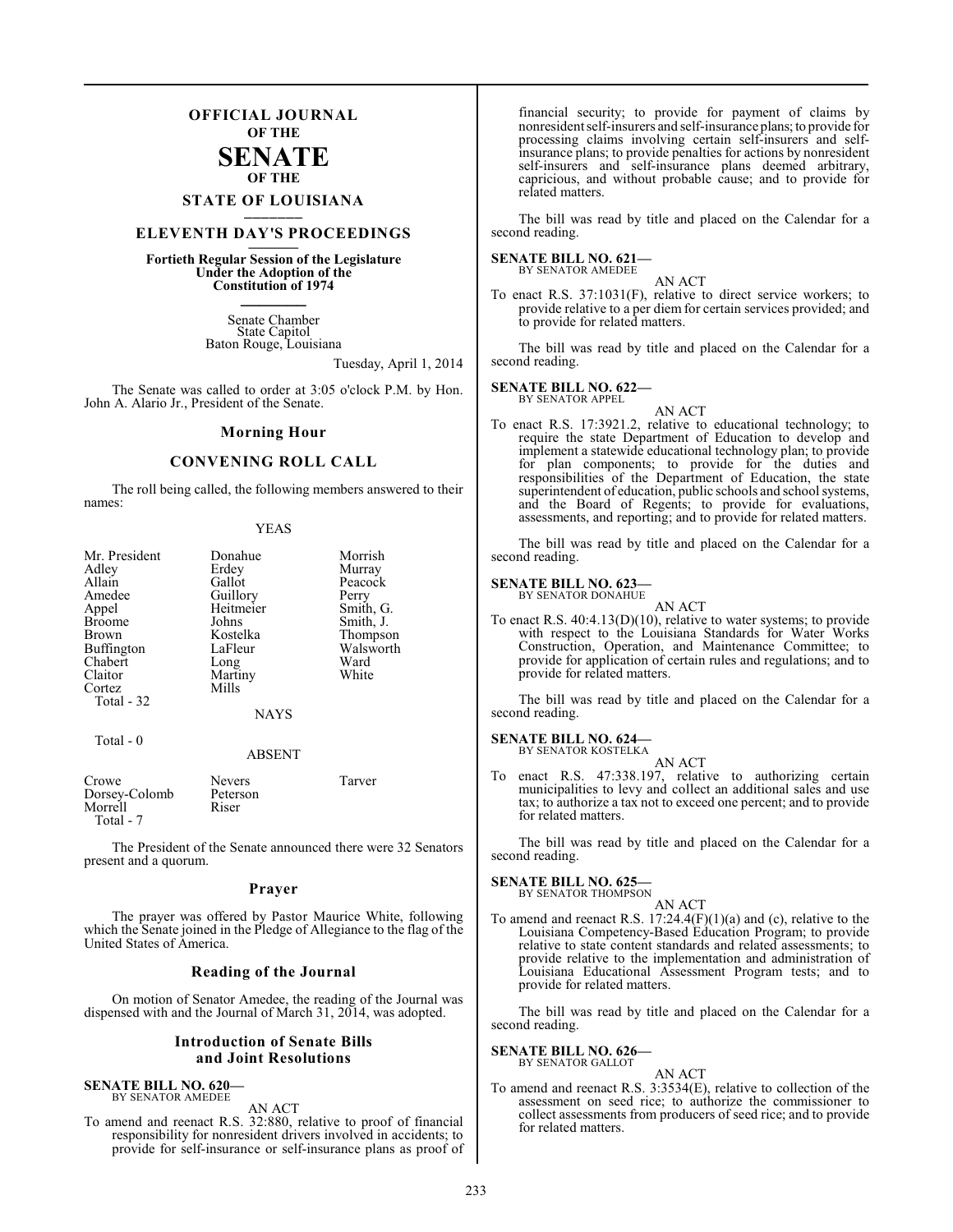## **Page 2 SENATE 11th DAY'S PROCEEDINGS**

April 1, 2014

The bill was read by title and placed on the Calendar for a second reading.

#### **Introduction of Senate Concurrent Resolutions**

#### **SENATE CONCURRENT RESOLUTION NO. 55—** BY SENATOR APPEL

A CONCURRENT RESOLUTION

To provide for legislative approval of the formula developed by the State Board of Elementary and Secondary Education pursuant to Article VIII, Section 13(B) of the Constitution of Louisiana to determine the cost of a minimum foundation program of education in all public elementary and secondary schools as well as to equitably allocate the funds to parish and city school systems, and adopted by the board on March 13, 2014.

The resolution was read by title and placed on the Calendar for a second reading.

#### **Senate Bills and Joint Resolutions on Second Reading to be Referred**

**SENATE BILL NO. 576—** BY SENATOR LONG

AN ACT

To enact R.S. 13:4106.1, relative to executory process and deficiency judgments; to provide relative to short sales; to provide for a waiver of deficiency judgment; to provide for terms, definitions, procedures and conditions; to provide relative to eligibility for participation; to provide relative to disclosure; and to provide for related matters.

The bill was read by title and referred by the President to the Committee on Judiciary A.

#### **SENATE BILL NO. 577—** BY SENATOR LONG

AN ACT

To enact R.S. 40:1300.333, relative to Medicaid; to provide for the Department of Health and Hospitals' upper payment limit mechanism for publicly owned nursing homes; to provide for rules and regulations; to provide for an effective date; and to provide for related matters.

The bill was read by title and referred by the President to the Committee on Health and Welfare.

## **SENATE BILL NO. 578—** BY SENATOR BROOME

#### AN ACT

To amend and reenact Civil Code Article 136(B) and (C), relative to children; to provide relative to an award of visitation rights to a grandparent and certain other persons; to provide certain procedures and conditions; and to provide for related matters.

The bill was read by title and referred by the President to the Committee on Judiciary A.

#### **SENATE BILL NO. 579—** BY SENATOR JOHN SMITH

AN ACT

To enact R.S. 47:337.12(D), relative to local sales and use taxation; to provide for the taxation of certain materials used in certain paving-related activities; and to provide for related matters.

The bill was read by title and referred by the President to the Committee on Local and Municipal Affairs.

#### **SENATE BILL NO. 580—** BY SENATOR MURRAY

AN ACT

To enact R.S. 13:312.5, relative to courts and judicial procedure; to provide relative to courts of appeal; to provide relative to the Fourth Circuit Court of Appeal; to provide relative to certain fees; and to provide for related matters.

The bill was read by title and referred by the President to the Committee on Finance.

#### **SENATE BILL NO. 581—** BY SENATOR ADLEY

AN ACT

To amend and reenact Code of Civil Procedure Art. 1563(A)(2), R.S. 30:29(B)(6), (H), and (I), and to enact R.S. 30:29(C)(2)(c) and 29.2, relative to the remediation of oilfield sites and exploration and production sites; to provide for presumption and jury charge following a limited admission of liability; to provide for reasonable attorney fees and costs following a preliminary dismissal; to provide for certain remediation damages; to provide terms, conditions, and requirements; and to provide for related matters.

The bill was read by title and referred by the President to the Committee on Judiciary A.

**SENATE BILL NO. 582—**

BY SENATOR CLAITOR

AN ACT To amend and reenact R.S.  $32:412(A)(4)(a)$  and the introductory paragraph of (b) and (7)(a) and the introductory paragraph of  $(b)$ ,  $(B)(7)(a)(i)$  and the introductory paragraph of  $(ii)$ ,  $(b)(i)$  and the introductory paragraph of  $(ii)$ ,  $(c)(i)$  and the introductory paragraph of  $(ii)$ ,  $(d)(i)$  and the introductory paragraph of  $(ii)$ ,  $(e)(i)(aa)$ , the introductory paragraph of  $(bb)$ , and  $(dd)$  and (ii)(aa), (bb), and (dd), and (C), relative to motor vehicles; to provide for the duration of a driver's license; and to provide for related matters.

The bill was read by title and referred by the President to the Committee on Transportation, Highways and Public Works.

#### **SENATE BILL NO. 583—**

BY SENATOR GUILLORY

AN ACT To amend and reenact R.S. 13:2582(A)(2) and 2583(A)(2), relative to officers of justice of the peace courts; to remove certain exceptions from age requirements to serve or run for such offices; and to provide for related matters.

The bill was read by title and referred by the President to the Committee on Judiciary A.

#### **SENATE BILL NO. 584—** BY SENATOR MILLS

AN ACT

To enact R.S. 30:23.2, relative to permits for solution mined cavern wells; to provide for the prohibition of certain permits in Vermilion and Iberia parishes; to provide terms, conditions, and requirements; and to provide for related matters.

The bill was read by title and referred by the President to the Committee on Natural Resources.

## **SENATE BILL NO. 585—** BY SENATOR MILLS

AN ACT

To enact R.S. 30:4(N), relative to solution-mined cavern permits; to require public notice for certain solution-mined cavern permits in Vermilion and Iberia parishes; to require a public hearing for permits to drill, expand, operate, convert, or alter certain solution mined caverns; to provide terms, conditions, and requirements; and to provide for related matters.

The bill was read by title and referred by the President to the Committee on Natural Resources.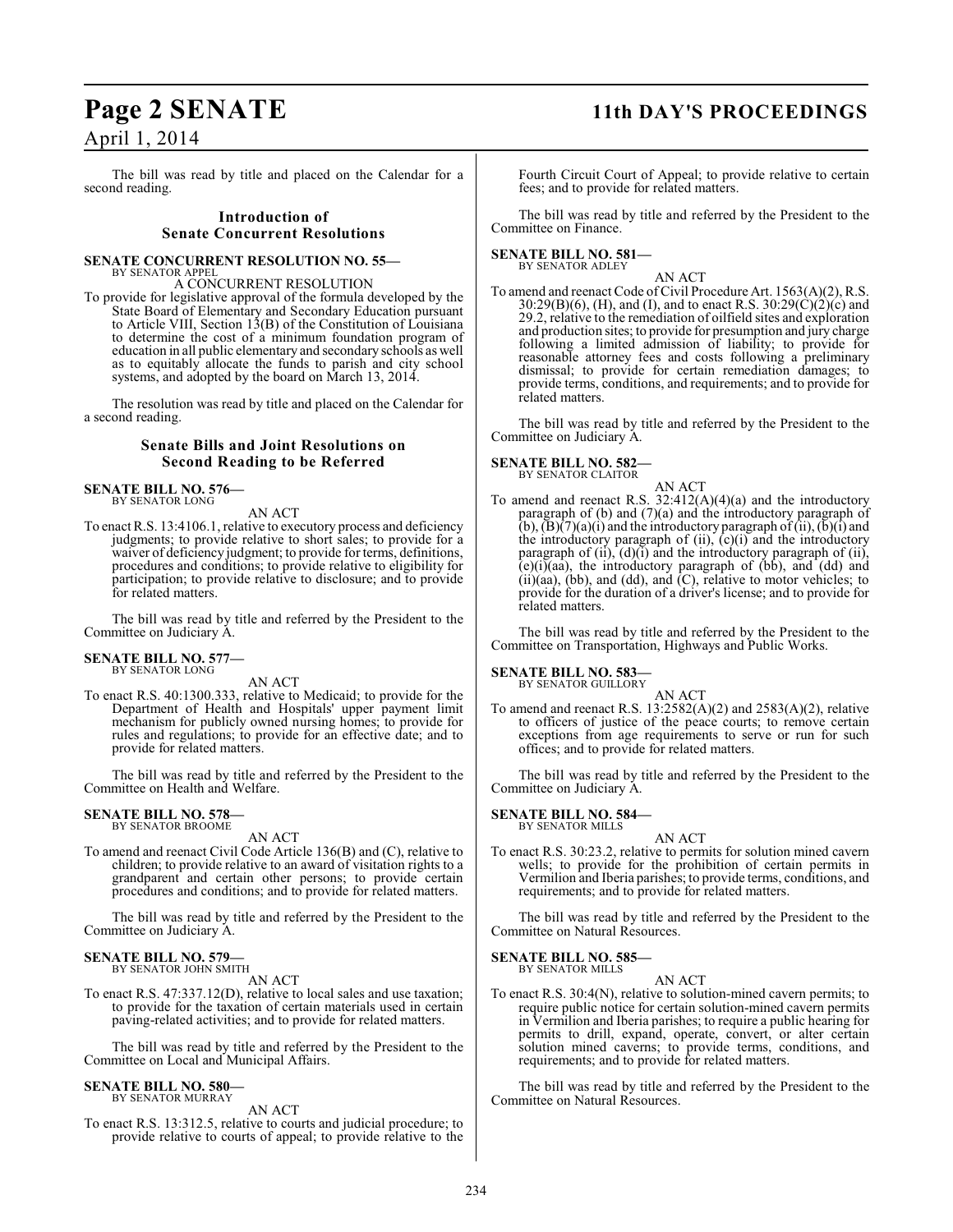## **11th DAY'S PROCEEDINGS Page 3 SENATE**

# April 1, 2014

#### **SENATE BILL NO. 586—**

BY SENATOR DORSEY-COLOMB AN ACT

To amend and reenact Children's Code Articles 1217, 1239, 1255, 1282.3, 1283.14, 1285.14 and R.S. 15:87.1(C)(1) and to enact R.S. 14:46.4, relative to children; to provide relative to adoptions; to prohibit the re-homing of a child; to provide certain definitions, terms, conditions, procedures, prohibitions, crimes, penalties, and effects; and to provide for related matters.

The bill was read by title and referred by the President to the Committee on Judiciary A.

#### **SENATE BILL NO. 587—** BY SENATOR PETERSON

AN ACT

To amend and reenact R.S. 33:9091.14(D), (F)(1), (2) and (3)(c), relative to the Mid-City Security District; to provide for governance; to provide for a flat fee per parcel of land; to provide for election dates; to provide for an effective date; and to provide for related matters.

The bill was read by title and referred by the President to the Committee on Local and Municipal Affairs.

#### **SENATE BILL NO. 588—** BY SENATOR PETERSON

AN ACT

To amend and reenact R.S. 40:600.88 and 40:600.91(A)(29), relative to the Louisiana Housing Corporation; to provide for the corporation to become a political subdivision of the state; to provide for certain powers and duties; and to provide for related matters.

The bill was read by title and referred by the President to the Committee on Local and Municipal Affairs.

#### **SENATE BILL NO. 589—** BY SENATOR WALSWORTH

AN ACT

To amend and reenact R.S. 46:2607, relative to the Children's Cabinet; to provide relative to the termination date; to provide for an effective date; and to provide for related matters.

The bill was read by title and referred by the President to the Committee on Judiciary A.

#### **SENATE BILL NO. 590—** BY SENATOR MORRELL

AN ACT

To amend and reenact R.S. 33:9091.15(D)(1) and (3), relative to the Oak Island Neighborhood Improvement District; to provide for the governance; to provide for commission membership; to provide for an effective date; and to provide for related matters.

The bill was read by title and referred by the President to the Committee on Local and Municipal Affairs.

#### **SENATE BILL NO. 591—** BY SENATOR MORRELL

AN ACT

To enact R.S. 40:600.66(B)(5), relative to the Road Home Corporation and the Louisiana Land Trust; to provide for the disposition of certain properties by the Road Home Corporation, the Louisiana Land Trust, or certain other housing assistance programs; and to provide for related matters.

The bill was read by title and referred by the President to the Committee on Finance.

#### **SENATE BILL NO. 592—** BY SENATOR MORRELL

AN ACT

To amend and reenact R.S. 14:34.1(C), relative to the crime of second degree battery; to double the possible fines and penalties

for commission of second degree battery; and to provide for related matters.

The bill was read by title and referred by the President to the Committee on Judiciary C.

### **SENATE BILL NO. 593—**

BY SENATOR CROWE

AN ACT To enact R.S. 33:383.3, relative to municipal governing authorities; to provide for limitation of terms of elected officials; to provide for an election; to provide for an effective date; and to provide for related matters.

The bill was read by title and referred by the President to the Committee on Local and Municipal Affairs.

## **SENATE BILL NO. 594—** BY SENATOR CROWE

AN ACT

To amend and reenact R.S. 23:1625.1(A)and (B) and to enact R.S. 23:1553.1, relative to unemployment compensation; to provide for the determination of claims; to provide for payment of benefits; to provide for prohibitions for noncharging under certain circumstances; to provide for definitions; to provide for retroactive effect; and to provide for related matters.

The bill was read by title and referred by the President to the Committee on Labor and Industrial Relations.

#### **SENATE BILL NO. 595—**

BY SENATOR WALSWORTH AN ACT

To amend and reenact R.S.  $42:1113(D)(1)(a)(ii)(qq)$ , relative to the Code of Governmental Ethics; to provide for prohibited contractual arrangements; to provide for certain individuals prohibited from contracting with state government; and to provide for related matters.

The bill was read by title and referred by the President to the Committee on Senate and Governmental Affairs.

#### **SENATE BILL NO. 596—**

BY SENATOR PERRY

AN ACT To amend and reenact R.S.  $32:410(A)(3)(a)(ii)$  and (viii) and R.S. 40:1321(A), relative to drivers' licenses and special identification cards; to provide relative to the documents required for issuance of drivers' licenses and special identification cards; and to provide for related matters.

The bill was read by title and referred by the President to the Committee on Transportation, Highways and Public Works.

#### **SENATE BILL NO. 597—**

BY SENATOR KOSTELKA

AN ACT To amend and reenact R.S. 17:24.4(A)(3) and (4), (E), (F)(3)(a) and (b)(ii), and (G)(2), to enact R.S.  $36:651(G)(4)$ , and to repeal  $R.S. 17:24.4(F)(1)(d)$ , relative to education standards and related assessments; to create the Student Standards Commission to develop and adopt state education standards for required subjects for public school students; to provide for commission membership, vacancies, meetings, voting, and compensation; to provide for implementation of the standards by the State Board of Elementary and Secondary Education subject to legislative approval; to repeal provisions relative to implementation of certain standards-based assessments by the State Board of Elementary and Secondary Education; to delete the requirement that the state Department of Education develop and implement statewide content standards for required subjects; and to provide for related matters.

The bill was read by title and referred by the President to the Committee on Education.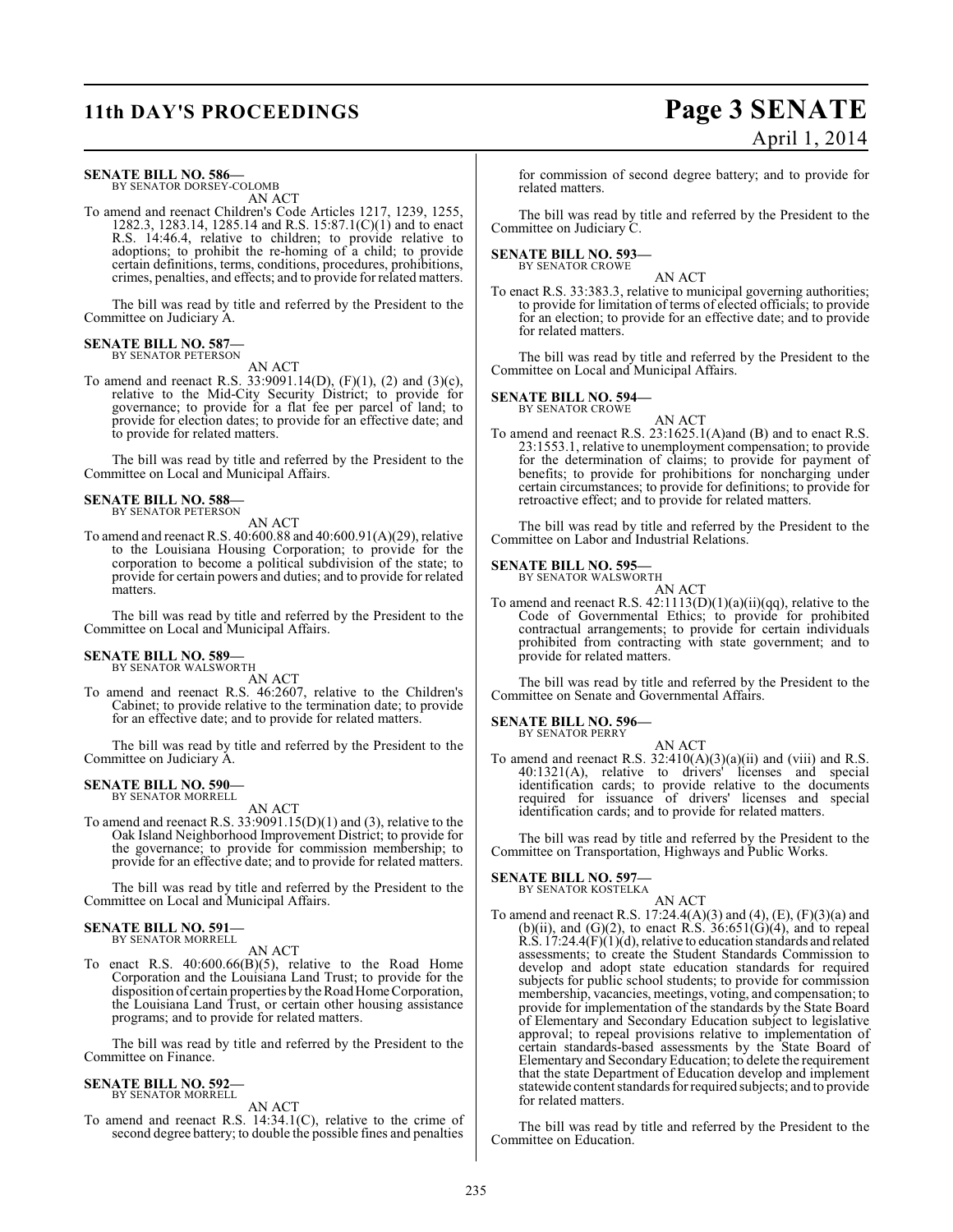## **Page 4 SENATE 11th DAY'S PROCEEDINGS**

April 1, 2014

#### **SENATE BILL NO. 598—** BY SENATOR ERDEY

AN ACT

To amend and reenact R.S. 39:1701(3), relative to cooperative purchasing; to authorize appropriate early childhood programs to conduct cooperative purchasing; and to provide for related matters.

The bill was read by title and referred by the President to the Committee on Local and Municipal Affairs.

### **SENATE BILL NO. 599—** BY SENATOR ERDEY

AN ACT

To enact R.S. 17:3048.3(B)(7), (8) and (9), relative to the Taylor Opportunity Program for Students; to provide for information reporting; and to provide for related matters.

The bill was read by title and referred by the President to the Committee on Education.

#### **SENATE BILL NO. 600—** BY SENATOR MILLS

AN ACT

To amend and reenact R.S. 37:1218.1, relative to immunizations and vaccines; to provide for the administering of immunizations and vaccines other than influenza immunizations by a pharmacist; and to provide for related matters.

The bill was read by title and referred by the President to the Committee on Health and Welfare.

#### **SENATE BILL NO. 601—** BY SENATOR AMEDEE

AN ACT

To enact R.S.  $33:381(C)(33)$ , relative to the town of Sorrento; to provide for the abolition of the office of the chief of police and the police department; to provide for limitations and requirements on such abolition; to require voter approval; to authorize the municipality to contract for law enforcement services; to provide for an effective date; and to provide for related matters.

The bill was read by title and referred by the President to the Committee on Local and Municipal Affairs.

#### **SENATE BILL NO. 602—** BY SENATOR NEVERS

AN ACT

To amend and reenact R.S. 40:1576, 1578.1(A)(9) and (10) and (B), and 1578.2 and to enact R.S. 40:1578.1(A)(11) and (12) and Subpart A-2, Part III of Chapter 7 of Title 40 of the Louisiana Revised Statutes of 1950, to be comprised of R.S. 40:1597.1 through 1597.23, relative to elevators and conveyance devices; to provide for the scope of regulation of the law; to provide for definitions; to provide for the registration of elevator and conveyance devices; to provide for the issuance of inspector licenses; to provide for violations, fines, and administrative actions; to require the office of the state fire marshal to promulgate administrative rules; to require compliance with certain codes; to require registrations and inspections for conveyances; to provide for inspections; to provide for enforcement; to create a fund; to provide relative to liability; to provide relative to the applicability of the law; and to provide for related matters.

The bill was read by title and referred by the President to the Committee on Commerce, Consumer Protection, and International Affairs.

#### **SENATE BILL NO. 603—** BY SENATOR ALARIO

AN ACT

To enact R.S. 9:182, relative to unclaimed property; to provide a procedure for the escheatment of United States savings bonds presumed abandoned; and to provide for related matters.

The bill was read by title and referred by the President to the Committee on Judiciary A.

### **SENATE BILL NO. 604—** BY SENATOR MARTINY

AN ACT To amend and reenact R.S. 26:352 and 793(A)(1), relative to the donation of alcoholic beverages; to authorize the donation of alcoholic beverages to certain events and organizations; to provide for certain types of temporary alcoholic beverage permits; and to provide for related matters.

The bill was read by title and referred by the President to the Committee on Judiciary B.

## **SENATE BILL NO. 605—** BY SENATOR MARTINY

AN ACT To repeal R.S. 32:1270.1(1)(j), relative to marine products; to repeal certain provisions relative to unauthorized acts of a manufacturer, a distributor, a wholesaler, distributor branch, or factory branch of marine products or any officer, agent or representative thereof; and to provide for related matters.

The bill was read by title and referred by the President to the Committee on Commerce, Consumer Protection, and International Affairs.

#### **SENATE BILL NO. 606—** BY SENATOR MARTINY

AN ACT

To amend and reenact Code of Civil Procedure Articles 253(C) and 1911 and R.S.  $9:2603(B)(4)$  and to enact Code of Civil Procedure Article 253(D), relative to court procedures; to provide relative to the use of electronic signatures by the court; to provide certain procedures, terms, and conditions; to provide relative to certain documents, orders and judgments; to provide relative to Louisiana Uniform Electronic Transactions Act; and to provide for related matters.

The bill was read by title and referred by the President to the Committee on Judiciary A.

#### **SENATE BILL NO. 607—** BY SENATOR GALLOT

AN ACT To enact R.S. 9:314, relative to divorce; to provide for the effect of divorce or pending divorce on the designation by an individual of the individual's spouse or former spouse as beneficiary in certain agreements upon the death of the individual; and to provide for related matters.

The bill was read by title and referred by the President to the Committee on Judiciary A.

#### **SENATE BILL NO. 608—** BY SENATOR BROWN

AN ACT To amend and reenact Code of Criminal Procedure Art. 213 and to enact Code of Criminal Procedure Art. 202(F), relative to warrants of arrest; to prohibit the issuance of warrants of arrest for school employees under certain circumstances; and to provide for related matters.

The bill was read by title and referred by the President to the Committee on Judiciary B.

#### **SENATE BILL NO. 609—** BY SENATOR AMEDEE

AN ACT

To enact R.S. 38:334.4, relative to levee districts; to provide for the utilization of tax revenues within certain districts; and to provide for related matters.

The bill was read by title and referred by the President to the Committee on Transportation, Highways and Public Works.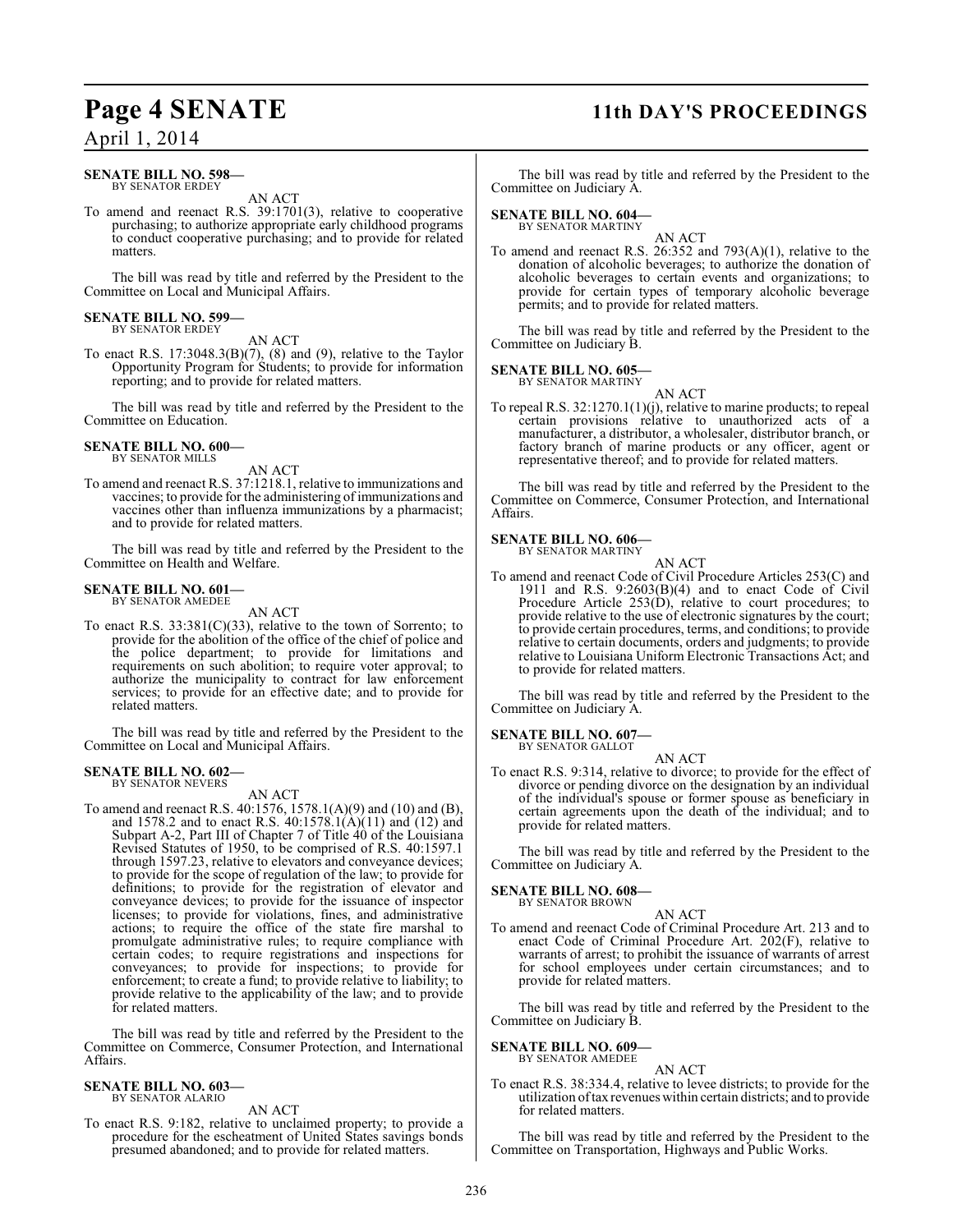## **11th DAY'S PROCEEDINGS Page 5 SENATE**

#### **SENATE BILL NO. 610—** BY SENATOR GALLOT

AN ACT

To enact R.S. 47:463.165, relative to motor vehicle special prestige license plates; to provide for the creation, issuance, and design of such license plates; to provide relative to the fee and distribution of such plates; to authorize the promulgation of rules and regulations relative to the creation and implementation of a special prestige license plate; and to provide for related matters.

The bill was read by title and referred by the President to the Committee on Transportation, Highways and Public Works.

#### **SENATE BILL NO. 611—** BY SENATOR RISER

AN ACT

To amend and reenact R.S. 9:1551 and R.S. 37:876 and to enact R.S. 8:1(20.1) and 655(C), relative to human remains; to provide relative to the release and disposition of human remains; to provide for definitions; to provide relative to the disposition of remains of a decedent in the possession of a funeral establishment or healthcare facility; to provide relative to the authorized agent for cremation; and to provide for related matters.

The bill was read by title and referred by the President to the Committee on Judiciary A.

#### **SENATE BILL NO. 612—** BY SENATOR GARY SMITH

AN ACT

To enact R.S. 47:301(14)(b)(v), relative to exclusions from the sales or use tax of political subdivisions of the state; to exclude certain sightseeing guided tours; and to provide for related matters.

The bill was read by title and referred by the President to the Committee on Local and Municipal Affairs.

## **SENATE BILL NO. 613—** BY SENATOR GARY SMITH

AN ACT

To enact R.S. 42:851(T), relative to group benefits; to provide for premium share; and to provide for related matters.

The bill was read by title and referred by the President to the Committee on Finance.

#### **SENATE BILL NO. 614—** BY SENATOR LAFLEUR

AN ACT

To enact R.S. 49:125.1, relative to the sale of surplus property; to allow for the transfer of surplus electronic devices to certain nonprofit entities; to require the nonprofit entities to perform certain services; to provide definitions, terms, conditions, and requirements; and to provide for related matters.

The bill was read by title and referred by the President to the Committee on Finance.

## **SENATE BILL NO. 615—** BY SENATOR LAFLEUR

AN ACT

To amend and reenact R.S. 33:2218.2(F)(3), relative to state supplemental compensation for certain law enforcement officers; to increase the number of Coushatta Indian tribal officers eligible for additional compensation; to delete certain limitations; to provide for an effective date; and to provide for related matters.

The bill was read by title and referred by the President to the Committee on Finance.

#### **SENATE BILL NO. 616—**

BY SENATOR LAFLEUR

AN ACT To enact R.S. 27:361(B)(5), relative to the conduct of slot machine gaming activity; to allocate revenue from slot machine gaming activity at the pari-mutuel live horse racing facility in Orleans Parish; to provide relative to classification of revenue; to provide for a termination date; to provide for an effective date; and to provide for related matters.

The bill was read by title and referred by the President to the Committee on Judiciary B.

#### **SENATE BILL NO. 617—** BY SENATOR AMEDEE

AN ACT

To enact R.S. 33:4690.13, relative to Ascension Parish; to authorize the parish governing authority to create road infrastructure development districts; to provide relative to the authority of such districts to undertake new residential road projects and to finance them by levying taxes and assessments and incurring debt; to provide relative to taxes, assessments, and debt; to provide for general powers and duties of a district; to provide for an effective date; and to provide for related matters.

The bill was read by title and referred by the President to the Committee on Local and Municipal Affairs.

### **SENATE BILL NO. 618—** BY SENATOR HEITMEIER

AN ACT

To amend and reenactR.S. 40:964(Schedule II)(D) and to repeal R.S. 40:964(Schedule IV)(B)(4.1), relative to the Controlled Dangerous Substances Law; to provide for the composition of the schedules of the controlled substances; and to provide for related matters.

The bill was read by title and referred by the President to the Committee on Health and Welfare.

#### **SENATE BILL NO. 619—** BY SENATOR HEITMEIER

AN ACT

To amend and reenact R.S. 40:2198.12(A), the introductory paragraph of  $(B)(1)$  and  $(B)(1)(f)$ ,  $(D)$ , and 2198.13 and to enact R.S.  $40:2198.12(B)(1)(h)$  through (j), and 2198.14 through 2198.19, relative to pain management clinics; to transfer the powers and duties for the regulation of pain management clinics from the Department of Health and Hospitals to the Louisiana State Board of Medical Examiners; to provide licensure authority and powers to the Louisiana State Board of Medical Examiners to regulate and license pain management clinics; to provide for criminal penalties for operating a pain management clinic without a license; to provide an effective date; and to provide for related matters.

The bill was read by title and referred by the President to the Committee on Health and Welfare.

#### **Senate Bills and Joint Resolutions on Second Reading**

#### **SENATE BILL NO. 575— (Substitute of Senate Bill No. 263 by Senator Martiny)** BY SENATOR MARTINY

AN ACT

To amend and reenact R.S. 37:3415.21, relative to the Louisiana Real Estate Appraisers Board; to provide relative to the rulemaking authority of the board; to provide relative to legislative review of administrative rules proposed by the board; and to provide for related matters.

On motion of Senator Martiny the bill was read by title, ordered engrossed and passed to a third reading.

# April 1, 2014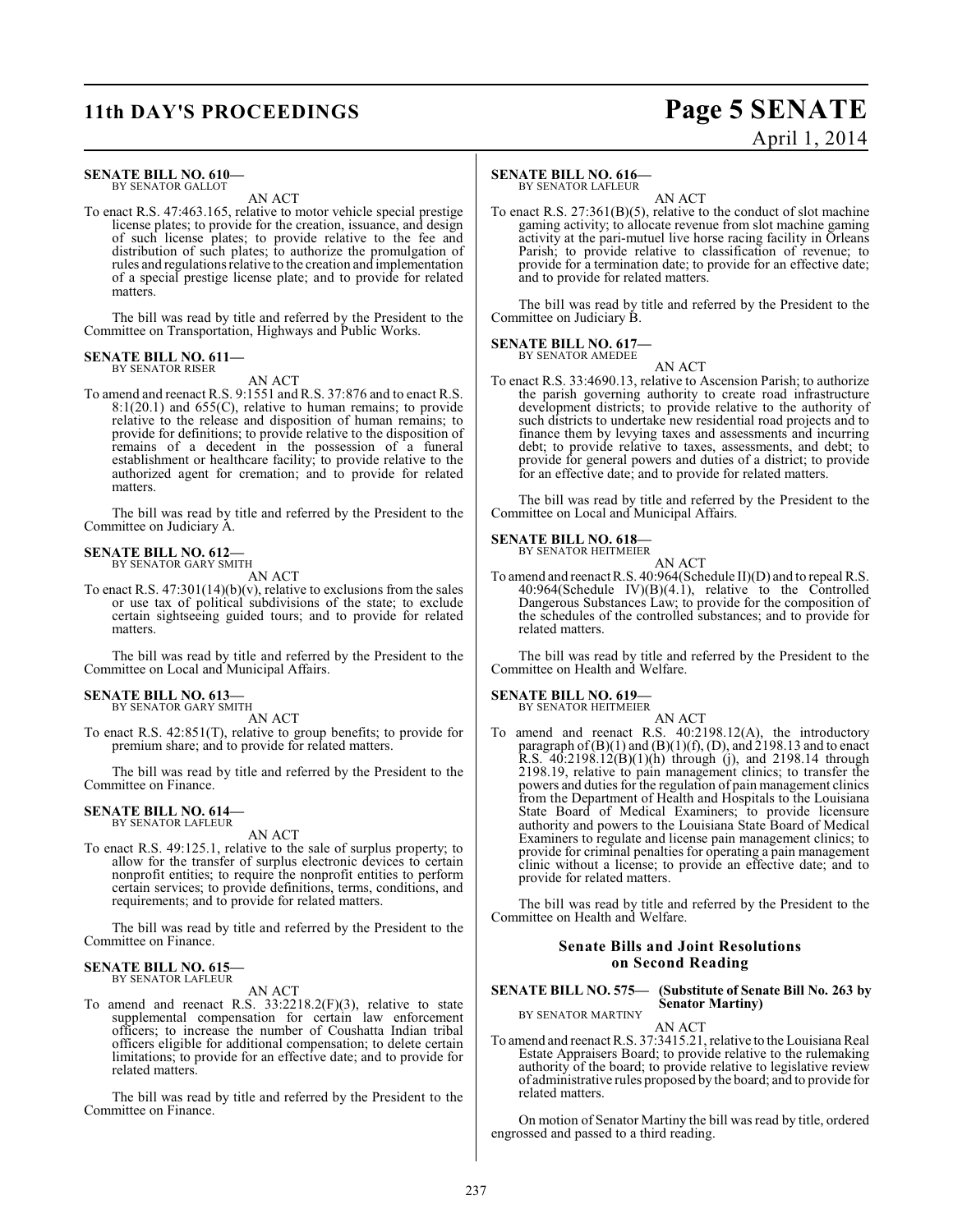## **Page 6 SENATE 11th DAY'S PROCEEDINGS**

April 1, 2014

### **Senate Resolutions on Second Reading**

#### **SENATE RESOLUTION NO. 29—** BY SENATOR HEITMEIER

A RESOLUTION

To direct the Department of Health and Hospitals to create a working group to develop strategies to decrease primary care utilization in emergency rooms in hospitals across Louisiana.

The resolution was read by title and referred by the President to the Committee on Health and Welfare.

### **SENATE RESOLUTION NO. 30—**

BY SENATOR PERRY A RESOLUTION

To commend the Ragin' Cajuns of the University of Louisiana at Lafayette upon winning their third consecutive New Orleans Bowl.

On motion of Senator Perry the resolution was read by title and adopted.

#### **SENATE RESOLUTION NO. 31—** BY SENATOR PERRY

A RESOLUTION

To commend The Band Courtbouillon for winning the Grammy Award for Best Regional Roots album at the 55<sup>th</sup> Annual Grammy Awards.

On motion of Senator Perry the resolution was read by title and adopted.

#### **SENATE RESOLUTION NO. 32—** BY SENATOR PERRY

A RESOLUTION

To commend Terrance Simien and the Zydeco Experience for winning the 2014 Grammy Award in the category Best Regional Roots Music Album for his recording Dockside Sessions.

On motion of Senator Perry the resolution was read by title and adopted.

#### **SENATE RESOLUTION NO. 33—** BY SENATORS PERRY AND CORTEZ

A RESOLUTION

To commend the University of Louisiana at Lafayette Ragin' Cajuns men's basketball team upon winning the Sun Belt Conference championship title and to recognize the Ragin' Cajuns men's basketball team on their extraordinary achievements for the 2013-2014 basketball season.

On motion of Senator Perry the resolution was read by title and adopted.

#### **SENATE RESOLUTION NO. 34—** BY SENATOR DORSEY-COLOMB

A RESOLUTION

To commend and congratulate the Southern University Law Center as it assembles the law center family for "SULC Day at the Capitol" and further recognize the center as an institution that promotes and perpetuates the advancement of all citizens of the state and to designate Wednesday, April 2, 2014, as "SULC Day at the Capitol".

On motion of Senator Dorsey-Colomb the resolution was read by title and adopted.

#### **SENATE RESOLUTION NO. 35—** BY SENATOR CLAITOR

A RESOLUTION

To commend and congratulate Paxton Turner, a junior at Louisiana State University in Baton Rouge, on being named a Goldwater Scholar.

On motion of Senator Claitor the resolution was read by title and adopted.

## **SENATE RESOLUTION NO. 36—**<br>BY SENATORS JOHNS, MORRISH AND JOHN SMITH

A RESOLUTION

To commend the 1963 McNeese State College Football Team for a historic season and to recognize team and individual achievements.

On motion of Senator Johns the resolution was read by title and adopted.

#### **SENATE RESOLUTION NO. 37—** BY SENATOR BROOME

A RESOLUTION

To commend the service and contributions of The Links, Incorporated and to recognize Wednesday, April 23, 2014, as Louisiana Links Day at the State Capitol.

On motion of Senator Broome the resolution was read by title and adopted.

#### **Senate Concurrent Resolutions on Second Reading**

### **SENATE CONCURRENT RESOLUTION NO. 48—** BY SENATOR LONG A CONCURRENT RESOLUTION

To provide for legislative approval of and to express support to the Board of Supervisors of Louisiana State University for the strategic collaboration with the state relating to the closure of Huey P. Long Medical Center to facilitate a new model of health care delivery in the Alexandria and Pineville area.

The resolution was read by title and referred by the President to the Committee on Health and Welfare.

#### **SENATE CONCURRENT RESOLUTION NO. 49—** BY SENATOR CROWE

A CONCURRENT RESOLUTION

To commend and congratulate Kalani Brown of Salmen High School in Slidell for being named the 2013-2014 Gatorade Louisiana Girls Basketball Player of the Year.

The concurrent resolution was read by title. Senator Crowe moved to adopt the Senate Concurrent Resolution.

### **ROLL CALL**

The roll was called with the following result:

#### YEAS

| Mr. President | Dorsey-Colomb | Murray        |
|---------------|---------------|---------------|
| Adlev         | Erdey         | <b>Nevers</b> |
| Allain        | Gallot        | Peacock       |
| Amedee        | Guillory      | Perry         |
| Appel         | Heitmeier     | Peterson      |
| Broome        | Johns         | Riser         |
| Brown         | Kostelka      | Smith, G.     |
| Buffington    | LaFleur       | Smith, J.     |
| Claitor       | Long          | Thompson      |
| Cortez        | Martiny       | Walsworth     |
| Crowe         | Mills         | Ward          |
| Donahue       | Morrish       | White         |
| Total - 36    |               |               |
|               | <b>NAYS</b>   |               |
| Total - 0     |               |               |
|               | ABSENT        |               |

Chabert Morrell Tarver Total - 3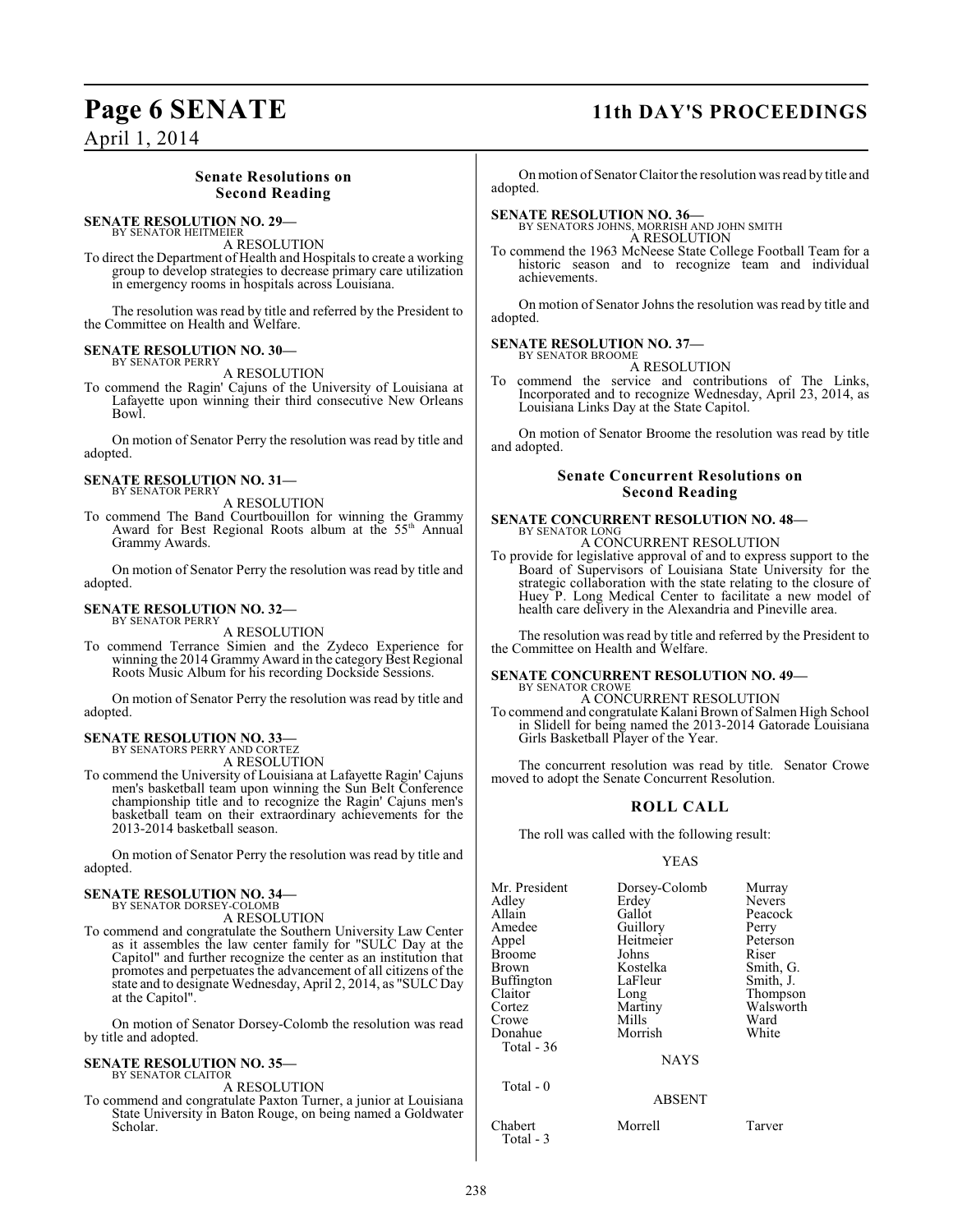## **11th DAY'S PROCEEDINGS Page 7 SENATE**

The Chair declared the Senate adopted the Senate Concurrent Resolution and ordered it sent to the House.

**SENATE CONCURRENT RESOLUTION NO. 50—**<br>BY SENATOR CROWE AND REPRESENTATIVES CROMER AND PEARSON

A CONCURRENT RESOLUTION

To commend and congratulate the Salmen High School of Slidell Lady Spartan basketball team on winning its second consecutive Class 4A state championship.

The concurrent resolution was read by title. Senator Crowe moved to adopt the Senate Concurrent Resolution.

#### **ROLL CALL**

The roll was called with the following result:

#### YEAS

| Mr. President<br>Adley<br>Allain<br>Amedee<br>Appel<br><b>Broome</b><br><b>Brown</b><br>Buffington<br>Claitor<br>Cortez<br>Crowe<br>Donahue<br>Dorsey-Colomb<br>Total - 37 | Erdey<br>Gallot<br>Guillory<br>Heitmeier<br>Johns<br>Kostelka<br>LaFleur<br>Long<br>Martiny<br>Mills<br>Morrish<br>Murray<br><b>Nevers</b><br><b>NAYS</b> | Peacock<br>Perry<br>Peterson<br>Riser<br>Smith, G.<br>Smith, J.<br>Tarver<br>Thompson<br>Walsworth<br>Ward<br>White |
|----------------------------------------------------------------------------------------------------------------------------------------------------------------------------|-----------------------------------------------------------------------------------------------------------------------------------------------------------|---------------------------------------------------------------------------------------------------------------------|
| $Total - 0$                                                                                                                                                                | <b>ABSENT</b>                                                                                                                                             |                                                                                                                     |

Chabert Morrell Total - 2

The Chair declared the Senate adopted the Senate Concurrent Resolution and ordered it sent to the House.

#### **SENATE CONCURRENT RESOLUTION NO. 51—** BY SENATOR ALLAIN

A CONCURRENT RESOLUTION

To express the sincere and heartfelt condolences ofthe Legislature of Louisiana upon the death of Louisiana statesman, The Honorable Patrick T. Caffery Sr., and to recognize his years of service to the Legislature of Louisiana, the Congress of the United States, and the state of Louisiana.

The concurrent resolution was read by title. Senator Allain moved to adopt the Senate Concurrent Resolution.

### **ROLL CALL**

The roll was called with the following result:

#### YEAS

| Mr. President     | Erdey     | Peacock   |
|-------------------|-----------|-----------|
| Adley             | Gallot    | Perry     |
| Allain            | Guillory  | Peterson  |
| Amedee            | Heitmeier | Riser     |
| Appel             | Johns     | Smith, G. |
| <b>Broome</b>     | Kostelka  | Smith, J. |
| Brown             | LaFleur   | Tarver    |
| <b>Buffington</b> | Long      | Thompson  |
| Claitor           | Martiny   | Walsworth |
| Cortez            | Mills     | Ward      |

## April 1, 2014 Crowe Morrish White<br>
Donahue Murray

Donahue Murray<br>Dorsey-Colomb Nevers Dorsey-Colomb Total - 37 Total - 0

NAYS

ABSENT

Chabert Morrell

Total - 2

The Chair declared the Senate adopted the Senate Concurrent Resolution and ordered it sent to the House.

#### **SENATE CONCURRENT RESOLUTION NO. 52—** BY SENATOR CORTEZ

A CONCURRENT RESOLUTION

To recognize May 2014 as Amyotrophic Lateral Sclerosis Awareness Month and to memorialize the Congress of the United States to enact legislation to provide additional funding for research in order to find a treatment and cure for amyotrophic lateral sclerosis.

The concurrent resolution was read by title. Senator Cortez moved to adopt the Senate Concurrent Resolution.

#### **ROLL CALL**

The roll was called with the following result:

#### YEAS

Mr. President Erdey Peacock<br>Adley Gallot Perry Adley Gallot Perry<br>Allain Guillory Peterson Allain Guillory Peters<br>
Amedee Heitmeier Riser Amedee Heitmeier<br>
Appel Johns Appel Johns Smith, G.<br>Broome Kostelka Smith, J. Broome Kostelka Smith,<br>Brown LaFleur Tarver Buffington Long<br>Claitor Martiny Cortez Mills Ward<br>Crowe Morrish White Donahue Murray<br>Dorsey-Colomb Nevers Dorsey-Colomb Total - 37 Total - 0

LaFleur Tarver<br>
Long Thompson Martiny Walsworth<br>
Mills Ward

**NAYS** 

ABSENT

Morrish<br>Murray

Chabert Morrell Total - 2

The Chair declared the Senate adopted the Senate Concurrent Resolution and ordered it sent to the House.

#### **SENATE CONCURRENT RESOLUTION NO. 53—** BY SENATOR MILLS

A CONCURRENT RESOLUTION

To urge and request the Louisiana State Board of Medical Examiners to require an annual one hour of continuing education on end of life care for all disciplines licensed by the board.

The resolution was read by title and referred by the President to the Committee on Health and Welfare.

## **SENATE CONCURRENT RESOLUTION NO. 54—** BY SENATOR MORRELL

A CONCURRENT RESOLUTION

To create and provide for the Capital Punishment Fiscal Impact Commission to study the fiscal costs of the death penalty in Louisiana and to recommend any action or legislation that the commission deems necessary or appropriate.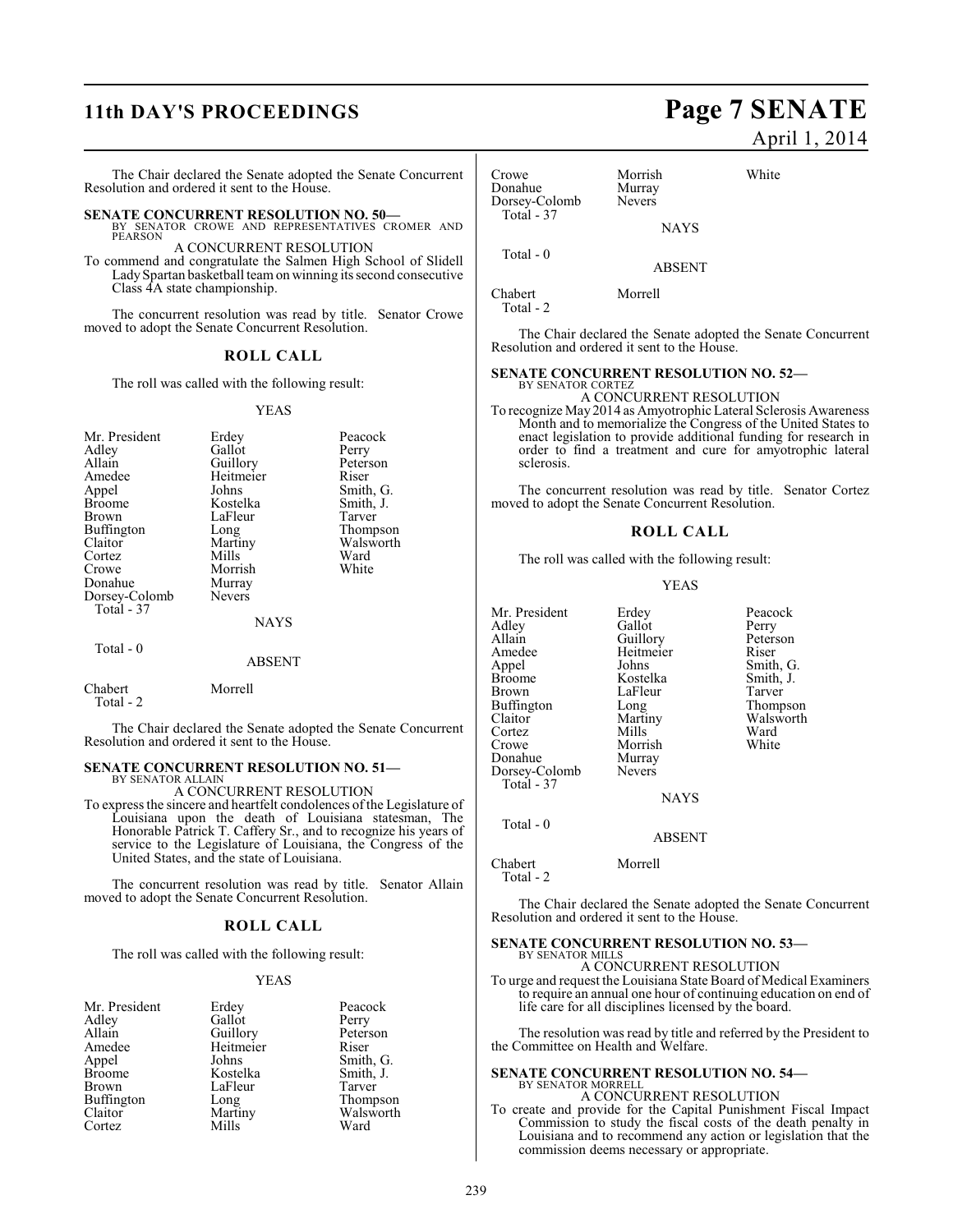# April 1, 2014

The resolution was read by title and referred by the President to the Committee on Judiciary B.

#### **Message from the House**

#### **ASKING CONCURRENCE IN HOUSE BILLS AND JOINT RESOLUTIONS**

#### April 1, 2014

To the Honorable President and Members of the Senate:

I am directed to inform your honorable body that the House of Representatives has finally passed and asks your concurrence in the following House Bills and Joint Resolutions:

| HB No. 55  | HB No. 63  | HB No. 68  |
|------------|------------|------------|
| HB No. 144 | HB No. 212 | HB No. 229 |
| HB No. 278 | HB No. 286 | HB No. 293 |
| HB No. 337 | HB No. 361 | HB No. 388 |
| HB No. 416 | HB No. 440 | HB No. 530 |
| HB No. 743 | HB No. 833 | HB No. 891 |
| HB No. 913 |            |            |

Respectfully submitted, ALFRED W. SPEER Clerk of the House of Representatives

#### **House Bills and Joint Resolutions on First Reading**

**HOUSE BILL NO. 55—**<br>BY REPRESENTATIVES LOPINTO, ADAMS, ARMES, BADON, BARRAS,<br>WESLEY BISHOP, BROSSETT, BROWN, HENRY BURNS, BURRELL,<br>CARMODY, CARTER, COX, DIXON, GAINES, GUILLORY, HARRISON,<br>HAZEL, HODGES, HOFFMANN, HONORE,

### AN ACT

To amend and reenact R.S. 44:4.1(38), to enact Title XXXIV of the Code of Criminal Procedure, to be comprised of Articles 971 through 995, and to repeal R.S. 44:9, relative to expungement; to provide for the effect of expunged records; to provide for definitions; to authorize the expungement of certain felony conviction records; to prohibit the dissemination of expunged records by third parties; to provide penalties for the unlawful dissemination of expunged records by third parties; to provide for legislative findings; to provide for applicability; to provide for procedures for obtaining an expungement; to provide for filing of motions to obtain an expungement; to provide for service of motions for expungement; to provide for service of judgments of expungement; to authorize the expungement of conviction records after a certain period of time has elapsed; to provide for eligibility to obtain an expungement; to delete provisions of law referring to destruction of arrest or conviction records; to provide for the assessment of certain fees for expungement; to provide that certain fees are nonrefundable; to provide for expungement by redaction of records; to provide for uniform forms for expungement; to provide for the exemption of certain fees in certain circumstances; to provide for a judgment granting an expungement; to provide for contradictory hearings; to prohibit incarcerated individuals from filing a motion to expunge an arrest or conviction record; to provide for the interim expungement of certain arrests from criminal history records; to provide for exceptionsto the public records law; and to provide for related matters.

### **Page 8 SENATE 11th DAY'S PROCEEDINGS**

The bill was read by title and placed on the Calendar for a second reading.

**HOUSE BILL NO. 63—**<br>BY REPRESENTATIVES LEGER, ANDERS, ARMES, ARNOLD, BADON,<br>BILLIOT, WESLEY BISHOP, BROSSETT, BROWN, HENRY BURNS, TIM<br>BURNS, CARTER, CHAMPAGNE, COX, DIXON, GUINN, HARRIS,<br>HENRY, HILL, HOFFMANN, HOWARD, KAT PATRICK WILLIAMS

AN ACT

To amend and reenact R.S. 4:163.1(D)(2)(d) and 715(B)(2), R.S. 6:747(A), R.S. 9:1613, 2799(A)(2) and (B)(1), 2799.3, the heading of Part V-A of Chapter 2 of Code Title XII of Code Book III of Title 9 of the Louisiana Revised Statutes of 1950, and 3541.21(1) and (3), R.S. 11:202, 203(A) and (C), 204(A), 206, 207(A) and (B), 208 through 210, 211(A) and (B), 213(A), 215(A), 218(A), (C), and (D)(3), 293(C), 701(19), 768(D)(2), 778(A), (B), and (D), 783(G)(1)(a), (I)(1)(a), and (K)(1), 784(C)(2) and (E), 804, 805(A) and (B), 901.36, 901.37, 952.36,  $1147(A)$  and  $(\dot{C})(1)$ ,  $1151(D)$ ,  $1151.1(B)(1)$ ,  $(\dot{C})(2)$ , and  $(D)(1)$ , 1313(A), (B)(introductory paragraph), and (C), 1318, 1323(B)(1), (C)(2), and (D)(1), 1345.8(B), 1402(5), 1431, 1432(A)(introductory paragraph), 1442, 1483(B), 1503(6),  $1522(A)(1)(introducing paragraph)$  and  $(B)(introducing$ paragraph), 1523(G), 1530(K)(3), 1614(D), 1634(A) and (B)(introductory paragraph), 1636(B)(5), 1732(20), 1758(A) and (F), 1763(J)(2), 1784(introductory paragraph), 1785(A)(2), 1804(introductory paragraph),  $1805(\overline{A})(1)(a)$ ,  $1902(19)$ , 1934(A) and  $(F)$ , 1938(J)(4)(c), 1944(A)(introductory paragraph), 1945(A)(2), 1964(A)(introductory paragraph),  $1974(A)$ ,  $2074(A)$  and  $(B)(1)(introductory$  paragraph), 2077(A)(introductory paragraph) and (B)(introductory paragraph) and (2),  $2144(K)$ ,  $2165.6(A)$  and  $(B)$ (introductory paragraph), 2178(B)(introductory paragraph), (1)(b), and (3)(c) and  $(C)(1)(c)(iv)(aa)$ ,  $2180(C)(2)$ ,  $2214(A)(2)(e)$ , pangraph), 2176(B)(introductory pangraph), (1)(b), and (5)(b)<br>and (C)(1)(c)(iv)(aa), 2180(C)(2), 2214(A)(2)(e),<br>2220(A)(1)(g)(v) and (B)(2)(a)(ii), 2221(K)(4)(a) and (M), 2223(A)(1), 2241.7(A)(1), 2241.8(2)(a)(ii), 2242.7(A)(1),  $2242.8(2)(a)(ii)$ ,  $2256(B)(2)(a)$  and  $(3)$ ,  $2256.2(A)$ ,  $2257(K)(4)$ ,  $2258(A)$ , (B)(introductory paragraph) and (1)(c) and (d), (2)(a), and (C) through (E),  $2259(A)(1)$ ,  $3005.1(1)(2)$  and  $(1)(4)$ , 3039.1(K)(4), 3041(B), 3101, 3107(5), 3113(6), 3132, 3143(1) and (2), 3145(D), 3166(A), 3178(C)(2), 3192, 3200(1) and (2), 3222, 3232(A), (B), and (C), 3281, 3288(B)(5), 3293(1), 3317(C)(5), 3322(B)(1)(a), 3341(A), 3346(3), 3363(A), 3377(A), 3378(A)(1)(g) and (2)(c), 3385.1(K)(6) and (7)(f), 3402, 3410(5), 3431, 3438(B)(4)(b) and (5)(b), 3442(1) through (4), 3447(C), 3461, 3473(1) through (4), 3514(A), 3515(B),  $3516(C)(1)$  and (2),  $3548(A)$ ,  $3552(A)$  and (B),  $3553(B)(2)$ , 3601(A), 3605(A)(5), 3609(A), 3644, 3645(E), 3647(E) and (F),  $3685.1(\hat{B})(2)(a)$  and  $(\hat{D})$ ,  $3686(\hat{B})(1)(a)$  and  $(\hat{b})$ ,  $3724(1)$  through (3), 3731(introductory paragraph) and (B), 3761, 3771(2)(a)(introductory paragraph), 3773, 3778(A), 3780, 3791, 3802(3) and (4), 3804(A), 3805, and 3808, R.S. 13:1278 and 3881(A)(8), R.S. 14:32(D)(3), 35.2(A)(introductory paragraph),  $(B)$ , and  $(C)$ , 39 $(D)(3)$ , 45 $(A)(3)$ , 67.16 $(A)(1)$ ,  $(C)(1)(b)$ ,  $(2)(b)$ ,  $(3)(b)$ , and  $(4)(b)$ ,  $67.21(A)$  through  $(D)$ ,  $79.1(A)(2)$ ,  $89.1(A)(4)$ , the heading of Subpart B(3) of Part V of Chapter 1 of Title 14 of the Louisiana Revised Statutes of 1950, 93.3(A) through (D) and  $(E)(1)$ , 93.4, 93.5(A)(introductory paragraph) and  $(D)$ ,  $106(D)(2)$ (introductory paragraph) and (d),  $107.1(C)(2)$  and (3), 126.3(A), and 202.1(F)(4), R.S. 15:536(A), 537(A), 541(2)(m), 571.3(B)(3)(r), 571.34(A), 581, 830(A) and (B), 830.1(A), 1039,  $1402(A)$ ,  $1503(6)$  and  $(7)$ , and  $1510(C)$ , R.S.  $17:67(G)$ ,  $124$ ,  $158(\text{H})(2)(\text{f})$ ,  $240(\text{A})(1)$  and  $(\text{B})(2)$ ,  $407.2$ ,  $421.4$ ,  $422.6(\text{B})$ ,  $1947(\text{A})(1)$  and (2), and  $3217.2(\text{D})$ , R.S.  $18:106(\text{C})(2)(\text{b})$ , 106.1(A)(introductory paragraph),  $564(D)(1)(a)(ii)$  and  $(2)(a)(ii)$ and  $(E)$ , 1303(I)(introductory paragraph) and  $(1)(a)$ ,  $\frac{1309.3(D)}{1309.3(D)}$ (1)(a)(ii) and (E), and 1400.21(B)(4), R.S. 21:51(C) and 52(A) and (B), R.S. 22:941(B)(7), and  $52(A)$  and  $(B)$ , R.S.  $22:941(B)(7)$ ,  $1000(A)(1)(a)(vi)(bb)(IV)$  and  $(2)(a)$  and  $(b)(iv)$ ,  $1001(B)$ , 1003(A)(2)(d), 1012(B), 1097(B), 1242(6), and 1288(B), R.S.  $23:251(A)(3)$ ,  $322(3)$ ,  $(5)$ ,  $(6)$ ,  $(8)$ , and  $(9)$ (introductory paragraph),  $323(A)$ ,  $(B)(1)$  through  $(7)$ ,  $(C)(2)$ , and  $(D)(1)$  and  $(2), 324(A), 1017.1(5), 1226(B)(1)$ (introductory paragraph) and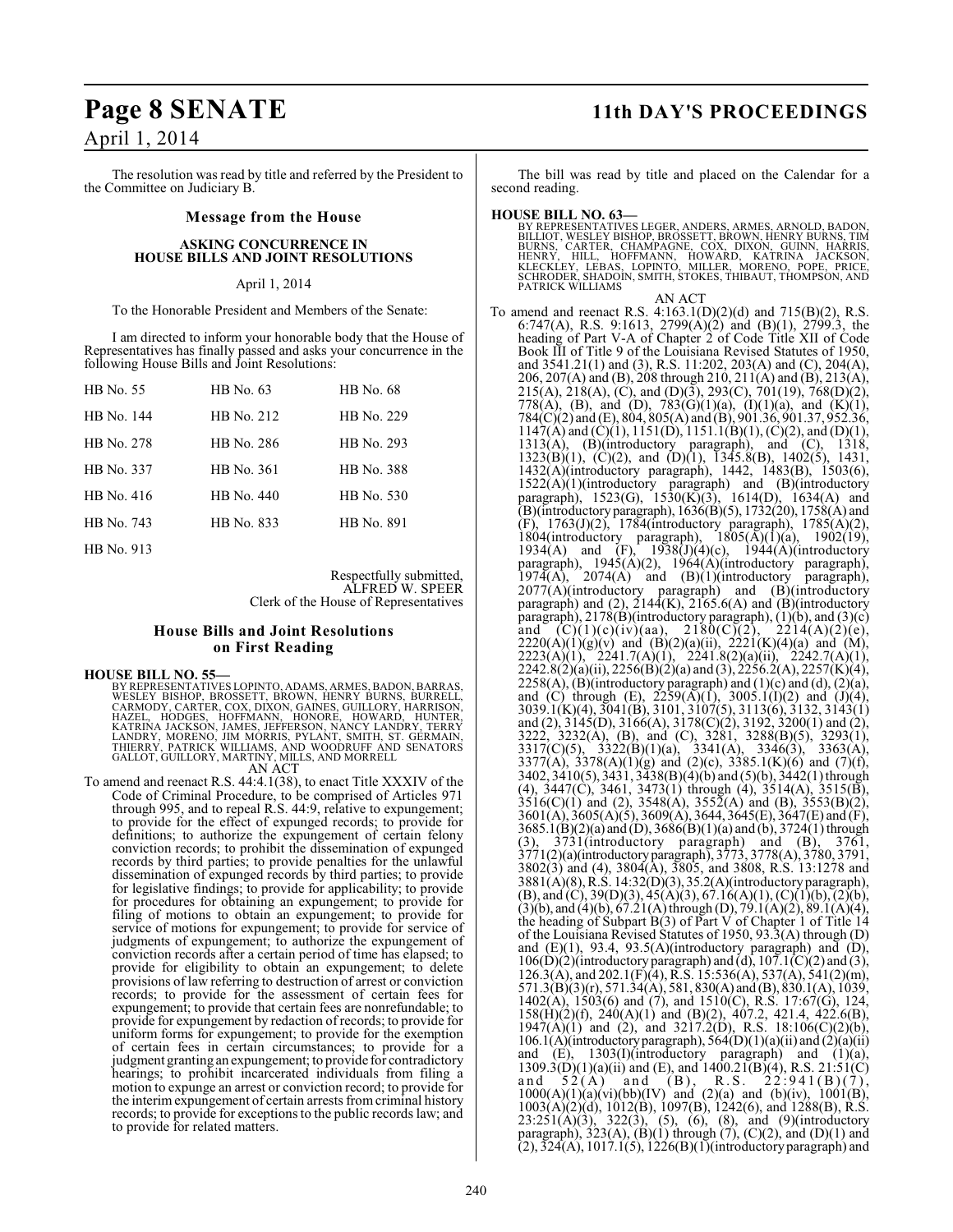## **11th DAY'S PROCEEDINGS Page 9 SENATE**

(C)(1)(introductory paragraph), 1371.1(introductory paragraph),  $(5)$ , and  $(6)$ , 1378 $(F)(34)$ (introductory paragraph),  $(a)$ , and  $(c)$ ,  $1472(12)(F)(IV)$ ,  $1823(4)(e)$ ,  $1829(G)$ ,  $2061(introductor)$ paragraph) and (10), and 3004(A)(1), R.S. 25:33(B)(4), R.S.  $28:2(14)$  and (20), 22.5, 22.7(A), 22.9, 22.10, 25.1(C)(1)(a)(v), 50(1) and (3),  $52(B)$  and (G),  $55(G)$ ,  $64(B)$  through (G),  $146$ , 148, 172(A), the heading of Part VIII of Chapter 1 of Title 28 of the Louisiana Revised Statutes of 1950, 200 through 205,  $215.5(B)(5)$ , the heading of Chapter 5 of Title 28 of the Louisiana Revised Statutes of 1950, 475, 476, 477(1) and  $(3)(a)$ (introductory paragraph) and (b),  $478(A)$ ,  $831(A)$ (introductory paragraph), (2), (3), (C)(1)(a) and (b)(i) through (iii), (E), and (F)(1), (4), and (5),  $854(A)(2)$  and (3),  $864(\overline{A})(2)$  and (3),  $874(\overline{A})(2)$  and (3),  $904(\overline{A})(2)$  and (3), and 915(A)(2), R.S. 29:403(8), 726(E)(17)(a) and (20)(a)(i) and (iii)(aa), and 729(E)(13)(a)(i) and (iii)(aa), R.S. 32:295.1(D)(1),  $(2)(a)$ , and  $(3)(a)$ ,  $351(A)(2)$ ,  $401($ introductory paragraph) and (9), 403.2, and 863.1(C)(7), R.S. 33:1236(42), 1947(C)(2), 2411, 4720.62(C), 4720.112(C), and 4720.138(C), R.S. 36:151(B), 251(B), and 254(A)(10)(c) and (h), (B)(9), and (E)(1), R.S. 37:752(9)(a), (c)(ii), and (d)(ii), 775(A)(10),  $776(A)(9)(b)$  and  $(10)(b)$ ,  $961(2)$ ,  $1360.64(C)(1)$ ,  $2363(C)(1)$ , and 3003, R.S. 38:2261(A), (B), (E)(2), (3)(introductory paragraph) and (a), (4), (5), and (7), R.S. 39:302,  $362(\overline{B})(3)(a)(iii)$  and  $(4)(a)$  and  $(F)$ ,  $1484(\overline{B})(1)(introductory)$ paragraph) and (h), (2)(c), and (5)(introductory paragraph) and (a),  $\overline{1}49\overline{4}.\overline{1}(A)(3), 155\overline{4}(D)(3), 159\overline{4}(I)(1), 1595.\overline{4}(A)$  and  $\overline{(E)}(2),$  $(3)$ (introductory paragraph) and  $(a)$ ,  $(4)$ ,  $(5)$ , and  $(7)$ , and 1952(14)(introductory paragraph) and (e), R.S. 40:5(18), 384(11), 442(2), 501(A)(2), 1299.27(A), (B)(introductory paragraph) and (2), and (C), 1299.52, 1299.58(A)(introductory paragraph), (1), and (3),  $1299.78.5(A)(1)$  and (2), 1299.113(A)(4), 1299.114(9), 1299.118(3), 1299.119(A), 1300.85(C), 1300.361(B)(introductory paragraph), 1355(B), 1379.3(C)(5), 1400(A) and (C) through  $(F)$ , 1472.3(E)(2)(d), 1485.2(3), 1563(C)(6), 1573.1(A), 1574.1(A)(13)(a),  $1730.39(B)$ ,  $1730.66(A)$ ,  $1735$ ,  $1742(A)(1)$ ,  $(3)$ , and  $(4)(a)$ ,  $(B)(1)$ ,  $(2)(c)$ , and  $(6)$ , and  $(C)$ , 1742.1, 1742.2(A)(1), (3), and (4) and  $(B)(1)$ , the heading of Part V-A of Chapter 8 of Title 40 of the Louisiana Revised Statutes of 1950,  $1748(A)$ , 2009.21, 2009.25(F)(12), 2010.8(A)(2)(b)(v) and (vi), 2013(6), 2013.2, 2013.3, 2017(A)(1), (2), and (4), 2102(A)(3), 2113.5,  $2116(B)(1)$  and  $(G)$ ,  $2142(A)$ ,  $2405.5(A)$  and  $(B)(1)$  and  $(2)(c)$ through (f), and 2471, R.S. 42:808(E), R.S. 46:51(8) and (13), 53(B), 56(B)(2) and (H)(1), 61(A)(3), the heading of Subpart A of Part I of Chapter 3 of Title 46 of the Louisiana Revised Statutes of 1950, 151, 156(A) and (C), 230.1(A), 231.6(B), 437.14(A)(7), the heading of Part III of Chapter 4 of Title 46 of the Louisiana Revised Statutes of 1950, 541, 932(9) and (10), 1053(E), 1407(B)(1)(e)(introductory paragraph), 1951, 1952(introductory paragraph), (1), and (3), 1953(A), (B)(introductory paragraph), (C), and (D), 1954, 1955, 1956(A), 1957, 1959, the heading of Chapter 29 of Title 46 of the Louisiana Revised Statutes of 1950, the heading of 2200, 2201, 2203, the heading of Chapter 30 of Title 46 of the Louisiana Revised Statutes of 1950, 2251, 2252(B), 2253(1), (2), (4), and (5), 2254(A), (F)(1), (2), (4), and (5), (G)(introductory paragraph), (I), and (J), 2255, 2256(A) and (B), 2582(1), (2), (4), and (6), 2584(introductory paragraph), (4), and (5), and  $2673(C)(5)$ , R.S.  $47:34(C)(2)$ (introductory paragraph) and  $(d)(ii)$ , 44.1(B), 79(A)(2) and (B)(5), 287.749(C)(2)(introductory paragraph) and  $(d)(ii)$ , 305.38, 305.69 $(B)(2)$  and (3),  $337.9(D)(17)$ ,  $360(G)$ ,  $463.4(A)(1)$ ,  $(2)$ ,  $(4)$ , and  $(6)$ ,  $(B)(1)$ ,  $(2)$ ,  $(3)(a)$ ,  $(4)(a)$  and  $(b)$ ,  $(5)$ , and  $(6)$ ,  $(C)(2)$ ,  $(D)$ ,  $(E)(1)$ (introductory paragraph),  $(F)$ ,  $(G)(1)$  through  $(5)$  and  $(7)$ ,  $(I), (J)(1)$  through  $(3), (4)$ (introductory paragraph),  $(a), (c),$  and (d), (K), and (L), 463.4.1(A), 463.4.2(A)(1) and (B)(1) and (4), 463.4.3(A), 463.5(C), 463.21(A), 463.51(D)(2), 473.2(B) and (D), 490.4(E), 492(E), and 1061(B), R.S. 48:23(B) and  $261(A)(1)$ , R.S. 49:121(E), the heading of Subpart D of Part VII of Chapter 1 of Title 49 of the Louisiana Revised Statutes of 1950, 148, and 148.1(G)(1), (H), and (I), R.S. 51:1402(4), 1950, 148, and 148.1(G)(1), (H), and (I), R.S. 51:1402(4), 1407(C) and (D)(1) through (3) and (4)(introductory paragraph), (b), (c), and (f), 2232(11)(a)(ii), 2303(3), 2312(A)(3), 2602(A),  $2603(9)(a)$ (introductory paragraph),  $2606(A)(3)$  through (5),

# April 1, 2014

(6)(a)(introductory paragraph), (b)(introductory paragraph), (c)(i), (iii)(aa) and (bb), (d), and (B), 2607(A) and (C), and 2608, R.S. 56:104.1(A), 109(A), 302.1(F)(1) and (3) through (5), 302.3(B)(2)(b) and (4)(b), 1699(A), (B), (C)(1) and (2), and  $(D)$ , and  $1762(C)(6)$  and  $(7)$ , the heading of Section 12 of Chapter 1 of Title VIII of Book I of the Louisiana Civil Code and Civil Code Articles 354, 356, 358 through 360, and 3107, Code of Criminal Procedure Articles 334.4(A)(7), 573.1, 648(B)(3)(q) through (s), 658(A), 814(A)(58), and  $905.5.1(A)$ through  $(G)$ ,  $(H)(1)$ ,  $(2)$ (introductory paragraph), and  $(n)$ , Code of Evidence Article 510(B)(2)(k) and  $(C)$ (2)(f), and Children's Code Articles 559(B)(introductory paragraph) and (C)(introductory paragraph),  $681(A)(3)$ ,  $683(E)$  and (F),  $781(D)$ and (E),  $809(C)$ ,  $837(B)(3)$  and (G),  $837.1(A)(3)$ , 894(introductory paragraph) and (3), 895(A), 910(E), 916, 1003(9), 1125(B), 1402(1) and (3), 1404(15) through (17) and (24), 1405(C), 1416(D) and (E), 1417(A), 1420(A), 1451(A), 1465(A) and (B),  $1467(B)(1)$ ,  $1468(A)$ , and  $1469(A)$ , to enact R.S. 28:64(H) and (I) and Children's Code Article 1003(introductory paragraph), and to repeal R.S. 17:348(C), Part IX of Chapter 1 of Title 28 of the Louisiana Revised Statutes of 1950, comprised of R.S. 28:211 and 213, R.S. 40:2113.1, Chapter 9 of Title 46 of the Louisiana Revised Statutes of 1950, comprised of R.S. 46:981 and 982, Chapter 27 of Title 46 of the Louisiana Revised Statutes of 1950, comprised of R.S. 46:2111 through 2114, Chapter 33 of Title 46 of the Louisiana Revised Statutes of 1950, comprised of R.S. 46:2391 through 2397, and Chapter 53 of Title 46 of the Louisiana Revised Statutes of 1950, comprised of R.S. 46:2681, relative to laws that refer to persons with disabilities and other persons with exceptionalities; to delete and make substitutions for obsolete, derogatory, or offensive terms; to provide for corrections in names of agencies, institutions, private organizations, and other entities; to remove references to offices, bureaus, and other subdivisions of state agencies and to programs, funds, and services that have otherwise been repealed or no longer exist; to provide for revision of terminology relative to persons with disabilities in administrative rules, policy documents, professional resources, reference materials, manuals, and other publications; to make technical changes and corrections; to provide for legislative intent; to provide for construction; and to provide for related matters.

The bill was read by title and placed on the Calendar for a second reading.

#### **HOUSE BILL NO. 68—**

BY REPRESENTATIVE TIM BURNS AN ACT

To amend and reenact R.S. 28:454.16(A) and R.S. 40:2009.16(A)(1) and (B), relative to responsibility for certain administrative hearings and appeals; to provide that certain hearings and appeals formerly conducted by the bureau of appeals of the Department of Health and Hospitals shall be conducted by the division of administrative law; and to provide for related matters.

The bill was read by title and placed on the Calendar for a second reading.

### **HOUSE BILL NO. 144—** BY REPRESENTATIVE THIBAUT

AN ACT

To enact R.S. 41:907, relative to the exchange of school lands; to authorize the West Baton Rouge Parish School Board to exchange certain school lands, including sixteenth section lands; to provide procedures for such exchange; to provide for the reservation of mineral rights; and to provide for related matters.

The bill was read by title and placed on the Calendar for a second reading.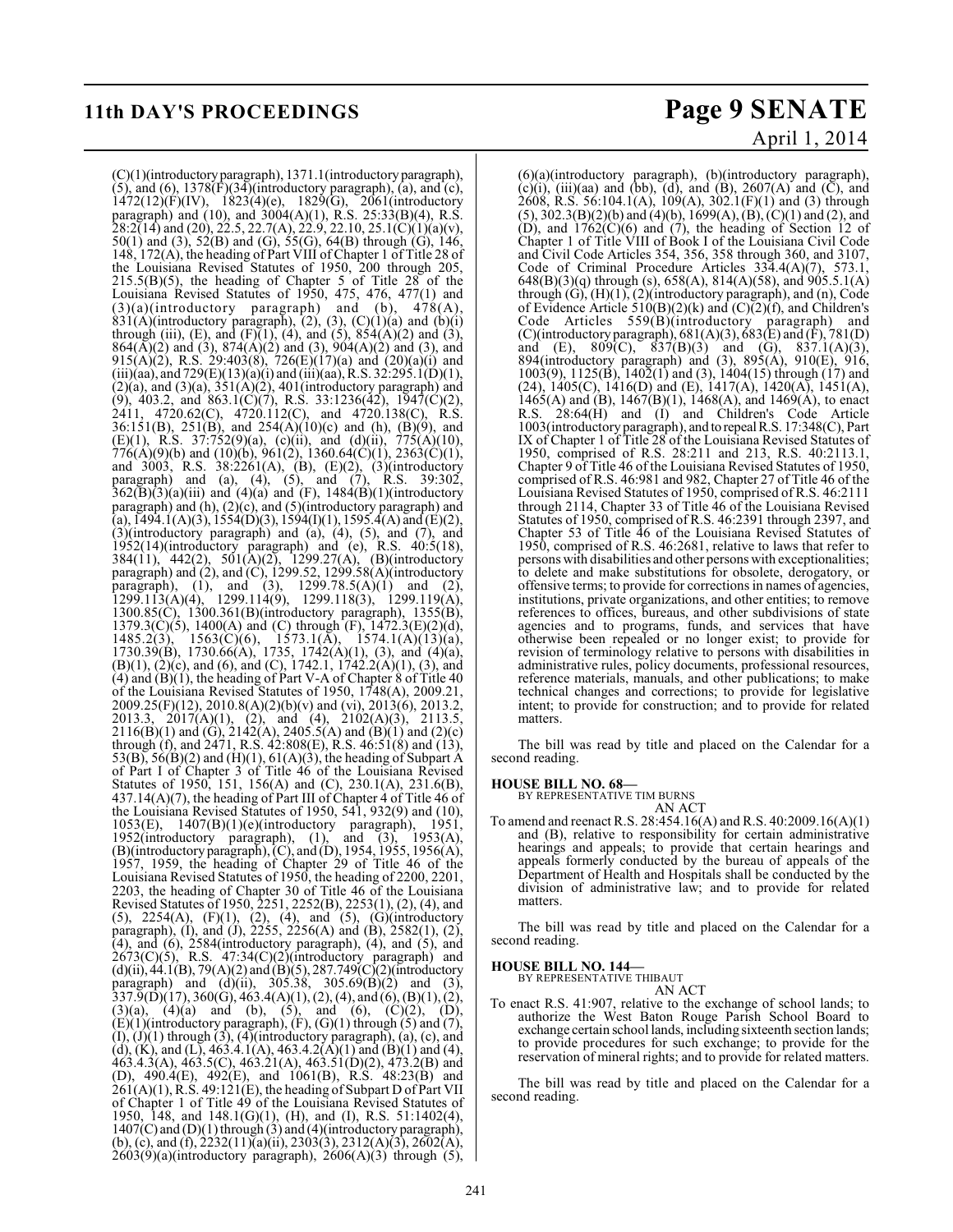## **Page 10 SENATE 11th DAY'S PROCEEDINGS**

April 1, 2014

#### **HOUSE BILL NO. 212—** BY REPRESENTATIVE LEBAS

AN ACT

To amend and reenact R.S. 40:964(Schedule IV)(B)(1) and to enact R.S. 40:964(Schedule II)(E)(3), (Schedule III)(B)(15), (E)(29.1) and (53.1), (Schedule IV)(B)(1.5) and (Schedule IV)(D)(13), relative to the Uniform Controlled Dangerous Substances Law; to add certain substances to Schedules II, III, and IV; and to provide for related matters.

The bill was read by title and placed on the Calendar for a second reading.

#### **HOUSE BILL NO. 229—** BY REPRESENTATIVE MACK

AN ACT

To enact R.S. 40:964(Schedule I)(A)(56) and (F)(15 through 28), relative to the Uniform Controlled Dangerous Substances Law; to add certain substances to Schedule I of the Uniform Controlled Dangerous Substances Law; and to provide for related matters.

The bill was read by title and placed on the Calendar for a second reading.

#### **HOUSE BILL NO. 278—**

BY REPRESENTATIVES HAVARD AND THIBAUT AN ACT

To enact R.S.  $14:30(A)(12)$  and  $(B)(4)$ , relative to first degree murder; to add "correctional facility employee" to the list of specific victims of the crime of first degree murder; to provide for a definition of "correctional facility employee"; and to provide for related matters.

The bill was read by title and placed on the Calendar for a second reading.

#### **HOUSE BILL NO. 286—** BY REPRESENTATIVE THIBAUT

AN ACT To amend and reenact R.S. 22:942(10)(a) and to enact R.S.  $22:931(A)(12)$ , relative to individual life insurance policies; to require insurers to notify insureds of when their conversion option will expire; to allow for conversion from a group policy to an individual term life insurance policy; to provide for proof of notice to policyholders; to provide an exception for a child term rider; and to provide for related matters.

The bill was read by title and placed on the Calendar for a second reading.

#### **HOUSE BILL NO. 293—**

BY REPRESENTATIVES ADAMS AND LOPINTO AN ACT

To enact R.S. 14:90.7, relative to gambling; to create the crime of gambling by electronic sweepstakes device; to provide for definitions; to provide for criminal penalties; to provide for applicability; to provide for exceptions; and to provide for related matters.

The bill was read by title and placed on the Calendar for a second reading.

#### **HOUSE BILL NO. 337—**

BY REPRESENTATIVES THOMPSON, HENRY BURNS, TIM BURNS,<br>CARMODY, COX, GREENE, HOFFMANN, IVEY, KATRINA JACKSON,<br>JEFFERSON, LOPINTO, MILLER, JAY MORRIS<br>SEABAUGH, ST. GERMAIN, AND PATRICK WILLIAMS AN ACT

To amend and reenact R.S. 40:1472.3(B) and to enact R.S. 40:1472.3(A)(4), relative to the regulation of explosives; to provide for the authority to inspect all facilities under the control of an explosives licensee; to require that an applicant for a state explosives license possess a valid federal explosives license or permit; and to provide for related matters.

The bill was read by title and placed on the Calendar for a second reading.

### **HOUSE BILL NO. 361—** BY REPRESENTATIVE JONES

AN ACT To authorize and provide for the transfer of certain state property; to authorize the transfer of certain state property in St. Mary Parish; to provide for the property description; to provide for reservation of mineral rights; to provide terms and conditions; to provide an effective date; and to provide for related matters.

The bill was read by title and placed on the Calendar for a second reading.

**HOUSE BILL NO. 388—**<br>BY REPRESENTATIVES KATRINA JACKSON, ADAMS, ARMES, BARRAS, BARROW, STUART BISHOP, BROADWATER, BURFORD, HENRY BURNS, TIM BURNS, BURRELL, CARMODY, CHAMPAGNE, CHANEY, CONNICK, COX, DANAHAY, GEYMANN, GISCL

To amend and reenact R.S. 40:1299.35.2(A), 1299.35.2.1, and 2175.3(2) and (5), relative to abortion; to provide for requirements of physicians who perform abortions; to require delivery of certain information concerning health care facilities and services to a pregnant woman prior to abortion; to provide regulations for the practice of inducing an abortion through use of drugs or chemicals; to provide for definitions of terms in the Outpatient Abortion Facility Licensing Law; to provide for penalties; to provide for application of laws; to provide for legislative intent; and to provide for related matters.

The bill was read by title and placed on the Calendar for a second reading.

### **HOUSE BILL NO. 416—**

BY REPRESENTATIVES LAMBERT AND GUINN AN ACT

To amend and reenact Subpart L of Part VII of Chapter 1 of Title 56 of the Louisiana Revised Statutes of 1950, to be comprised of R.S. 56:638.1 through 638.5, relative to fishery management; to expand the Department of Wildlife and Fisheries responsibilities for conservation and management of saltwater fisheries to include all fisheries; to add responsibility for sustainability of fishery resources to the responsibilities of the Wildlife and Fisheries Commission; and to provide for related matters.

The bill was read by title and placed on the Calendar for a second reading.

#### **HOUSE BILL NO. 440—**

BY REPRESENTATIVES HARRISON, DOVE, BERTHELOT, BILLIOT,<br>WESLEY BISHOP, BROWN, COX, GISCLAIR, REYNOLDS,<br>SCHEXNAYDER,THIERRY, WHITNEY, AND PATRICK WILLIAMS AN ACT

To amend and reenact R.S. 56:499(B) and (C), relative to shrimping trawls and skimmer nets; to provide relative to the size and configuration of skimmer nets; and to provide for related matters.

The bill was read by title and placed on the Calendar for a second reading.

## **HOUSE BILL NO. 530—** BY REPRESENTATIVE PYLANT

AN ACT To amend and reenact R.S. 14:89(A) and (B) and 89.1 and to repeal R.S. 14:78 and 78.1, relative to offenses affecting sexual immorality; to repeal the crimes of incest and aggravated incest; to amend the offense of crime against nature to include the elements and penalties of the crime of incest; to amend the offense of aggravated crime against nature to include the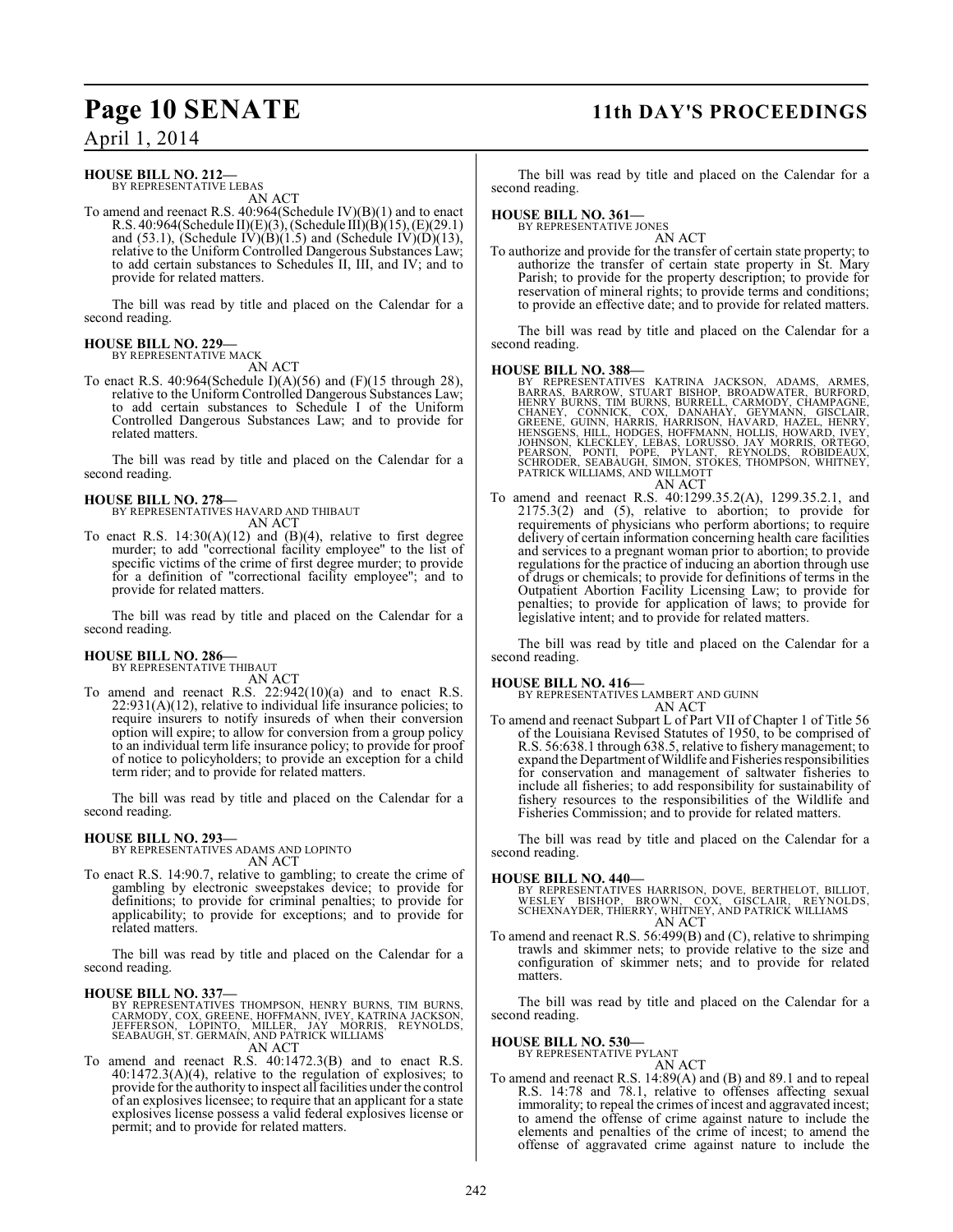#### elements and penalties of the crime of aggravated incest; to direct the Louisiana State Law Institute to amend all references in law accordingly; and to provide for related matters.

The bill was read by title and placed on the Calendar for a second reading.

#### **HOUSE BILL NO. 743—**

BY REPRESENTATIVE MORENO AN ACT

To amend and reenact R.S. 15:321(D) and (G)(introductory paragraph) and 323(A), (B)(2)(introductory paragraph), (D), and (G) and to enact R.S.  $15:323(B)(2)(i)$  and (j), relative to the Louisiana Sentencing Commission; to provide relative to the duties of the commission; to provide relative to legislation recommended by the commission; to provide for the membership of the commission; to provide for additional members of the commission; to provide relative to persons serving as a proxy for a voting member of the commission; and to provide for related matters.

The bill was read by title and placed on the Calendar for a second reading.

**HOUSE BILL NO. 833—**<br>BY REPRESENTATIVES FOIL, ANDERS, BARROW, BERTHELOT,<br>STUART BISHOP, BROADWATER, BURFORD, HENRY BURNS,<br>BURRELL, CARMODY, CARTER, CHAMPAGNE, COX, CROMER,<br>GUINN, HARRIS, HARRISON, HAVARD, HAZEL, HENSGENS,

#### AN ACT

To enact R.S. 36:259(Y) and 802.24 and Chapter 19 of Title 46 of the Louisiana Revised Statutes of 1950, to be comprised of R.S. 46:1721 through 1740, relative to a savings program for persons with disabilities; to provide for definitions, findings, and purposes; to create the ABLE Account Program and the ABLE Account Authority to administer such program; to provide for composition, powers, and duties of the ABLE Account Authority; to provide for equivalency of certain aspects of the ABLE Account Program to aspects of the Louisiana Student Tuition Assistance and Revenue Trust Program; to establish program rules; to provide for qualified expenses; to provide for transfer of entities to the Department of Health and Hospitals for the purpose of conferring rulemaking authority; to provide for promulgation of rules; to provide for effectiveness contingent upon certain actions by congress; and to provide for related matters.

The bill was read by title and placed on the Calendar for a second reading.

**HOUSE BILL NO. 891—** BY REPRESENTATIVES STOKES AND SIMON

AN ACT To enact Part LXXV of Chapter 5 of Title 40 of the Louisiana Revised Statutes of 1950, to be comprised of R.S. 40:1300.381 through 1300.385, relative to access to treatment for terminally ill patients; to provide for findings, definitions, intent, and construction; to authorize provision of certain pharmaceutical and therapeutic products by manufacturers; to specify that gratuitous provision and insurance coverage of certain treatments are not required; to provide for limitation of liability; to prohibit actions against licenses of physicians in specific instances; and to provide for related matters.

The bill was read by title and placed on the Calendar for a second reading.

#### **HOUSE BILL NO. 913—**

BY REPRESENTATIVES LEOPOLD AND GAROFALO AN ACT

To enact R.S. 36:610(B)(12) and R.S. 56:301.10, relative to commercial and recreational finfish; to create the Louisiana Finfish Task Force; to provide for membership; to provide for

## **11th DAY'S PROCEEDINGS Page 11 SENATE** April 1, 2014

powers, duties, and responsibilities; and to provide for related matters.

The bill was read by title and placed on the Calendar for a second reading.

#### **Message from the House**

#### **ASKING CONCURRENCE IN HOUSE CONCURRENT RESOLUTIONS**

April 1, 2014

To the Honorable President and Members of the Senate:

I am directed to inform your honorable body that the House of Representatives has finally passed and asks your concurrence in the following House Concurrent Resolutions:

HCR No. 59

Respectfully submitted, ALFRED W. SPEER Clerk of the House of Representatives

#### **House Concurrent Resolutions on First Reading**

**HOUSE CONCURRENT RESOLUTION NO. 59—**

BY REPRESENTATIVES HUVAL, BARRAS, STUART BISHOP,<br>CHAMPAGNE, COX, HENSGENS, NANCY LANDRY, TERRY LANDRY,<br>AND ROBIDEAUX AND SENATORS MILLS, CORTEZ, GUILLORY, AND<br>PERRY

A CONCURRENT RESOLUTION

To express the condolences of the legislature upon the death of John Thomas Raymond and to recognize and record his many contributions to the city of Breaux Bridge and the state of Louisiana.

The resolution was read by title and placed on the Calendar for a second reading.

#### **House Bills and Joint Resolutions on Second Reading**

#### **HOUSE BILL NO. 104—**

BY REPRESENTATIVE GREENE AND SENATOR BROOME AN ACT

To amend and reenact R.S. 15:1202(A)(1) through (21), (23), and (28) and 1203, relative to the membership of the Louisiana Commission on Law Enforcement and Administration of Criminal Justice; to change the membership of the commission; to provide for the terms of office for the chairman and vice chairman of the commission; to provide for the meeting schedule of the commission; to make technical corrections; and to provide for related matters.

The bill was read by title and referred by the President to the Committee on Judiciary B.

**HOUSE BILL NO. 136—** BY REPRESENTATIVES GUINN, BROWN, GISCLAIR, HONORE, AND **NORTON** 

AN ACT

To amend and reenact R.S. 56:1948.5(47) and to enact R.S. 56:1948.5(65), relative to Louisiana Byways; to designate sections of certain highways as the Flyway Byway; to provide relative to the Creole Nature Trail All-American road route; and to provide for related matters.

The bill was read by title and referred by the President to the Committee on Transportation, Highways and Public Works.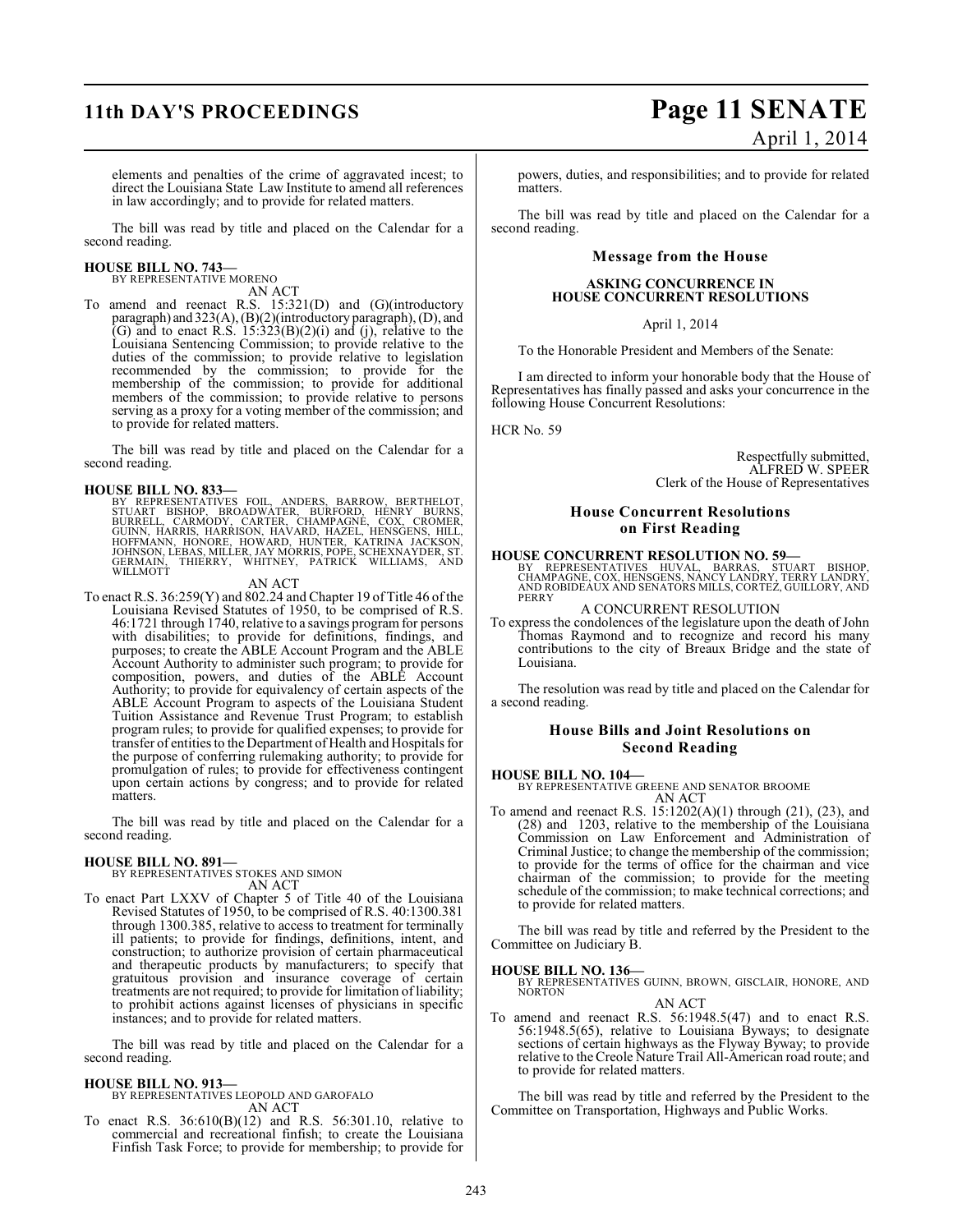### **Page 12 SENATE 11th DAY'S PROCEEDINGS**

April 1, 2014

#### **HOUSE BILL NO. 145—**

BY REPRESENTATIVE THOMPSON AN ACT

To amend and reenact R.S.  $13:3881(A)(4)(c)$ , to enact R.S.  $13:3881(A)(4)(g)$ , and to repeal R.S.  $13:3881(A)(2)(e)$ , relative to exemptions from seizure; to provide a general exemption from seizure for all firearms and firearm accessories not to exceed a certain value; to repeal the exemption of one firearm of a certain value necessary for the exercise of a trade, calling, or profession; and to provide for related matters.

The bill was read by title and referred by the President to the Committee on Judiciary A.

#### **HOUSE BILL NO. 185—** BY REPRESENTATIVE HAVARD

AN ACT

To amend and reenact R.S. 37:1031(A) and 1033(A)(introductory paragraph), relative to care for individuals receiving certain home- and community-based services; to provide for applicability of laws relative to services rendered by direct service workers; to revise criteria for individuals who are served by direct service workers; to provide for requirements relative to authorization for direct service workers to perform certain procedures; and to provide for related matters.

The bill was read by title and referred by the President to the Committee on Health and Welfare.

#### **HOUSE BILL NO. 197—** BY REPRESENTATIVE ST. GERMAIN

AN ACT

To enact R.S. 35:413, relative to ex officio notaries for fire departments and fire protection districts; to authorize certain persons to appoint ex officio notaries for fire departments and fire protection districts; to provide for the duties and functions of the ex officio notary; to provide for limitations and termination of the ex officio notary; and to provide for related matters.

The bill was read by title and referred by the President to the Committee on Judiciary A.

#### **HOUSE BILL NO. 202—**

BY REPRESENTATIVE STUART BISHOP AN ACT

To enact R.S. 49:191(7) and to repeal R.S. 49:191(5)(h), relative to the Department of Environmental Quality, including provisions to provide for the re-creation of the Department of Environmental Quality and the statutory entities made a part of the department by law; to provide for the effective termination date for all statutory authority for the existence of such statutory entities; and to provide for related matters.

The bill was read by title and referred by the President to the Committee on Environmental Quality.

## **HOUSE BILL NO. 227—** BY REPRESENTATIVE HENRY

AN ACT

To amend and reenact R.S. 14:34.4(B), relative to battery of a school or recreation athletic contest official; to amend the penalties for the crime of battery of a school or recreation athletic contest official; to require participation by the offender in community service and a counseling program; and to provide for related matters.

The bill was read by title and referred by the President to the Committee on Judiciary C.

#### **HOUSE BILL NO. 231—** BY REPRESENTATIVE PONTI

AN ACT

To enact R.S. 49:191(7) and to repeal R.S. 49:191(5)(b), relative to the Department of Public Service, including provisions to provide for the re-creation of the Department of Public Service and the statutory entities made a part of the department by law; to provide for the effective termination date for all statutory authority for the existence of such statutory entities; and to provide for related matters.

The bill was read by title and referred by the President to the Committee on Commerce, Consumer Protection, and International Affairs.

#### **HOUSE BILL NO. 243—**



To amend and reenact R.S.  $35:191(C)(2)$  and to enact R.S.  $35:191(C)(3)$ , relative to notaries public; to provide for the administration of a pre-assessment test; to provide for the qualification to take the pre-assessment test; to provide for exceptions; and to provide for related matters.

The bill was read by title and referred by the President to the Committee on Judiciary A.

#### **HOUSE BILL NO. 259—**



To amend and reenact R.S. 15:587.2(B), relative to criminal history information; to provide relative to criminal history records requested by institutions of postsecondary education; to provide relative to the type of arrest records provided to institutions of postsecondary education; and to provide for related matters.

The bill was read by title and referred by the President to the Committee on Judiciary B.

## **HOUSE BILL NO. 308—** BY REPRESENTATIVE SEABAUGH

AN ACT

To amend and reenact R.S. 14:108.1(E), relative to the crime of flight from an officer; to increase the possible term of imprisonment for the crime of aggravated flight from an officer; to provide for increased penalties when the crime results in serious bodily injury; to provide for a definition of "serious bodily injury"; and to provide for related matters.

The bill was read by title and referred by the President to the Committee on Judiciary C.

**HOUSE BILL NO. 316—** BY REPRESENTATIVES BURFORD, BROWN, COX, GUINN, HILL, HONORE, HOWARD, AND PYLANT AN ACT

To amend and reenact R.S. 32:1311(B), (C), and (D) and to enact R.S. 32:1311(E), relative to motor vehicle inspection requirements; to remove the requirement that single axle twowheel trailers bear a valid safety inspection certificate; and to provide for related matters.

The bill was read by title and referred by the President to the Committee on Transportation, Highways and Public Works.

### **HOUSE BILL NO. 326—**

BY REPRESENTATIVE LOPINTO AN ACT

To amend and reenact R.S. 15:574.2(D)(8), relative to parole hearings; to provide relative to the powers and duties of the committee on parole; to require notice of the hearing to the district attorney of the parish of conviction; to authorize the district attorney to present testimony and submit information relevant to the proceedings; and to provide for related matters.

The bill was read by title and referred by the President to the Committee on Judiciary B.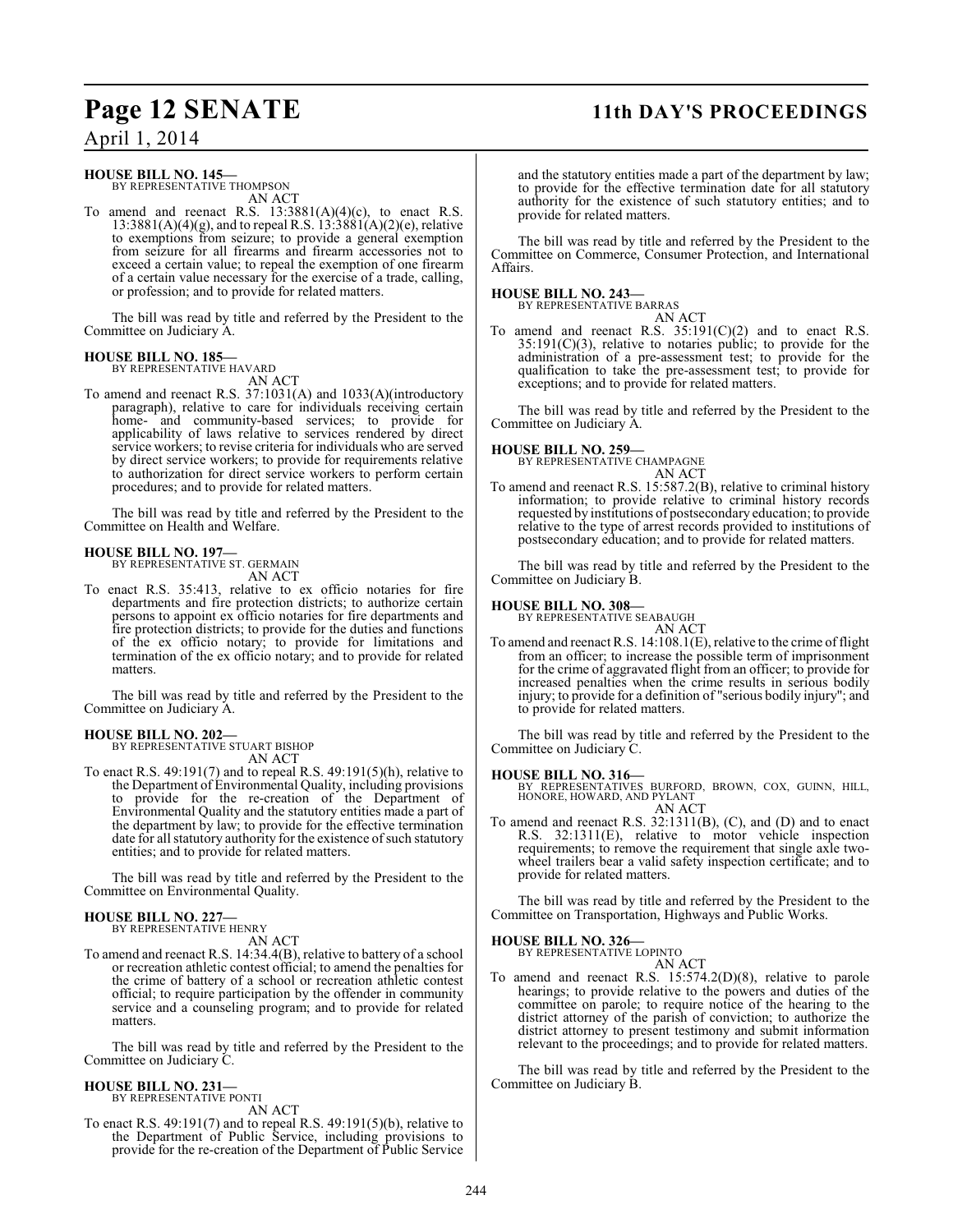## **11th DAY'S PROCEEDINGS Page 13 SENATE**

# April 1, 2014

#### **HOUSE BILL NO. 330—**

BY REPRESENTATIVE LOPINTO AN ACT

To amend and reenact R.S. 28:53.2(D), relative to involuntary mental health treatment; to provide relative to the method of delivery of the custody order to law enforcement; and to provide for related matters.

The bill was read by title and referred by the President to the Committee on Judiciary B.

- **HOUSE BILL NO. 347—** BY REPRESENTATIVES BADON, HONORE, HOWARD, AND PYLANT AN ACT
- To amend and reenact R.S. 32:1301 and 1311(D) and to enact R.S. 32:1311(E), relative to trailer inspections; to exempt certain trailers from requirement to bear a safety inspection certificate; and to provide for related matters.

The bill was read by title and referred by the President to the Committee on Transportation, Highways and Public Works.

#### **HOUSE BILL NO. 386—**

BY REPRESENTATIVE HAVARD AN ACT

To amend and reenact R.S. 32:1304(A)(3)(b), relative to required documents for trailer inspections; to provide that a valid inspection sticker is sufficient to meet the trailer inspection requirements; and to provide for related matters.

The bill was read by title and referred by the President to the Committee on Transportation, Highways and Public Works.

#### **HOUSE BILL NO. 400—** BY REPRESENTATIVE BADON

AN ACT

To repeal Subpart G of Part VI of Chapter 1 of Title 51 of the Louisiana Revised Statutes of 1950, comprised of R.S. 51:300.1 through 300.6, relative to Jazzland, Inc.; to repeal provisions of law relating to the reservation of the term "Jazzland" and related logos and symbols as trade names, trademarks, and service marks by Jazzland, Inc. in the state of Louisiana.

The bill was read by title and referred by the President to the Committee on Commerce, Consumer Protection, and International Affairs.

#### **HOUSE BILL NO. 422—** BY REPRESENTATIVE SHADOIN

AN ACT

To amend and reenact R.S. 9:202(1), relative to authority to perform a marriage ceremony; to require a religious official to have attained the age of majority before being authorized to perform a marriage ceremony; and to provide for related matters.

The bill was read by title and referred by the President to the Committee on Judiciary A.

## **HOUSE BILL NO. 448—** BY REPRESENTATIVE RITCHIE

provide for related matters.

AN ACT To amend and reenact R.S. 8:75(C) and (D) and to enact R.S. 8:75(E), relative to the powers of the Louisiana Cemetery Board; to authorize the board to impose fines upon natural or juridical persons; to provide the amount of such fines; and to

The bill was read by title and referred by the President to the Committee on Commerce, Consumer Protection, and International Affairs.

#### **HOUSE BILL NO. 461—**

BY REPRESENTATIVE BADON AN ACT

To repeal R.S. 40:981.4, relative to drug-traffic loitering; to repeal provision of law creating the crime of drug-traffic loitering.

The bill was read by title and referred by the President to the Committee on Judiciary C.

#### **HOUSE BILL NO. 462—**

BY REPRESENTATIVE BERTHELOT AN ACT

To amend and reenact R.S. 35:393, relative to ex officio notaries for the Department of Public Safety and Corrections; to provide for the appointment of certain persons as ex officio notaries; and to provide for related matters.

The bill was read by title and referred by the President to the Committee on Judiciary A.

#### **HOUSE BILL NO. 478—**

BY REPRESENTATIVE MILLER

AN ACT To amend and reenact R.S. 19:147, 150, 151, and 159, relative to expropriation; to provide relative to certain expropriation procedures; to provide for final judgments for purposes of immediate appeal; to provide for the delay within which to request a jury trial; to provide relative to appeals; and to provide for related matters.

The bill was read by title and referred by the President to the Committee on Judiciary A.

#### **HOUSE BILL NO. 501—**

BY REPRESENTATIVE WESLEY BISHOP

AN ACT To amend and reenact R.S.  $18:114(B)(1)$  and  $173(A)$  and  $(D)(1)$  and to enact R.S.  $18:101(A)(3)$ , relative to voter registration; to provide for the "Louisiana Motor Voter Preregistration Act"; to provide relative to qualifications for voter registration; to allow persons who are sixteen years of age to register to vote under certain circumstances; to provide relative to voter registration at driver's license facilities; to provide relative to certain reports to election officials concerning deaths; and to provide for related matters.

The bill was read by title and referred by the President to the Committee on Senate and Governmental Affairs.

### **HOUSE BILL NO. 518—** BY REPRESENTATIVE HUVAL

AN ACT To authorize and provide for the transfer of certain state property; to authorize the transfer of certain state property in St. Martin Parish; to provide for the property description; to provide for reservation of mineral rights; to provide terms and conditions; to provide an effective date; and to provide for related matters.

The bill was read by title and referred by the President to the Committee on Natural Resources.

### **HOUSE BILL NO. 523—** BY REPRESENTATIVE LAMBERT

AN ACT

To enact R.S. 56:325(B)(4), relative to possession limits for recreational fishing; to provide for a possession limit for certain species of bass taken in saltwater areas of the state; and to provide for related matters.

The bill was read by title and referred by the President to the Committee on Natural Resources.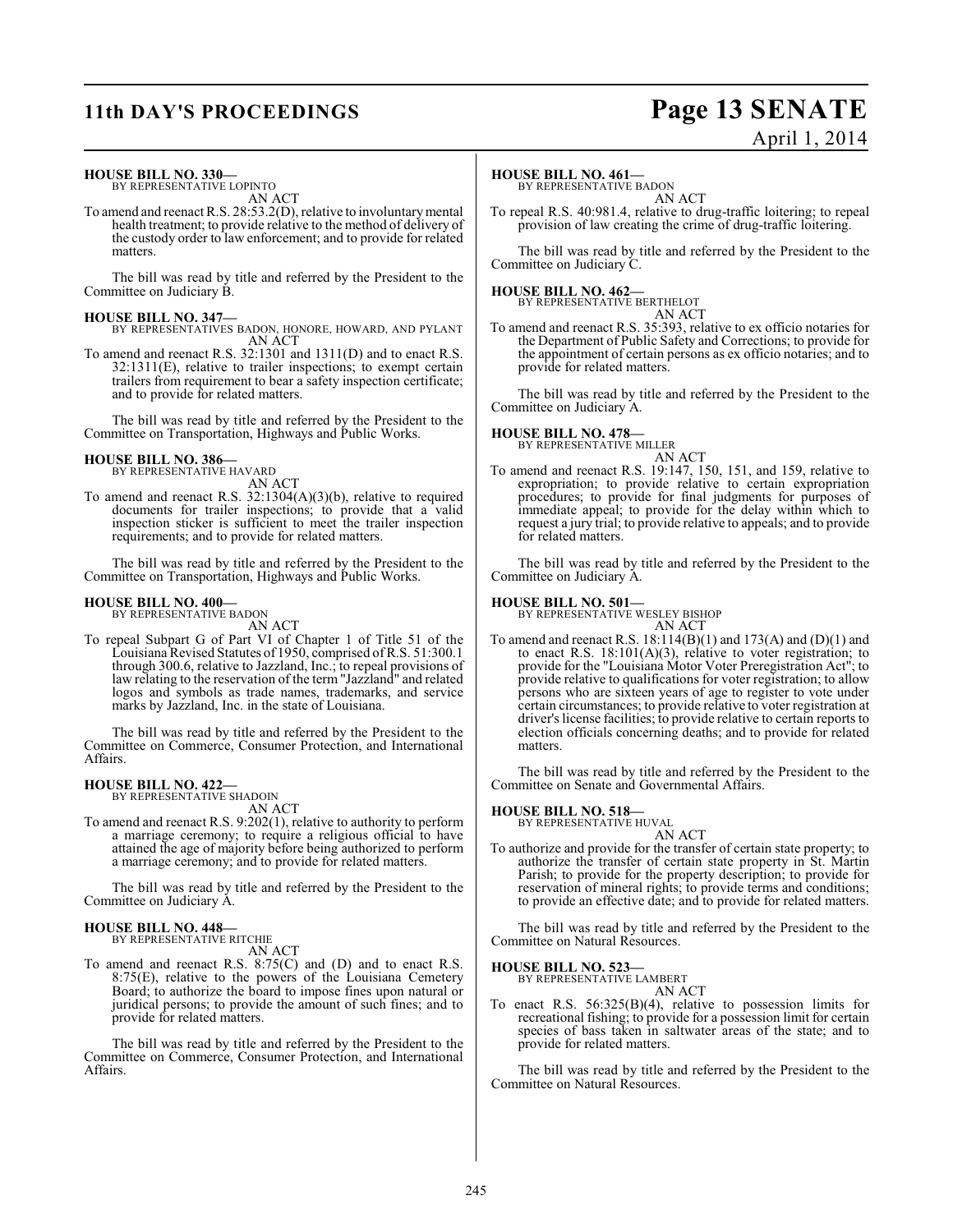## **Page 14 SENATE 11th DAY'S PROCEEDINGS**

### April 1, 2014

#### **HOUSE BILL NO. 543—** BY REPRESENTATIVE ADAMS

AN ACT

To amend and reenact R.S. 32:318(H), relative to audible and visual signals on certain vehicles; to allow all publicly owned fire department vehicles to be equipped with blue colored electric lights; and to provide for related matters.

The bill was read by title and referred by the President to the Committee on Transportation, Highways and Public Works.

#### **HOUSE BILL NO. 567—** BY REPRESENTATIVE SHADOIN

AN ACT

To amend and reenact R.S. 9:4835(A) and (B), relative to the filing of security in certain civil proceedings under the Private Works Act; to provide for the form of security to be filed; and to provide for related matters.

The was read by title and referred by the President to the Committee on Judiciary A.

#### **HOUSE BILL NO. 573—** BY REPRESENTATIVE THOMPSON

AN ACT

To amend and reenact Civil Code Article 1493(E), relative to forced heirs; to provide for definitions; and to provide for related matters.

The bill was read by title and referred by the President to the Committee on Judiciary A.

## **HOUSE BILL NO. 771—** BY REPRESENTATIVE RITCHIE

AN ACT

To amend and reenact R.S. 8:203, 456(B), and 505(B), relative to cemetery authorities; to provide for the requirement of such authorities; to provide for a final accounting of cemetery trusts; and to provide for related matters.

The bill was read by title and referred by the President to the Committee on Commerce, Consumer Protection, and International Affairs.

## **HOUSE BILL NO. 793—** BY REPRESENTATIVE ST. GERMAIN

AN ACT

To amend and reenact R.S. 38:3074(A), (B)(3), (4), and (5), (C), and (D)(introductory paragraph), to enact R.S. 38:3073(14), and to repeal R.S.  $38:3074(D)(1)$  through (9) and Act No. 177 of the 2013 Regular Session of the Legislature, relative to the Capital Area Groundwater Conservation District; to provide for the membership and terms of the board of commissioners; to provide for vacancies; and to provide for related matters.

The bill was read by title and referred by the President to the Committee on Transportation, Highways and Public Works.

#### **HOUSE BILL NO. 830—**

BY REPRESENTATIVE ADAMS

AN ACT

To amend and reenact R.S. 26:351(2)(a) and (4) and to enact R.S. 26:351(9), relative to the size of containers for beverages of high alcoholic content; to require certain container sizes for certain alcoholic beverages sold or shipped in the state; to provide relative to the number of containers in each shipping case or container; to exempt certain products; and to provide for related matters.

The bill was read by title and referred by the President to the Committee on Judiciary B.

#### **HOUSE BILL NO. 844—**

BY REPRESENTATIVE PONTI AN ACT

To enact R.S. 9:3571.3, relative to credit reports of protected persons; to provide for prohibitions on the release of credit information of protected persons; to provide for definitions; to provide for exceptions; to provide for damages; and to provide for related matters.

The bill was read by title and referred by the President to the Committee on Commerce, Consumer Protection, and International Affairs.

#### **HOUSE BILL NO. 857—**

BY REPRESENTATIVE BROADWATER

- AN ACT
- To amend and reenact R.S.  $18:602(E)(1)$ ,  $(2)(a)$ , and  $(4)$  and to repeal R.S. 13:2583(F) and R.S. 42:373, relative to vacancies in certain local and municipal offices; to provide for the filling of such vacancies; to provide relative to the appointment of a person to fill such a vacancy under certain circumstances; to provide relative to the election of a person to fill such a vacancy under certain circumstances; and to provide for related matters.

The bill was read by title and referred by the President to the Committee on Senate and Governmental Affairs.

#### **HOUSE BILL NO. 860—**

BY REPRESENTATIVE MACK AN ACT

To enact R.S. 47:508(A)(3), relative to the registration of certain commercial vehicles and trailers; to establish the expiration date and renewal period for the registration of certain vehicles and trailers; and to provide for related matters.

The bill was read by title and referred by the President to the Committee on Transportation, Highways and Public Works.

#### **HOUSE BILL NO. 882—**

BY REPRESENTATIVE CHAMPAGNE AN ACT

To enact R.S. 1:55(E)(1)(f), relative to legal holidays; to establish the Friday of the Sugar Cane Festival as a legal holiday in the parish of Iberia; to authorize the clerk of court of the Sixteenth Judicial District Court to close the clerk's office in observance of the legal holiday; to provide for an exception; and to provide for related matters.

The bill was read by title and referred by the President to the Committee on Judiciary A.

#### **HOUSE BILL NO. 893—**

BY REPRESENTATIVE SCHEXNAYDER AN ACT

To amend and reenact R.S. 32:706.2(A)(1), 707.5(D)(1), 1728(D)(6),  $1728.2(D)(2)$  and  $(G)(1)$ ,  $1728.3(D)(1)(b)$  and  $(F)(1)(a)$ , and  $1728.4(C)(5)$ , relative to vehicle inspections; to provide that a peace officer can conduct physical inspections of a vehicle; and to provide for related matters.

The bill was read by title and referred by the President to the Committee on Judiciary B.

#### **HOUSE BILL NO. 904—**

BY REPRESENTATIVE JOHNSON AN ACT

To enact R.S.  $40:539(C)(8)(c)$ , relative to employees of the Cottonport Housing Authority; to provide that employees of the Cottonport Housing Authority shall not be in the state civil service; and to provide for related matters.

The bill was read by title and referred by the President to the Committee on Local and Municipal Affairs.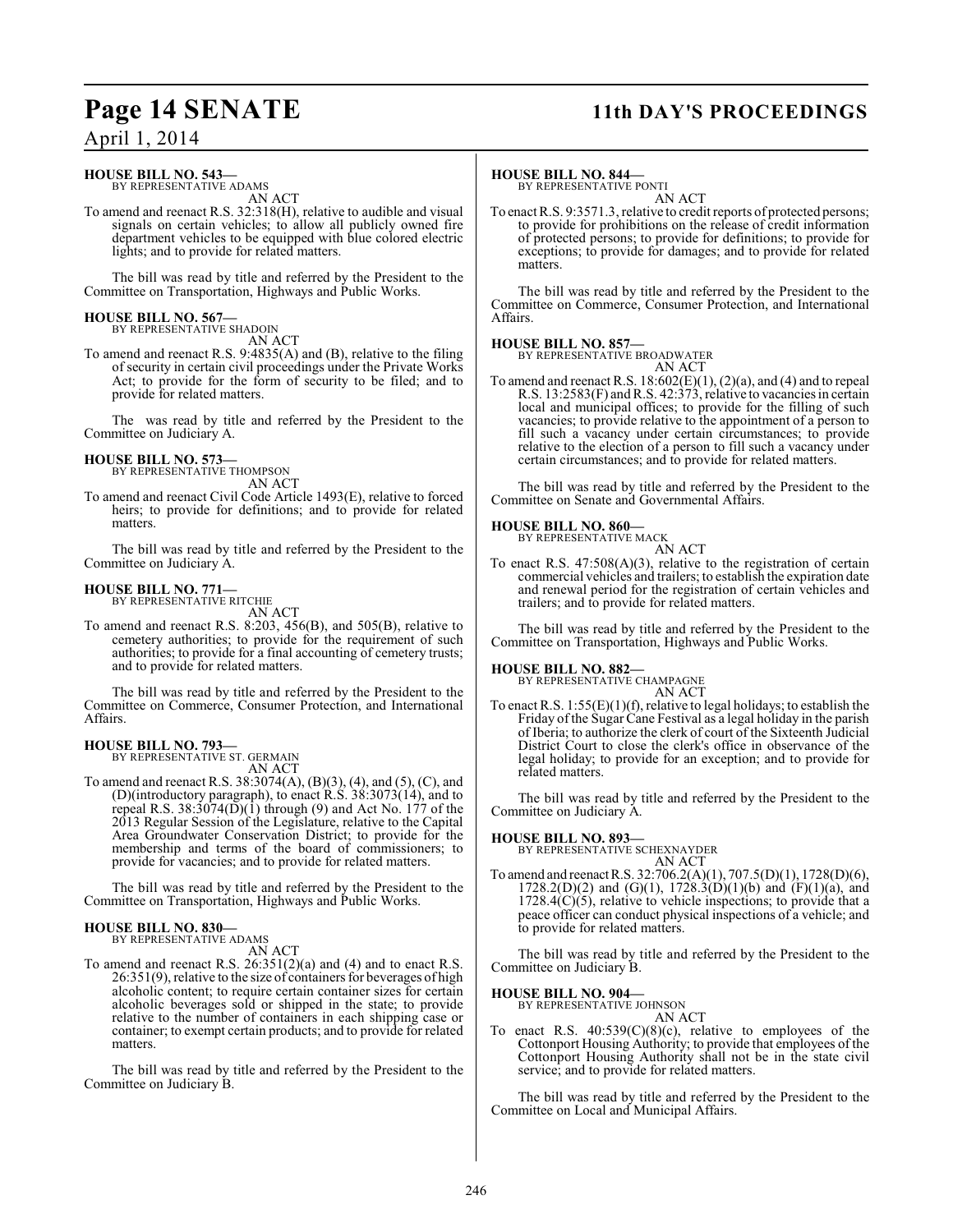#### **HOUSE BILL NO. 929—**

BY REPRESENTATIVE BADON AN ACT

To enact Chapter 16-A of Title 32 of the Louisiana Revised Statutes of 1950, to be comprised of R.S. 32:1750.1, relative to motor vehicles; to provide relative to motor vehicles parked on private property; to provide relative to the immobilization of such vehicles by booting; to provide relative to parishes and municipalities that provide for the regulation of motor vehicle booting; to provide relative to persons who operate a booting business; to provide for minimum standards; to provide for restrictions; and to provide for related matters.

The bill was read by title and referred by the President to the Committee on Transportation, Highways and Public Works.

## **HOUSE BILL NO. 963—** BY REPRESENTATIVE GAROFALO

AN ACT

To enact R.S. 32:410.1, relative to official state identification credentials; to prohibit novelty or unofficial credentials intended to simulate state credentials; and to provide for related matters.

The bill was read by title and referred by the President to the Committee on Transportation, Highways and Public Works.

### **HOUSE BILL NO. 967—**

BY REPRESENTATIVE GAROFALO AN ACT

To enact R.S. 32:410.1, relative to international driver's licenses; to provide for the use and validity of international driver's licenses; to provide for cease and desist orders; to provide for the promulgation of rules and regulations; and to provide for related matters.

The bill was read by title and referred by the President to the Committee on Transportation, Highways and Public Works.

#### **HOUSE BILL NO. 1002—**

BY REPRESENTATIVE RITCHIE AN ACT

To amend and reenact R.S. 37:831(60) and (84), 842, 845(introductory paragraph) and (8), 846(A)(introductory paragraph) and  $(11)(a)$ ,  $854(B)(5)$ , and  $877(B)(1)(a)(xi)$  and (b)(ii), to enact R.S.  $37:831(88)$  and  $854(B)(6)$ , and to repeal R.S. 37:831(81), relative to embalmers and funeral directors; to define certain terms; to provide for qualifications for a funeral director license; to provide for qualifications for an embalmer and funeral director license; to provide for licensure by endorsement; to provide for qualifications for certain temporary licenses; to provide for the licensure of a funeral directing and embalming establishment; to provide for certain fees; to provide for grounds for suspension or revocation of licenses; to provide for exemptions from continuing education requirements; to require funeral directors to sign and witness signatures for cremations; to repeal the definition of "student intern"; and to provide for related matters.

The bill was read by title and referred by the President to the Committee on Commerce, Consumer Protection, and International Affairs.

**HOUSE BILL NO. 1010—** BY REPRESENTATIVE ALFRED WILLIAMS AN ACT

To enact R.S. 33:9097.22, relative to East Baton Rouge Parish; to create the Villa del Rey Crime Prevention and Neighborhood Improvement District within the parish; to provide relative to the boundaries, purpose, governance, and powers and duties of the district; to provide relative to the funding, including the authority to impose a parcel fee, subject to voter approval, within the district; and to provide for related matters.

The bill was read by title and referred by the President to the Committee on Local and Municipal Affairs.

## **11th DAY'S PROCEEDINGS Page 15 SENATE** April 1, 2014

### **House Concurrent Resolutions on Second Reading**

#### **HOUSE CONCURRENT RESOLUTION NO. 41—** BY REPRESENTATIVE THOMPSON

A CONCURRENT RESOLUTION

To memorialize the United States Congress to take such actions as are necessary to prevent the deactivation of the 307<sup>th</sup> Red Horse Squadron, based at Barksdale Air Force Base in Bossier City, Louisiana.

The resolution was read by title. Senator Adley moved to concur in the House Concurrent Resolution.

#### **ROLL CALL**

The roll was called with the following result:

#### YEAS

Mr. President Gallot Peacock<br>Adley Guillory Perry Adley Guillory Perry Heitmeier Peters<br>Johns Riser Amedee Johns<br>Appel Kostelka Appel Kostelka Smith, G. Broome LaFleur Smith, J.<br>Brown Long Tarver Brown Long<br>Buffington Martiny Buffington Martiny Thompson<br>Claitor Mills Walsworth Claitor Mills Walsworth<br>
Cortez Morrell Ward Cortez Morrell Ward Morrish<br>Murray Dorsey-Colomb<br>Erdey **Nevers**  Total - 37 NAYS

Total - 0

ABSENT

Chabert Donahue

Total - 2

The Chair declared the Senate concurred in the House Concurrent Resolution and ordered it returned to the House.

## **HOUSE CONCURRENT RESOLUTION NO. 44—** BY REPRESENTATIVE CARTER

A CONCURRENT RESOLUTION

To commend the University High School boys' basketball team upon winning the Class 3A state championship title and to congratulate the Cubs on an outstanding 2013-2014 season.

The resolution was read by title. Senator Claitor moved to concur in the House Concurrent Resolution.

#### **ROLL CALL**

The roll was called with the following result:

#### YEAS

| Mr. President | Erdey     | Murray        |
|---------------|-----------|---------------|
|               |           |               |
| Adley         | Gallot    | <b>Nevers</b> |
| Allain        | Guillory  | Peacock       |
| Amedee        | Heitmeier | Perry         |
| Appel         | Johns     | Peterson      |
| Broome        | Kostelka  | Riser         |
| Brown         | LaFleur   | Smith, G.     |
| Buffington    | Long      | Smith, J.     |
| Claitor       | Martiny   | Thompson      |
| Cortez        | Mills     | Walsworth     |
| Crowe         | Morrell   | Ward          |
| Dorsey-Colomb | Morrish   | White         |
| Total - 36    |           |               |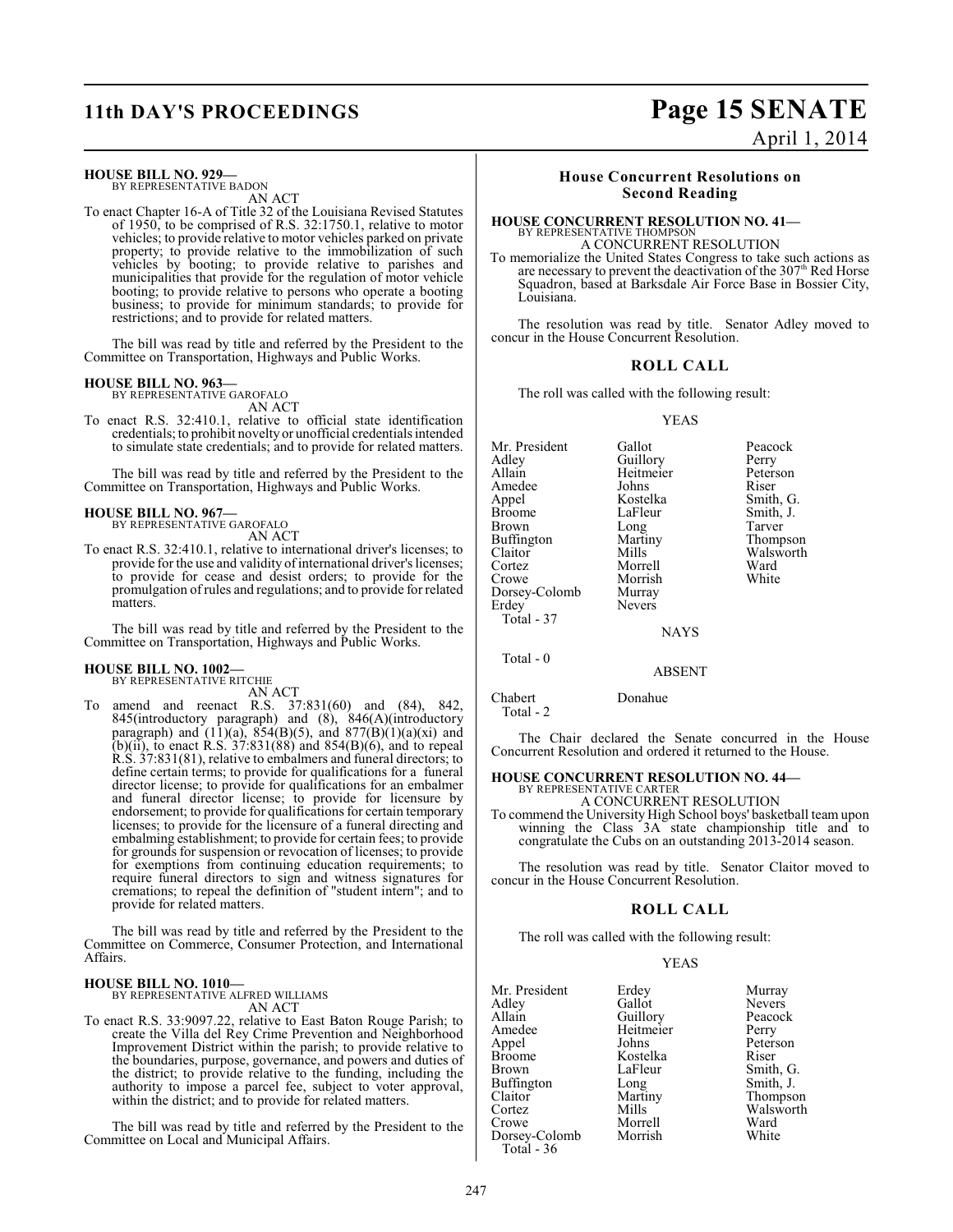## **Page 16 SENATE 11th DAY'S PROCEEDINGS**

April 1, 2014

#### NAYS

ABSENT

Total - 0

| Chabert   | Donahue | Tarver |
|-----------|---------|--------|
| Total - 3 |         |        |

The Chair declared the Senate concurred in the House Concurrent Resolution and ordered it returned to the House.

#### **HOUSE CONCURRENT RESOLUTION NO. 45—** BY REPRESENTATIVE CARTER

A CONCURRENT RESOLUTION

To commend the University High School girls' basketball team upon winning the Class 3A state championship title and to congratulate the Cubs on an outstanding 2013-2014 season.

The resolution was read by title. Senator Dorsey-Colomb moved to concur in the House Concurrent Resolution.

#### **ROLL CALL**

The roll was called with the following result:

#### YEAS

| Mr. President     | Dorsey-Colomb | Murray        |
|-------------------|---------------|---------------|
| Adley             | Erdey         | <b>Nevers</b> |
| Allain            | Gallot        | Peacock       |
| Amedee            | Guillory      | Perry         |
| Appel             | Heitmeier     | Peterson      |
| <b>Broome</b>     | Johns         | Riser         |
| Brown             | Kostelka      | Smith, G.     |
| <b>Buffington</b> | LaFleur       | Smith, J.     |
| Claitor           | Long          | Thompson      |
| Cortez            | Mills         | Walsworth     |
| Crowe             | Morrell       | Ward          |
| Donahue           | Morrish       | White         |
| Total - 36        |               |               |
|                   | <b>NAYS</b>   |               |
| Total - 0         |               |               |
|                   | <b>ABSENT</b> |               |
|                   |               |               |

Chabert Martiny Tarver Total - 3

The Chair declared the Senate concurred in the House Concurrent Resolution and ordered it returned to the House.

#### **HOUSE CONCURRENT RESOLUTION NO. 48—** BY REPRESENTATIVES BROADWATER AND KLECKLEY

A CONCURRENT RESOLUTION

To commend Danielle Davis, Matt Reynolds, Shelby Michaels, and Walter Smith for saving the life of a spectator at the McNeese Cowboy Stampede Class Cross Country Invitational Meet.

The resolution was read by title. Senator Johns moved to concur in the House Concurrent Resolution.

### **ROLL CALL**

The roll was called with the following result:

#### YEAS

| Mr. President | Dorsey-Colomb | <b>Nevers</b> |
|---------------|---------------|---------------|
| Adley         | Erdey         | Peacock       |
| Allain        | Gallot        | Perry         |
| Amedee        | Guillory      | Peterson      |
| Appel         | Heitmeier     | Riser         |
| <b>Broome</b> | Johns         | Smith, G.     |
| <b>Brown</b>  | Kostelka      | Smith, J.     |
| Buffington    | LaFleur       | Thompson      |

| Chabert<br>Claitor<br>Cortez<br>Crowe<br>Donahue<br>Total - 37 | Long<br>Mills<br>Morrell<br>Morrish<br>Murray | Walsworth<br>Ward<br>White |
|----------------------------------------------------------------|-----------------------------------------------|----------------------------|
|                                                                | <b>NAYS</b>                                   |                            |

ABSENT

Martiny Tarver Total - 2

Total - 0

The Chair declared the Senate concurred in the House Concurrent Resolution and ordered it returned to the House.

**HOUSE CONCURRENT RESOLUTION NO. 53**<br>BY REPRESENTATIVES BURFORD, BROWN, HENRY BURNS, BURRELL, CARMODY, COX, FANNIN, JEFFERSON, JIM MORRIS,<br>NORTON, REYNOLDS, SEABAUGH, THOMPSON, AND PATRICK<br>WILLIAMS AND SENATORS ADLEY, BUFF A CONCURRENT RESOLUTION

To commend Darrell Goza, upon his retirement for his service to the state as the DOTD District Engineer for District 4.

The resolution wasread by title. Senator Long moved to concur in the House Concurrent Resolution.

#### **ROLL CALL**

The roll was called with the following result:

#### YEAS

Mr. President Dorsey-Colomb Nevers<br>Adley Erdey Peacoc Adley Erdey Peacock<br>Allain Gallot Perry Gallot<br>Guillorv Amedee Guillory Peterson<br>
Appel Heitmeier Riser Appel Heitmeier<br>Broome Johns Broome Johns Smith, G.<br>Brown Kostelka Smith, J. Brown Kostelka<br>Buffington LaFleur Buffington LaFleur Thompson<br>Chabert Long Walsworth Long Walsworth<br>Mills Ward Claitor Mills Ward<br>Cortez Morrell White Cortez Morrell<br>Crowe Morrish Morrish Donahue Murray Total - 37 **NAYS** Total - 0

#### ABSENT

Martiny Tarver Total - 2

The Chair declared the Senate concurred in the House Concurrent Resolution and ordered it returned to the House.

## **HOUSE CONCURRENT RESOLUTION NO. 55—** BY REPRESENTATIVE JEFFERSON AND SENATOR GALLOT

A CONCURRENT RESOLUTION

To express condolences upon the death of former United States Marshall and Claiborne Parish Sheriff J.R. Oakes.

The resolution was read by title. Senator Gallot moved to concur in the House Concurrent Resolution.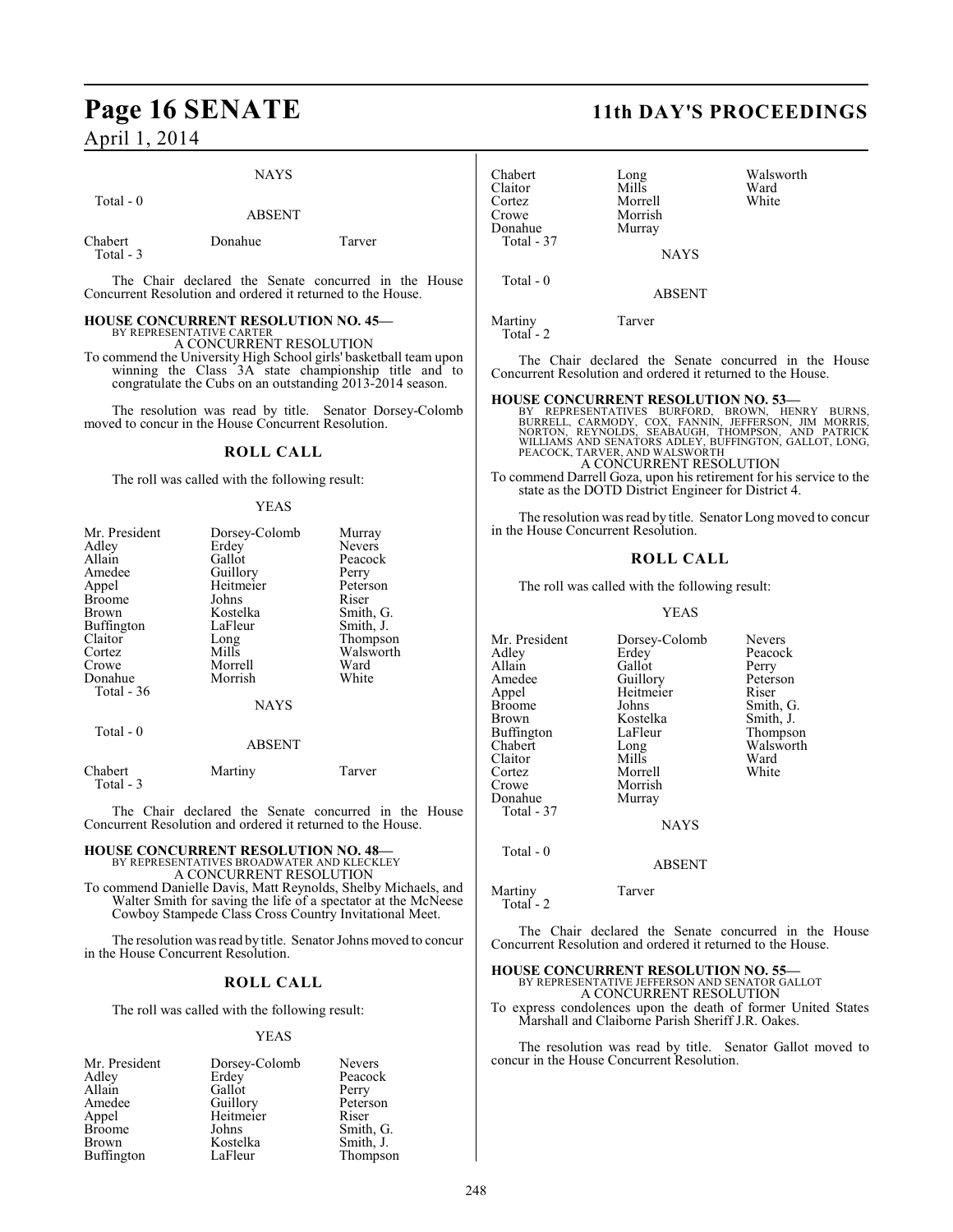### **ROLL CALL**

The roll was called with the following result:

#### YEAS

| Mr. President<br>Adley<br>Allain<br>Amedee<br>Appel<br><b>Broome</b><br><b>Brown</b><br>Buffington<br>Chabert<br>Claitor<br>Cortez | Dorsey-Colomb<br>Erdey<br>Gallot<br>Guillory<br>Heitmeier<br>Johns<br>Kostelka<br>LaFleur<br>Long<br>Mills<br>Morrell | <b>Nevers</b><br>Peacock<br>Perry<br>Peterson<br>Riser<br>Smith, G.<br>Smith, J.<br>Thompson<br>Walsworth<br>Ward<br>White |
|------------------------------------------------------------------------------------------------------------------------------------|-----------------------------------------------------------------------------------------------------------------------|----------------------------------------------------------------------------------------------------------------------------|
|                                                                                                                                    |                                                                                                                       |                                                                                                                            |
| Crowe<br>Donahue                                                                                                                   | Morrish<br>Murray                                                                                                     |                                                                                                                            |
| Total - 37                                                                                                                         | <b>NAYS</b>                                                                                                           |                                                                                                                            |
|                                                                                                                                    |                                                                                                                       |                                                                                                                            |

### Total - 0

Total - 2

Martiny Tarver

The Chair declared the Senate concurred in the House Concurrent Resolution and ordered it returned to the House.

ABSENT

**HOUSE CONCURRENT RESOLUTION NO. 56—**<br>BY REPRESENTATIVE JEFFERSON AND SENATOR GALLOT A CONCURRENT RESOLUTION To commend the New Living Word High School boys' basketball team upon winning the  $2014$  Class  $\bar{C}$  state championship.

The resolution was read by title. Senator Gallot moved to concur in the House Concurrent Resolution.

#### **ROLL CALL**

The roll was called with the following result:

#### YEAS

| Mr. President<br>Adley<br>Allain<br>Amedee<br>Appel<br><b>Broome</b><br>Brown<br>Buffington<br>Chabert<br>Claitor<br>Cortez<br>Crowe<br>Donahue<br>Total - 37<br>Total - 0 | Dorsey-Colomb<br>Erdey<br>Gallot<br>Guillory<br>Heitmeier<br>Johns<br>Kostelka<br>LaFleur<br>Long<br>Mills<br>Morrell<br>Morrish<br>Murray<br><b>NAYS</b> | <b>Nevers</b><br>Peacock<br>Perry<br>Peterson<br>Riser<br>Smith, G.<br>Smith, J.<br>Thompson<br>Walsworth<br>Ward<br>White |
|----------------------------------------------------------------------------------------------------------------------------------------------------------------------------|-----------------------------------------------------------------------------------------------------------------------------------------------------------|----------------------------------------------------------------------------------------------------------------------------|
|                                                                                                                                                                            | <b>ABSENT</b>                                                                                                                                             |                                                                                                                            |
| Martiny<br>Total - 2                                                                                                                                                       | Tarver                                                                                                                                                    |                                                                                                                            |

The Chair declared the Senate concurred in the House Concurrent Resolution and ordered it returned to the House.

# **11th DAY'S PROCEEDINGS Page 17 SENATE**

April 1, 2014

#### **HOUSE CONCURRENT RESOLUTION NO. 57—** BY REPRESENTATIVE STOKES

A CONCURRENT RESOLUTION

To recognize Wednesday, April 16, 2014, as the National Multiple Sclerosis Society Public Policy Conference Day at the state capitol and to encourage efforts to inform Louisianians about multiple sclerosis.

The resolution was read by title. Senator Claitor moved to concur in the House Concurrent Resolution.

#### **ROLL CALL**

The roll was called with the following result:

#### YEAS

| Mr. President<br>Adley<br>Allain<br>Amedee<br>Appel<br><b>Broome</b><br>Brown<br>Buffington<br>Chabert<br>Claitor<br>Cortez<br>Crowe<br>Donahue | Dorsey-Colomb<br>Erdey<br>Gallot<br>Guillory<br>Heitmeier<br>Johns<br>Kostelka<br>LaFleur<br>Long<br>Mills<br>Morrell<br>Morrish<br>Murray | <b>Nevers</b><br>Peacock<br>Peterson<br>Riser<br>Smith, G.<br>Smith, J.<br>Tarver<br>Thompson<br>Walsworth<br>Ward<br>White |
|-------------------------------------------------------------------------------------------------------------------------------------------------|--------------------------------------------------------------------------------------------------------------------------------------------|-----------------------------------------------------------------------------------------------------------------------------|
| Total - 37                                                                                                                                      | <b>NAYS</b>                                                                                                                                |                                                                                                                             |
| Total - 0                                                                                                                                       | <b>ABSENT</b>                                                                                                                              |                                                                                                                             |
| Martiny<br>Total - 2                                                                                                                            | Perry                                                                                                                                      |                                                                                                                             |

The Chair declared the Senate concurred in the House Concurrent Resolution and ordered it returned to the House.

### **HOUSE CONCURRENT RESOLUTION NO. 58—**

BY REPRESENTATIVE BARROW A CONCURRENT RESOLUTION

To recognize the month of April 2014 as Child Abuse Prevention Month in Louisiana and to urge Louisianians to work toward preventing child abuse and neglect.

The resolution was read by title. Senator Broome moved to concur in the House Concurrent Resolution.

### **ROLL CALL**

The roll was called with the following result:

#### YEAS

| Mr. President | Dorsey-Colomb | <b>Nevers</b> |
|---------------|---------------|---------------|
| Adley         | Erdey         | Peacock       |
| Allain        | Gallot        | Peterson      |
| Amedee        | Guillory      | Riser         |
| Appel         | Heitmeier     | Smith, C      |
| <b>Broome</b> | Johns         | Smith, J.     |
| Brown         | Kostelka      | Tarver        |
| Buffington    | LaFleur       | <b>Thomps</b> |
| Chabert       | Long          | Walswor       |
| Claitor       | Mills         | Ward          |
| Cortez        | Morrell       | White         |
| Crowe         | Morrish       |               |
| Donahue       | Murray        |               |
| Total - 37    |               |               |

Peterson<br>Riser eitmeier Smith, G.<br>
Smith, J. Smith, J.<br>Tarver aFleur Thompson<br>bug Walsworth ong Walsworth<br>
ills Ward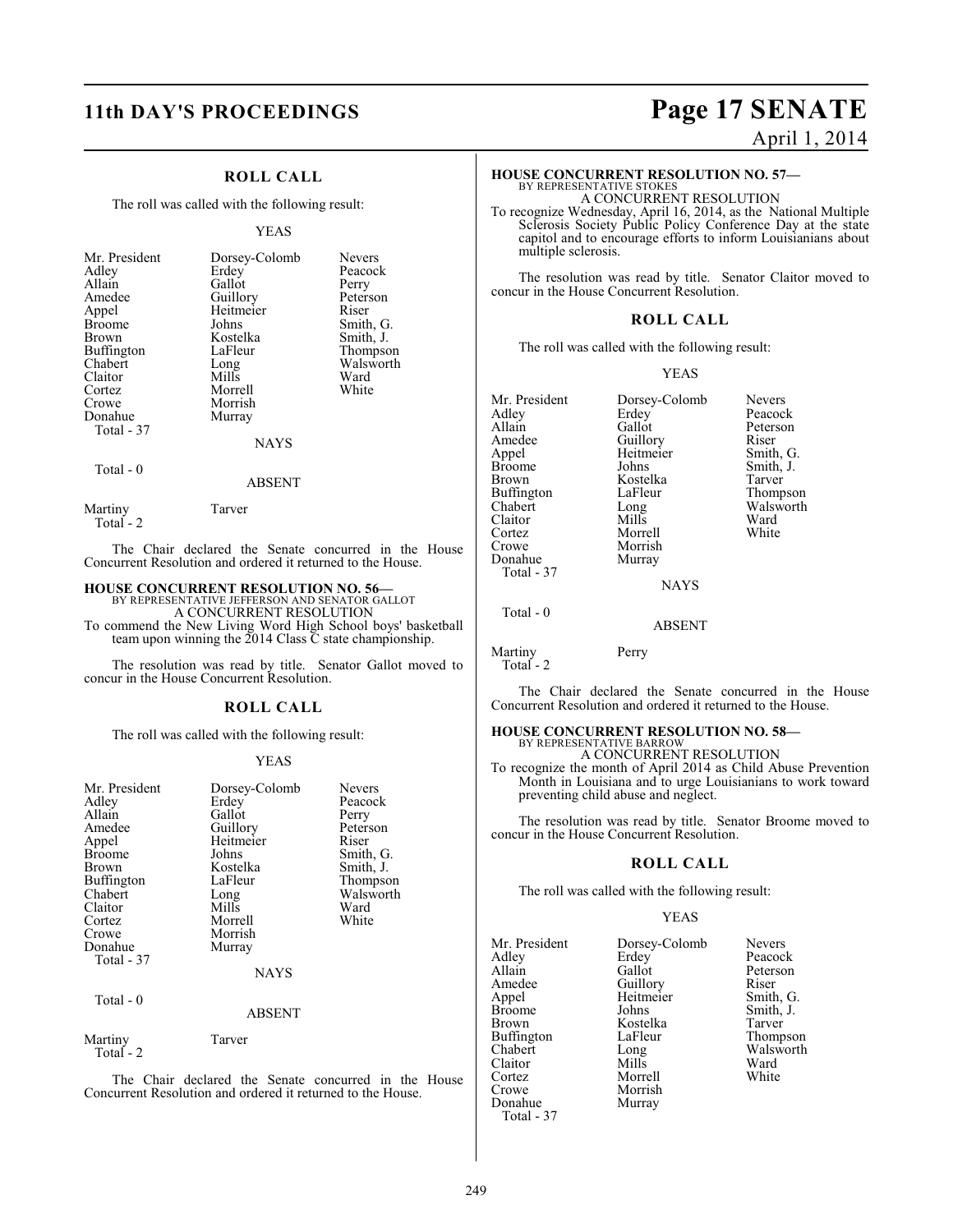April 1, 2014

#### NAYS

Total - 0

ABSENT

Martiny Perry Total - 2

The Chair declared the Senate concurred in the House Concurrent Resolution and ordered it returned to the House.

#### **Reports of Committees**

The following reports of committees were received and read:

#### **REPORT OF COMMITTEE ON**

#### **JUDICIARY B**

Senator Jean-Paul "JP" Morrell, Chairman on behalf of the Committee on Judiciary B, submitted the following report:

#### April 1, 2014

To the President and Members of the Senate:

I am directed by your Committee on Judiciary B to submit the following report:

#### **SENATE BILL NO. 49—** BY SENATOR AMEDEE

AN ACT

To amend and reenact R.S. 16:11(A)(2) and to repeal R.S. 16:513, relative to the annual salary of certain assistant district attorneys; to allow for reallocation by certain district attorneys of salary amounts paid to assistant district attorneys; and to provide for related matters.

Reported favorably.

**SENATE BILL NO. 276—** BY SENATOR PERRY

### AN ACT

To enact R.S. 15:590(6) and (7), relative to the Louisiana Bureau of Criminal Identification and Information; to add to the list of those persons whose information is to be obtained and filed by the bureau; and to provide for related matters.

Reported with amendments.

#### **SENATE BILL NO. 383—**

BY SENATORS LAFLEUR AND MILLS AN ACT

To amend and reenact R.S. 15:574.4(A)(1)(b)(ii), relative to parole eligibility; to provide relative to eligibility based upon years between offenses; and to provide for related matters.

Reported favorably.

**SENATE BILL NO. 398—** BY SENATOR MILLS AND REPRESENTATIVE EDWARDS AN ACT

To amend and reenact R.S. 13:5304(B)(10), relative to drug courts; to provide relative to eligibility for a drug division probation program; and to provide for related matters.

Reported favorably.

## **SENATE BILL NO. 399—** BY SENATOR MILLS

AN ACT To amend and reenact R.S.  $15:574.4(A)(4)(b)$ ,  $(B)(2)(a)(iii)$ , (iv) and (v),  $(B)(2)(b)(iii)$ , (iv) and (v),  $B(2)(c)(iii)$ , (iv) and (v),  $(B)(2)(d)(iii)$ , (iv) and (v),  $(D)(1)(b)$ , and  $(E)(1)(b)$ , relative to parole eligibility; to require that disqualification for a

### **Page 18 SENATE 11th DAY'S PROCEEDINGS**

disciplinary offense be a major offense; to provide for definitions; to change time frame for consideration of disciplinary offenses; to limit required services to those available at facility where offender is incarcerated; and to provide for related matters.

Reported favorably.

**SENATE BILL NO. 472—** BY SENATOR MILLS

AN ACT

To amend and reenact R.S.  $15:572.1(A)(1)(c)$  and  $(G)(2)$ , relative to the Board of Pardons; to provide for minimum qualifications for board members; to provide for powers of ex-officio board members; and to provide for related matters.

Reported favorably.

**SENATE BILL NO. 473—** BY SENATOR MILLS

AN ACT

To amend and reenact R.S. 15:574.2(A)(3),(8), and (9)(a) and (b), and  $(C)(2)(b)$  and  $(c)$ , relative to the committee on parole and rules of parole; to provide relative to education and experience requirements of board members; to provide relative to training requirements of the board; to provide relative to parole eligibility; and to provide for related matters.

Reported with amendments.

**HOUSE BILL NO. 18—** BY REPRESENTATIVE LOPINTO

AN ACT

To repeal R.S. 15:550, 571.32, and 571.35, relative to pilot programs for alternative methods of incarceration and electronic monitoring; to repeal the authorization of certain statutorily created pilot programs.

Reported favorably.

**HOUSE BILL NO. 56—** BY REPRESENTATIVE LOPINTO

AN ACT

To enact R.S. 49:191(7)(a) and to repeal R.S. 49:191(5)(f), relative to the Department of Public Safety and Corrections, including provisions to provide for the re-creation of the Department of Public Safety and Corrections and the statutory entities made a part of the department by law; to provide for the effective termination date for all statutory authority for the existence of such statutory entities; and to provide for related matters.

Reported favorably.

**HOUSE BILL NO. 131—** BY REPRESENTATIVE LOPINTO AN ACT

To enact R.S. 15:255.1, relative to retired or former law enforcement officers; to provide for the payment of witness fees to retired or former law enforcement officers in certain cases; to provide for the procedure for collection and payment of fees; and to provide for related matters.

Reported favorably.

#### **HOUSE BILL NO. 188—** BY REPRESENTATIVE LOPINTO

AN ACT

To repeal R.S. 15:751, 823, 825, 834, 835, 838, 840, 840.2, and 1131, relative to prisons and correctional institutions; to repeal antiquated and obsolete provisions regarding prisons and correctional institutions.

Reported favorably.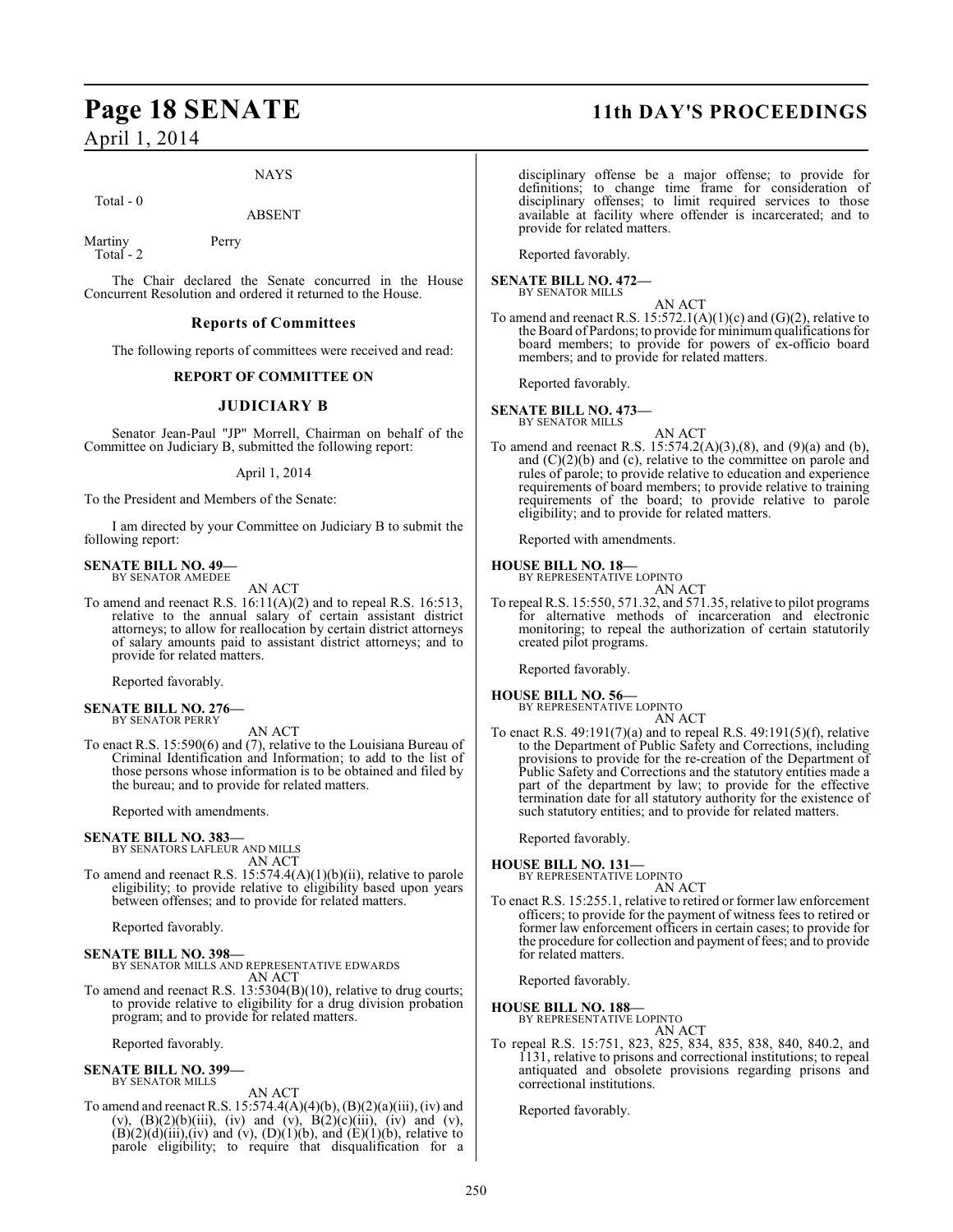**HOUSE BILL NO. 331—**

BY REPRESENTATIVE LOPINTO AN ACT

To amend and reenact R.S. 32:664(A) and (B) and 666(A)(1)(a)(i), relative to chemical tests for intoxication; to authorize certain persons to withdraw blood and administer such tests; and to provide for related matters.

Reported favorably.

Respectfully submitted, JEAN-PAUL "JP" MORRELL Chairman

### **REPORT OF COMMITTEE ON**

#### **JUDICIARY C**

Senator Robert W. Kostelka, Chairman on behalf of the Committee on Judiciary C, submitted the following report:

April 1, 2014

To the President and Members of the Senate:

I am directed by your Committee on Judiciary C to submit the following report:

#### **SENATE BILL NO. 32—** BY SENATOR MORRISH

AN ACT

To amend and reenact R.S. 14:231, relative to offenses against property; to provide relative to air bag fraud; to provide penalties for knowingly manufacturing, importing, selling, offering for sale, or installing or reinstalling in any motor vehicle a counterfeit or nonfunctional air bag; to provide definitions; and to provide for related matters.

Reported favorably.

#### **SENATE BILL NO. 326—** BY SENATOR GARY SMITH

AN ACT

To amend and reenact R.S. 15:440.5(C), relative to electronic recordings of protected persons; to authorize certain individuals to view certain videotaped statements of a protected person; to provide with respect to copies and transcripts of the videotaped statement; and to provide for related matters.

Reported with amendments.

#### **SENATE BILL NO. 333—** BY SENATOR JOHNS

AN ACT

To amend and reenact Code of Criminal Procedure Articles 465(A)(26), 571.1, and 648(B)(3)(g) and (h), R.S. 14:2(B)(40), 43.6(A) and (B)(1), 89, and 89.1, and R.S. 15:536(A), 537(A) and (B), 541(2)(j) and (l) and (24)(a), 542(A)(3)(f) and (g), and  $571.3(B)(4)(d)$  and (e), and to repeal R.S. 14:78 and 78.1 and R.S.  $15:541(25)(d)$  and  $571.3(B)(3)(i)$  and (j), relative to sex offenses affecting the family; to provide relative to the crimes of incest and crime against nature; to place the elements of the crimes of incest and aggravated incest within the definitions of crime against nature and aggravated crime against nature, respectively; to provide relative to penalties; and to provide for related matters.

Reported with amendments.

#### **SENATE BILL NO. 351—**

BY SENATORS THOMPSON AND DORSEY-COLOMB AN ACT

To amend and reenact R.S. 14:403.4(B),  $(C)(1)$ , and  $(D)(2)$ , relative to offenses affecting law enforcement; to provide relative to

## **11th DAY'S PROCEEDINGS Page 19 SENATE** April 1, 2014

reports of burn injuries to the office of state fire marshal; and to provide for related matters.

Reported favorably.

#### **SENATE BILL NO. 523—** BY SENATOR MORRELL

AN ACT

To amend and reenact R.S. 14:102.23(A)(2), (B)(1), and (C) and to enact R.S. 14:102.23(D), relative to the crime of cockfighting; to provide for definitions; to provide that possession of certain paraphernalia may be admissible as evidence of a violation; to provide penalties upon conviction of cockfighting; and to provide for related matters.

Reported favorably.

Respectfully submitted, ROBERT W. KOSTELKA Chairman

#### **Senate Bills and Joint Resolutions on Second Reading Reported by Committees**

#### **SENATE BILL NO. 13—**

BY SENATOR PEACOCK AN ACT

To amend and reenact R.S. 11:22(B)(6) and (13), 102.1(B)(4) and  $(C)(4)$ , 102.2(B)(4) and  $(C)(4)$ , 542(A)(2)(a) and (F)(2)(a), and  $883.1(A)(2)(a)$  and  $(G)(2)(a)$ , relative to the entry age normal valuation method; to provide for utilization of the method by certain state retirement systems; to provide for effective dates; and to provide for related matters.

Reported favorably by the Committee on Retirement. The bill was read by title, ordered engrossed and passed to a third reading.

#### **SENATE BILL NO. 16—**

BY SENATOR GUILLORY AND REPRESENTATIVE ROBIDEAUX AND<br>SENATORS CORTEZ, CROWE, KOSTELKA, LONG, PEACOCK, GARY<br>SMITH, JOHN SMITH AND WALSWORTH AND REPRESENTATIVES<br>HENRY BURNS, BURRELL, GUILLORY, HAZEL, HILL, PRICE AND **RICHARD** 

AN ACT

To grant a permanent benefit increase to retirees and beneficiaries of the Louisiana State Police Retirement System in conformity with the statutory provisions governing the system's experience account.

Reported favorably by the Committee on Finance. The bill was read by title and passed to a third reading.

#### **SENATE BILL NO. 18—**

BY SENATOR GUILLORY AND REPRESENTATIVE ROBIDEAUX AND<br>SENATORS CORTEZ, CROWE, KOSTELKA, LONG, PEACOCK, GARY<br>SMITH, JOHN SMITH AND WALSWORTH AND REPRESENTATIVES<br>HENRY BURNS, BURRELL, GUILLORY, HAZEL, HILL, HOFFMANN,<br>PRICE AN

#### AN ACT

To grant a permanent benefit increase to retirees and beneficiaries of the Louisiana State Employees' Retirement System in conformity with the statutory provisions governing the system's experience account.

Reported favorably by the Committee on Finance. The bill was read by title and passed to a third reading.

#### **SENATE BILL NO. 19—**

BY SENATOR GUILLORY AND REPRESENTATIVE ROBIDEAUX AND<br>SENATORS CORTEZ, CROWE, KOSTELKA, LONG, PEACOCK, GARY<br>SMITH, JOHN SMITH AND WALSWORTH AND REPRESENTATIVES<br>HENRY BURNS, BURRELL, GUILLORY, HAZEL, HILL, PRICE AND RICHARD

#### AN ACT

To grant a permanent benefit increase to retirees and beneficiaries of the Louisiana School Employees' Retirement System in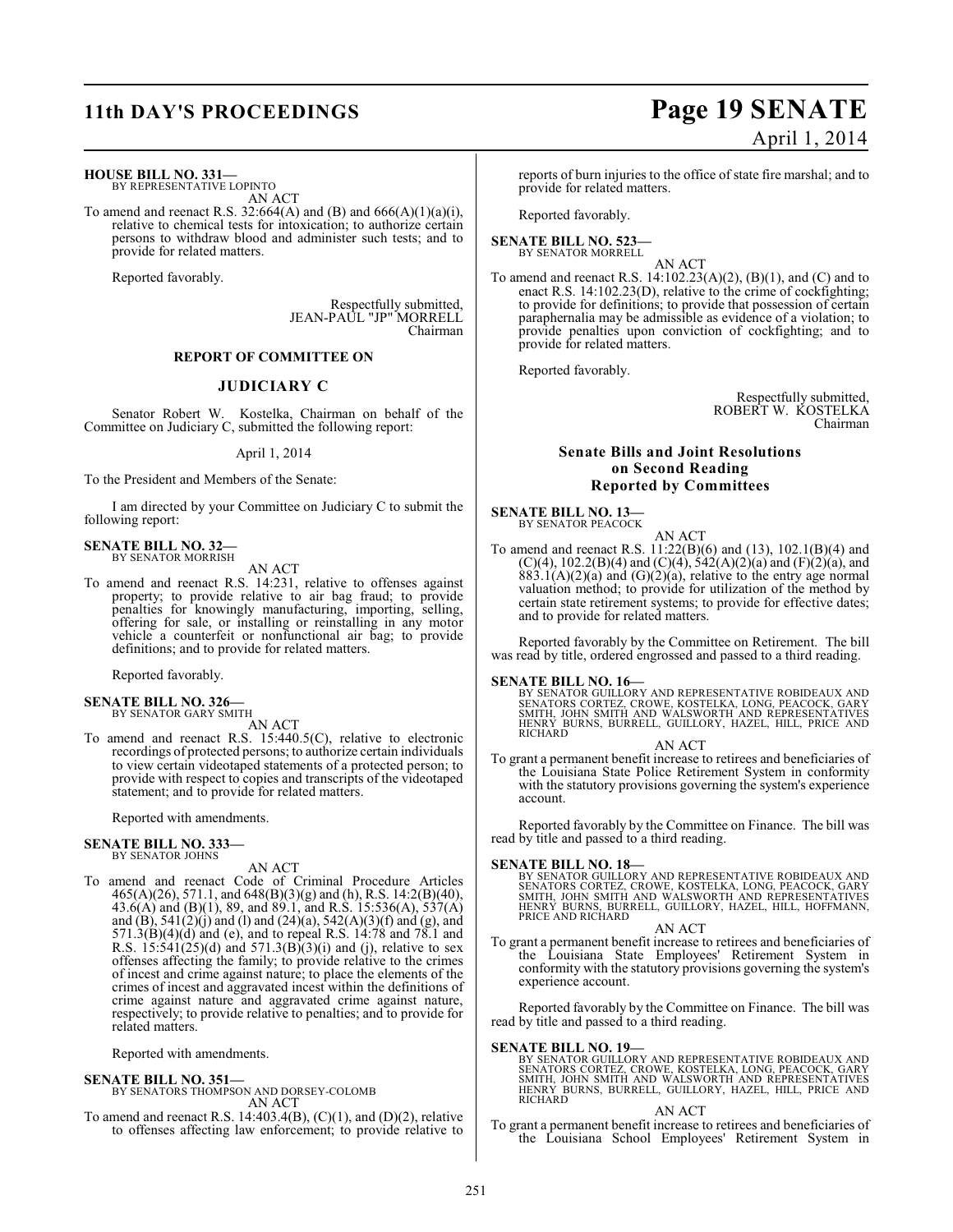### **Page 20 SENATE 11th DAY'S PROCEEDINGS**

### April 1, 2014

conformity with the statutory provisions governing the system's experience account.

Reported favorably by the Committee on Finance. The bill was read by title and passed to a third reading.

#### **SENATE BILL NO. 21—**

BY SENATOR GUILLORY AND REPRESENTATIVE ROBIDEAUX AND<br>SENATORS CORTEZ, CROWE, KOSTELKA, LONG, PEACOCK, GARY<br>SMITH, JOHN SMITH AND WALSWORTH AND REPRESENTATIVES<br>HENRY BURNS, BURRELL, GUILLORY, HAZEL, HILL, HOFFMANN, PRICE AND RICHARD

AN ACT

To grant a permanent benefit increase to retirees and beneficiaries of the Teachers' Retirement System of Louisiana in conformity with the statutory provisions governing the system's experience account.

Reported favorably by the Committee on Finance. The bill was read by title and passed to a third reading.

## **SENATE BILL NO. 26—**<br>BY SENATOR GUILLORY

AN ACT

To enact R.S. 11:102(B)(3)(e), relative to state retirement system liabilities; to provide for funding of such liabilities through the assessment of employer contributions; to provide for determination of the assessments; to specify the method for including certain administrative expenses in that determination; to provide for an effective date; and to provide for related matters.

Reported favorably by the Committee on Retirement. The bill was read by title, ordered engrossed and recommitted to the Committee on Finance.

## **SENATE BILL NO. 76—** BY SENATOR MORRISH

AN ACT

To enact Chapter 52 of Title 34 of the Louisiana Revised Statutes of 1950, to be comprised of R.S. 34:5201 through 5205, and to repeal Chapters 31 and 32 of Title 34 of the Louisiana Revised Statutes of 1950, comprised of R.S. 34:2501 through 2506 and R.S. 34:2551 through 2556, relative to port, harbor, and terminal districts; to create the Cameron Parish Port, Harbor, and Terminal District; to create the Cameron Parish Port Commission to administer such district; to provide for its members, duties, and powers, including its authority to levy taxes and to issue bonds; to terminate the East Cameron Port, Harbor, and Terminal District and the East Cameron Port Commission; to terminate the West Cameron Port, Harbor, and Terminal District and the West Cameron Port Commission; to provide for an effective date; and to provide for related matters.

Reported with amendments by the Committee on Transportation, Highways and Public Works.

#### **SENATE COMMITTEE AMENDMENTS**

Amendments proposed by Senate Committee on Transportation, Highways and Public Works to Original Senate Bill No. 76 by Senator Morrish

#### AMENDMENT NO. 1

On page 7, line 5, after "**district**" insert "**, provided that the district shall comply with the constitution, laws, and policies of the state of Louisiana, including but not limited to the Public Records Law and the Open Meetings Law, in carrying out its functions and duties**"

AMENDMENT NO. 2 On page 11, delete lines 26 through 28

On motion of Senator Adley, the committee amendment was adopted. The amended bill was read by title, ordered engrossed and passed to a third reading.

#### **SENATE BILL NO. 90—**

BY SENATOR DORSEY-COLOMB AN ACT

To enact Chapter 30-B of Title 33 of the Louisiana Revised Statutes of 1950, to be comprised of R.S. 33:9100.31 through 9100.33, relative to neighborhood watch volunteers; to provide for procedures relative to neighborhood watch volunteers; to provide for training; to provide for duties and responsibilities; to provide for definitions; to provide for an effective date; and to provide for related matters.

Reported with amendments by the Committee on Local and Municipal Affairs.

#### **SENATE COMMITTEE AMENDMENTS**

Amendments proposed by Senate Committee on Local and Municipal Affairs to Original Senate Bill No. 90 by Senator Dorsey-Colomb

AMENDMENT NO. 1

On page 1, line 12, between "**shall**" and "**known**" insert "**be**"

### AMENDMENT NO. 2

On page 2, at the beginning of line 12, delete "**their**"

#### AMENDMENT NO. 3

On page 2, lines 22 and 24, change "**Neighborhood Watch**" to "**neighborhood watch**"

#### AMENDMENT NO. 4

On page 2, line 28, after "**shall not**" delete the remainder of the line and at the beginning of line 29, delete "**or**"

 $\frac{\text{AMENDMENT NO. 5}}{\text{On page } 3}$ , line 8,

change "Neighborhood Watch" to "**neighborhood watch**"

#### <u>MENDMENT NO. 6</u>

On page 3, line 19, change "**Neighborhood Watch**" to "**neighborhood watch**"

On motion of Senator Dorsey-Colomb, the committee amendment was adopted. The amended bill was read by title, ordered engrossed and passed to a third reading.

#### **SENATE BILL NO. 104—** BY SENATOR ALLAIN

### AN ACT

To amend and reenact R.S. 38:2212.2(A) and (B), relative to public contracts; to except demolition of certain buildings and structures acquired with the right-of-way for construction or improvement of integrated coastal protection projects from certain notification and approval prerequisites; and to provide for related matters.

Reported favorably by the Committee on Transportation, Highways and Public Works. The bill was read by title, ordered engrossed and passed to a third reading.

#### **SENATE BILL NO. 105—** BY SENATOR GALLOT

AN ACT

To amend and reenact R.S.  $47:532.1(A)(7)(b)$ , relative to motorcycles; to authorize public license tag agents to administer required knowledge and skills tests to applicants for issuance of the "M" endorsement on drivers' licenses to operate motorcycles; and to provide for related matters.

Reported favorably by the Committee on Transportation, Highways and Public Works. The bill was read by title, ordered engrossed and passed to a third reading.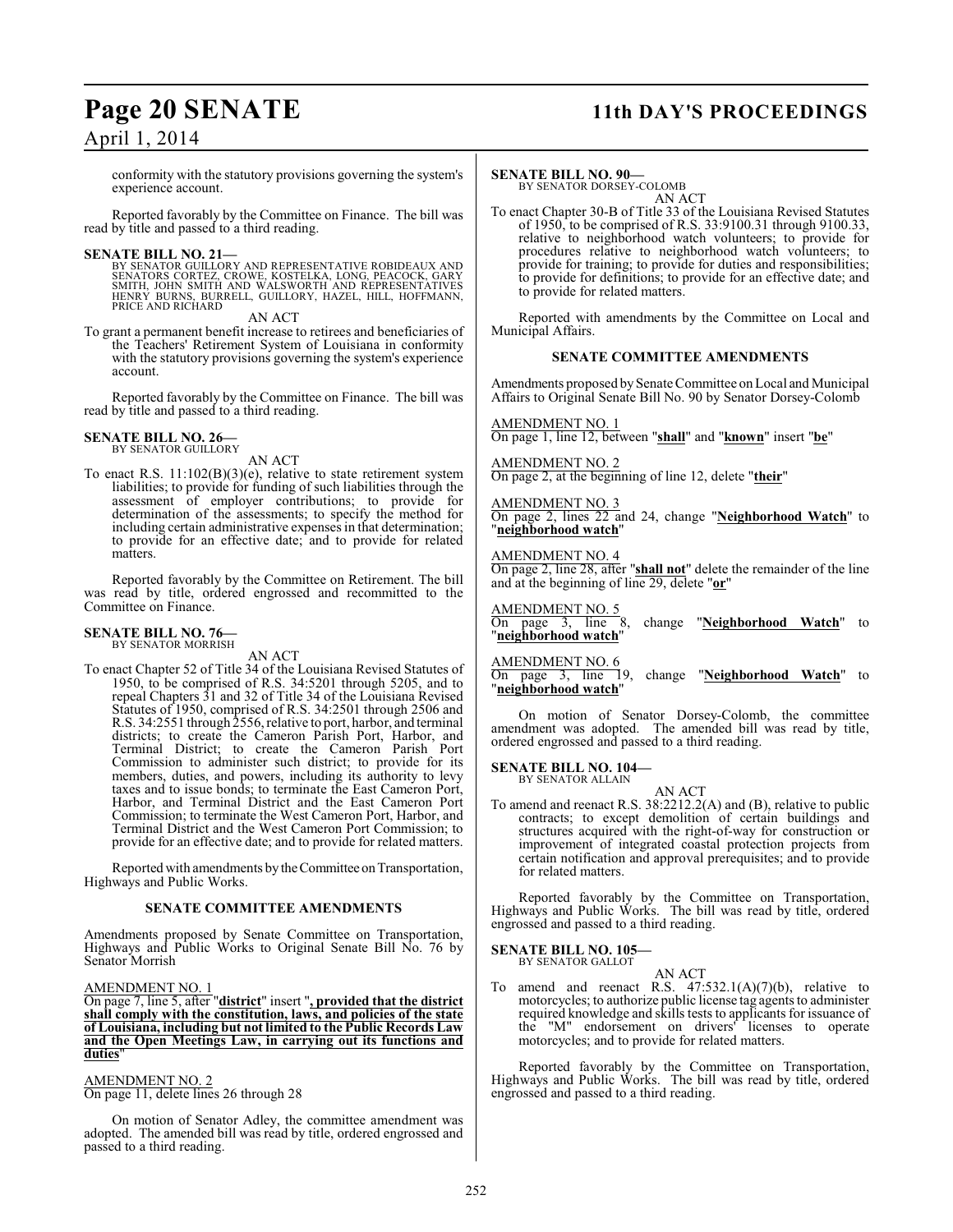## **11th DAY'S PROCEEDINGS Page 21 SENATE**

# April 1, 2014

### **SENATE BILL NO. 112—**

BY SENATOR THOMPSON AN ACT

To amend and reenact R.S. 38:2251(C)(3) and R.S. 39:1595(C)(3), relative to preferences for products produced or manufactured in Louisiana; to provide for a preference for certain meat and meat products processed in Louisiana; to provide for an effective date; and to provide for related matters.

Reported favorably by the Committee on Finance. The bill was read by title, ordered engrossed and passed to a third reading.

#### **SENATE BILL NO. 118—** BY SENATOR DORSEY-COLOMB

AN ACT

To enact R.S. 39:1357, relative to fiscal administrators for political subdivisions; to establish the Fiscal Administrator Revolving Loan Fund as a special fund in the state treasury; to provide for the deposit of certain monies into the fund; to provide for the uses of monies in the fund; to authorize certain political subdivisions to borrow from the fund; to provide the terms and conditions of such borrowing; to provide for an effective date; and to provide for related matters.

Reported favorably by the Committee on Finance. The bill was read by title, ordered engrossed and passed to a third reading.

#### **SENATE BILL NO. 170—** BY SENATOR LONG

AN ACT

To amend and reenact R.S. 56:20, relative to the release of certain game, fowl, or fish; to provide for the liberation of pen-raised or wild animal, fowl, or fish; to provide for the release of penraised turkeys and pheasants; to allow certain persons to take escaped or released pen-raised white-tailed deer and pen-raised or nonnative exotic cervid deer; to require certain biological testing; to provide terms, conditions, and requirements; and to provide for related matters.

Reported with amendments by the Committee on Natural Resources.

#### **SENATE COMMITTEE AMENDMENTS**

Amendments proposed by Senate Committee on Natural Resources to Original Senate Bill No. 170 by Senator Long

AMENDMENT NO. 1

On page 1, line 2, delete "R.S. 56:20" and insert "R.S. 56:20(A) and (B)"

AMENDMENT NO. 2

On page 1, line 4, after "pheasants;" delete the remainder of the line and delete lines 5 and 6 and insert "to provide terms, conditions, and"

AMENDMENT NO. 3 On page 1, line 9, delete "R.S. 56:20 is" and insert "R.S. 56:20(A) and  $(B)$  are"

AMENDMENT NO. 4 On page 2, delete lines  $1 \text{ through } 14$  and insert "\* \* \*"

On motion of Senator Long, the committee amendment was adopted. The amended bill was read by title, ordered engrossed and passed to a third reading.

#### **SENATE BILL NO. 186—** BY SENATOR MILLS

AN ACT

To enact R.S.  $33:2476(B)(1)(d)$  and  $(C)(4)$ , relative to the city of New Iberia municipal fire and police civil service system board; to provide for membership on the board; to provide for an effective date; and to provide for related matters.

Reported favorably by the Committee on Local and Municipal Affairs. The bill was read by title, ordered engrossed and passed to a third reading.

**SENATE BILL NO. 236—** BY SENATORS GALLOT, BROOME, KOSTELKA, MORRELL AND GARY SMITH

#### A JOINT RESOLUTION

Proposing to amend the introductory paragraph of Article VII, Section  $4(D)(4)$ , Section  $4(D)(4)(a)$ , and the introductory paragraph of Section 4(D)(4)(b) of the Constitution of Louisiana, relative to severance tax allocation and distribution; to provide for a decrease in the amount of severance tax on certain natural resources which is retained by the state; to provide with respect to the use and allocation of certain severance tax revenues; to provide for amounts to be remitted to parish governing authorities; to provide for a certain amount of revenues received from severance taxes and royalties on state lands in the Atchafalaya Basin to be deposited in the Atchafalaya Basin Conservation Fund; and to specify an election for submission of the proposition to electors and provide a ballot proposition.

Reported favorably by the Committee on Revenue and Fiscal Affairs. The bill was read by title, ordered engrossed and recommitted to the Committee on Finance.

#### **SENATE BILL NO. 344—**

BY SENATOR ALLAIN AND REPRESENTATIVE STUART BISHOP AN ACT

To enact R.S. 56:317, relative to fishing; to establish the Louisiana Catch and Cook Program within the Department of Wildlife and Fisheries; to allow restaurants to prepare certain recreational fish; to provide penalties, terms, conditions, and requirements; and to provide for related matters.

Reported favorably by the Committee on Natural Resources. The bill was read by title, ordered engrossed and passed to a third reading.

## **SENATE BILL NO. 354—** BY SENATOR WHITE

A JOINT RESOLUTION

Proposing to amend Article VIII of Section 13(D)(1) of the Constitution of Louisiana, relative to public education; to provide that, for certain effects and purposes, any public school system established by the legislature shall be regarded and treated as a parish and shall have the authority granted parishes, including minimum foundation program funding formula and the raising of certain local revenues for the support of elementary and secondary schools; and to specify an election for submission of the proposition to electors and provide a ballot proposition.

Reported with amendments by the Committee on Education.

#### **SENATE COMMITTEE AMENDMENTS**

Amendments proposed by Senate Committee on Education to Original Senate Bill No. 354 by Senator White

#### AMENDMENT NO. 1

On page 1, line 4, change "established" to "created"

AMENDMENT NO. 2 On page 2, line 2, change "**established**" to "**created**"

### AMENDMENT NO. 3

On page 2, at the beginning of line 16, change "established" to "created"

On motion of Senator Appel, the committee amendment was adopted. The amended bill was read by title, ordered engrossed and passed to a third reading.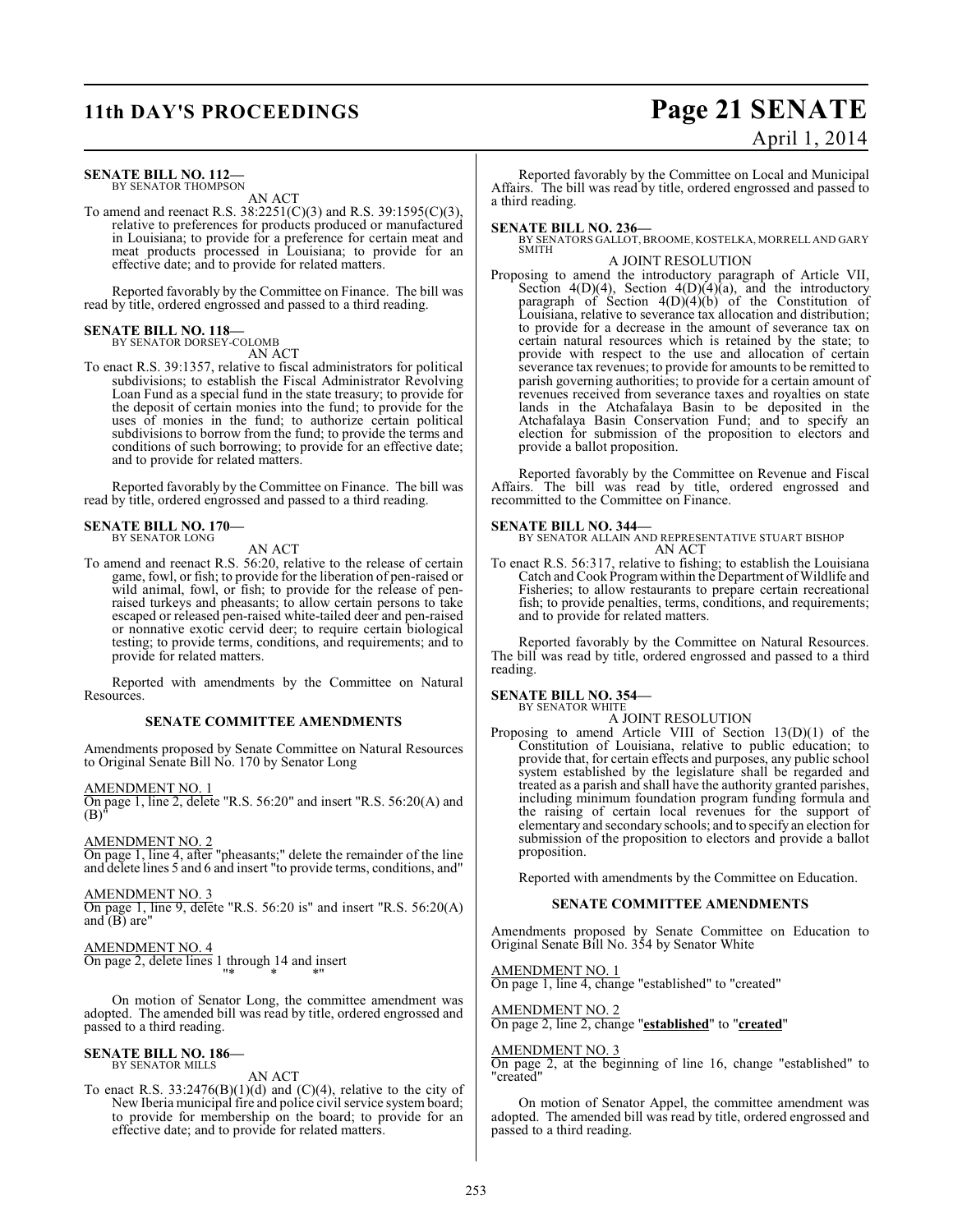## **Page 22 SENATE 11th DAY'S PROCEEDINGS**

### April 1, 2014

#### **SENATE BILL NO. 368—** BY SENATOR MORRELL

AN ACT

To amend and reenact R.S.  $33:4702(B)(2)$  and  $(3)(a)$ , relative to city of New Orleans; to provide relative to the New Orleans Regional Business Park; to provide for the board of commissioners and their terms of office; and to provide for related matters.

Reported with amendments by the Committee on Local and Municipal Affairs.

#### **SENATE COMMITTEE AMENDMENTS**

Amendments proposed by Senate Committee on Local and Municipal Affairs to Original Senate Bill No. 368 by Senator Morrell

#### AMENDMENT NO. 1

On page 1, line 2, between "relative to" and "city of" insert "the"

On motion of Senator Dorsey-Colomb, the committee amendment was adopted. The amended bill was read by title, ordered engrossed and passed to a third reading.

#### **SENATE BILL NO. 384—** BY SENATOR LAFLEUR

AN ACT

To enact R.S. 39:1438, relative to Louisiana municipal securities; to require that municipal securities of public entities comply with the continuing disclosure rules of the United States Securities and Exchange Commission; to provide definitions; to provide for recordkeeping and audit procedures associated with continuing disclosure; and to provide for related matters.

Reported favorably by the Committee on Revenue and Fiscal Affairs. The bill was read by title, ordered engrossed and passed to a third reading.

#### **SENATE BILL NO. 387—** BY SENATOR LAFLEUR

AN ACT

To enact Part XVI of Chapter 2 of Title 33 of the Louisiana Revised Statutes of 1950, to be comprised of R.S. 33:1420.21, relative to special districts; to provide for powers and authority in certain instances; to provide for an effective date; and to provide for related matters.

Reported with amendments by the Committee on Local and Municipal Affairs.

#### **SENATE COMMITTEE AMENDMENTS**

Amendments proposed by Senate Committee on Local and Municipal Affairs to Original Senate Bill No. 387 by Senator LaFleur

AMENDMENT NO. 1

On page 1, at the beginning of line 11, before "**Notwithstanding**" insert "A.

AMENDMENT NO. 2

On page 1, between lines 16 and 17, insert the following:

"**B. The provisions of this Section shall only apply when the members of the governing authority of the parish or municipality** and of the special district are identical in number and in name.

On motion of Senator Dorsey-Colomb, the committee amendment was adopted. The amended bill was read by title, ordered engrossed and passed to a third reading.

#### **SENATE BILL NO. 395—** BY SENATOR ALLAIN

AN ACT

To amend and reenact R.S.  $56:700.2(A)(4)$  and  $(C)(2)$  and to enact R.S. 56:700.6, relative to the Fishermen's Gear Compensation Fund; to provide a termination date for deposits from the fund;

to provide an exemption for certain fees; to provide a termination date for the fund; to provide terms, conditions, and requirements; and to provide for related matters.

Reported favorably by the Committee on Natural Resources. The bill was read by title, ordered engrossed and passed to a third reading.

**SENATE BILL NO. 524—** BY SENATORS WALSWORTH, GUILLORY AND LAFLEUR AND REPRESENTATIVES CARTER AND LEGER AN ACT

To amend and reenact R.S. 15:587.1(A)(1)(a), 36:474(A)(11), and 477(B)(1), 46:1401, 1402, 1402.1, 1403, 1404(A), 1405, 1406, 1407, 1414.1, 1415, 1417, 1418(A), 1419, 1420(A), 1421, 1422, 1423, 1427, 1428, and 1430, to enact R.S. 17:407.26 and Part X-B of Chapter 1 of Title 17 of the Louisiana Revised Statutes of 1950, to be comprised of R.S. 17:407.31 through 407.51, and to repeal R.S. 46:1414, 1426 and 1429, relative to early learning center licensing; and to provide for related matters.

Reported with amendments by the Committee on Education.

#### **SENATE COMMITTEE AMENDMENTS**

Amendments proposed by Senate Committee on Education to Original Senate Bill No. 524 by Senator Walsworth

#### AMENDMENT NO. 1

On page 1, line 4, after "17:407.26" change "and" to a comma ","

#### AMENDMENT NO. 2

On page 1, line 6, after "17:407.31 through" delete the remainder of the line and insert the following: "407.53, Part X-C of Chapter 1 of Title 17 of the Louisiana Revised Statutes of 1950, to be comprised of R.S. 17:407.61 through 407.72, and Part X-D of Chapter 1 of Title 17 of the Louisiana Revised Statutes of 1950, to be comprised of R.S. 17:407.81 through 407.84, and to repeal R.S. 46:1414, 1426,"

#### AMENDMENT NO. 3

On page 1, line 7, after "1429," insert "and 1445 through 1448,"

#### AMENDMENT NO. 4

On page 2, line 12, after "through" delete the remainder of the line and insert the following: "407.53, Part X-C of Chapter 1 of Title 17 of the Louisiana Revised Statutes of 1950, comprised of R.S. 17:407.61 through 407.72, and Part X-D of Chapter 1 of Title 17 of the Louisiana Revised Statutes of 1950, comprised of R.S. 17:407.81 through 407.84, are hereby enacted"

### AMENDMENT NO. 5

On page 3, line 22, after "**institution,**" and before "**society,**" insert "**political subdivision,**"

#### AMENDMENT NO. 6

On page 4, at the end of line 8 and at the beginning of line 9, delete "**or kindergarten**"

#### AMENDMENT NO. 7 On page 4, line 9, after "**program**" delete "**that is**"

AMENDMENT NO. 8 On page 4, at the end of line 16 and at the beginning of line 17, delete "**or kindergarten**"

#### AMENDMENT NO. 9 On page 4, line 21, after "**grades**" change "**one**" to "**kindergarten**"

AMENDMENT NO. 10 On page 4, line 22, after "**including any**" delete "**kindergartens or**"

#### AMENDMENT NO. 11

On page 5, line 7, after "**organization**" and before "**and that**" insert "**that is qualified as a tax exempt organization under Section 501(c) of the Internal Revenue Code.**"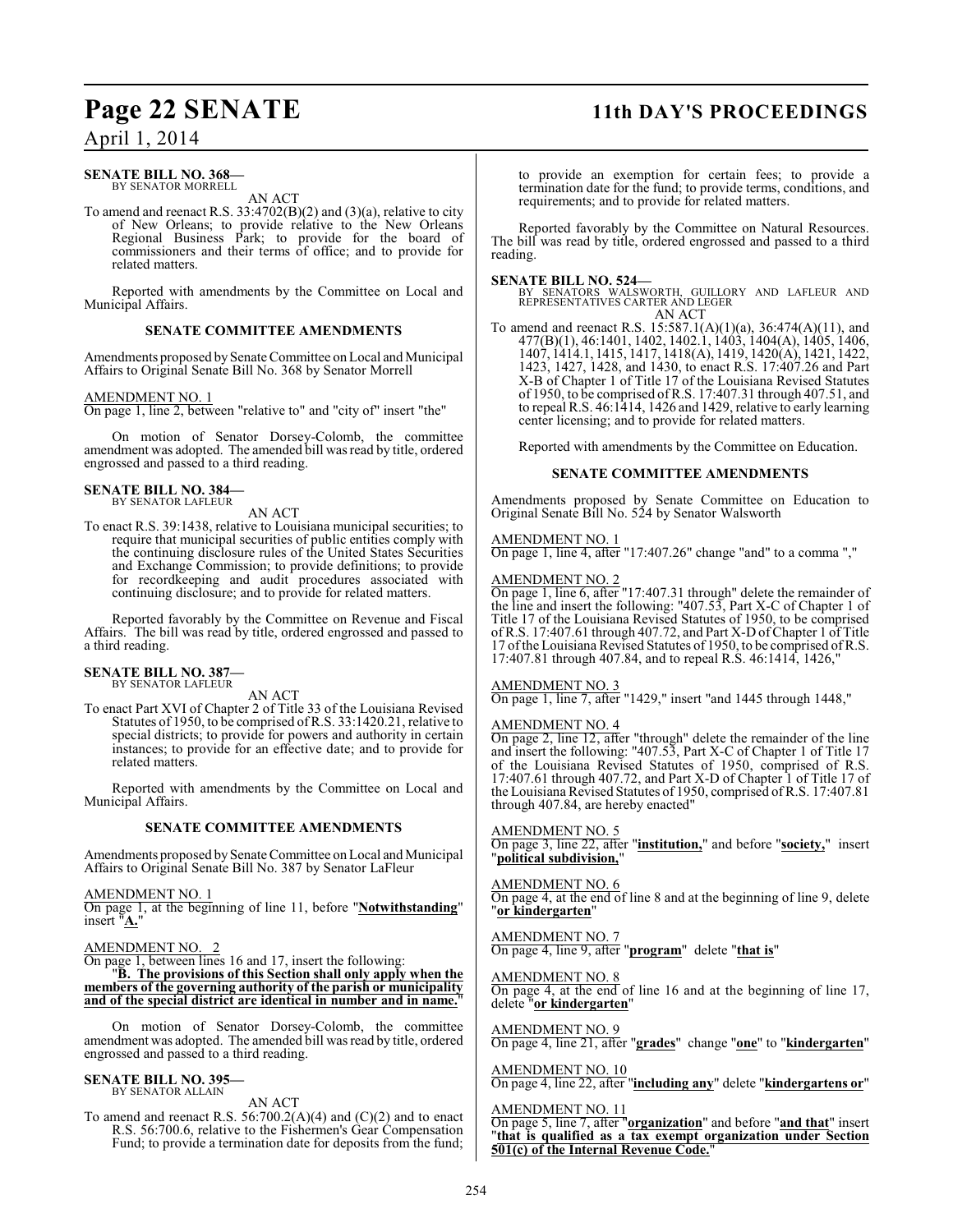### **11th DAY'S PROCEEDINGS Page 23 SENATE**

# April 1, 2014

AMENDMENT NO. 12

On page 6, between lines 3 and 4, insert the following:

"**D. Nothing in this Section shall prevent an early learning center otherwise qualified for a Type I license to voluntarily seek a Type II or Type III license, or an early learning center otherwise qualified for a Type II license to voluntarily seek a Type III license, provided that such early learning center meets the standards set forth for such license.**"

AMENDMENT NO. 13

On page 6, line 16, after "**centers shall**" delete the remainder of the line and delete line 17 through 19, and insert the following: "**continue to follow the administrative rules contained in the Louisiana Administrative Code for the licensure of Class A and Class B child care facilities.**

**B. The administrative rules contained in the Louisiana Administrative Code promulgated by the Department of Children and Family Services which govern or are applicable to the programs and operations transferred from the Department of Children and Family Services to the Department of Education by this Act shall continue to be effective until the Board of Elementary and Secondary Education promulgates rules to implement the types of licenses required by R.S. 17:407.36.** 

AMENDMENT NO. 14

On page 6, at the beginning of line 20, change "**B.**" to "**C.**"

AMENDMENT NO. 15

On page 7, at the beginning of line 3, change "**C.**" to "**D.**"

AMENDMENT NO. 16

On page 8, line 22, after "**(3)**" change "**Promote**" to "**Ensure**"

AMENDMENT NO. 17

On page 8, line 24, after "**(4)**" change "**Promote**" to "**Ensure**"

AMENDMENT NO. 18

On page 17, delete line 14 and insert the following:

"**§407.51. Advisory Council**

**A. The board shall establish an Advisory Council on Early Childhood Care and Education that shall consist of the following members:**

**(1) Two Type III early learning centers, selected by the state superintendent of education.**

**(2) One Type II early learning center, selected by the state superintendent of education.**

**(3) One Type I early learning center, selected by the state superintendent of education.**

**(4) Two representatives of Head Start programs, one of which shall be operated by a local education agency and selected by the state board, and one of which shall be operated by a nonlocal education agency and selected by the state superintendent of education.**

**(5) Two representatives of local education agencies operating publicly funded early childhood programs other than Head Start, selected by the state board.** 

**(6) Two representatives of Louisiana non-profit advocacy organizations having a focus on early childhood education, selected by the state superintendent.**

**(7) Two representatives of approved non-public schools with publicly funded early childhood care and education programs, selected by the state board.**

**(8) One professional or faculty member having child development or early childhood education expertise from a Louisiana post-secondary education institution, selected by the commissioner of higher education.**

**(9) The president of the Louisiana Chapter of the American Academy of Pediatrics, or his designee.**

**(10) One representative of an advocacy or service organization that focuses on serving children with disabilities, selected by the state superintendent.**

**(11) One representative of a Louisiana business or community organization, selected by the state board.**

**(12) One parent of a child currently enrolled in a publicly funded early learning center or prekindergarten program, selected by the state board.**

**B. The council shall include non-voting ex-officio members who may advise and contribute to discussions pertaining to early childhood care and education, including but not limited to the following:**

**(1) The chairmen of the House Committee on Education, Senate Committee on Education, House Committee on Health and Welfare, and Senate Committee on Health and Welfare, or their designee.**

**(2) The secretary of the Department of Children and Family Services or his designee.**

**(3) The state director of the Head Start Collaboration.**

**(4) A representative of the state agency responsible for programs under Section 619 or Part C of the Individuals with Disabilities Education Act (20 U.S.C. 1419, 1431 et seq.).**

**(5) The director of the Maternal Child Health Program at the Department of Health and Hospitals.**

**(6) The director of the Child and Adult Care Food Program at the Department of Education.**

**(7) The Louisiana State Fire Marshal or his designee.**

**(8) A representative from the Office of Sanitarian Services at the Department of Health and Hospitals.**

**(9) A representative from the Louisiana Workforce Commission.**

**(10) A representative from the Louisiana State Police Bureau of Criminal Identification.**

**C. The council shall serve in an advisory capacity to the board and shall comply with the Open Meetings Law.**

**D. The chair shall be elected by the voting members of the council.**

**E. Council members shall not receive compensation or a per diem for their services or attendance at council meetings.**

**F. The department of education shall provide staff support for the council, including but not limited to the scheduling of meetings, providing public notice of scheduled meetings, and including information about the council and its meeting minutes on its website. Council meeting minutes shall be provided to the state board at its next regularly scheduled meeting.**

**G. The council shall meet at least quarterly, with the meetings to be called by the chair or the state superintendent as needed. The chair shall set the agenda.**

**H. The council shall provide input and guidance to the board and the department of education on matters pertaining to the development and implementation of rules, regulations, bulletins, policies or standards related to all publicly funded early care and education programs, including early learning centers, enrollment in early learning centers, the Cecil J. Picard LA4 Early Childhood Program, the Child Care Development Fund Block Grant or the Child Care Assistance Program, Early Head Start and Head Start.**

**I. Prior to its submission to the United States Department of Health and Human Services, the department shall consult and provide a draft of the state plan for the Child Care and Development Fund and its budget, and any amendments to the state plan including budget revisions, and provide an opportunity for the council to make recommendations. Recommendations made by the council shall be reported to the state board.**

**J. Prior to the board's consideration of any rule or standard related to early learning centers, enrollment in early learning centers, the Cecil J. Picard LA4 Early Childhood Program, the Child Care and Development Fund Block Grant or the Child Care Assistance Program, the department shall consult with and provide a draft of the proposed rules to the council, and provide an opportunity for the council to make recommendations. Recommendations made by the council shall be reported to the state board prior to their adoption. Nothing herein shall prevent the board from adopting an emergency rule pursuant to the Administrative Procedure Act.**

**K. The department shall provide quarterly reports on the implementation and progress, activities and status of the Early Care and Education Network, including the creation and implementation of an accountability system for early care and education programs and the transition of the Child Care**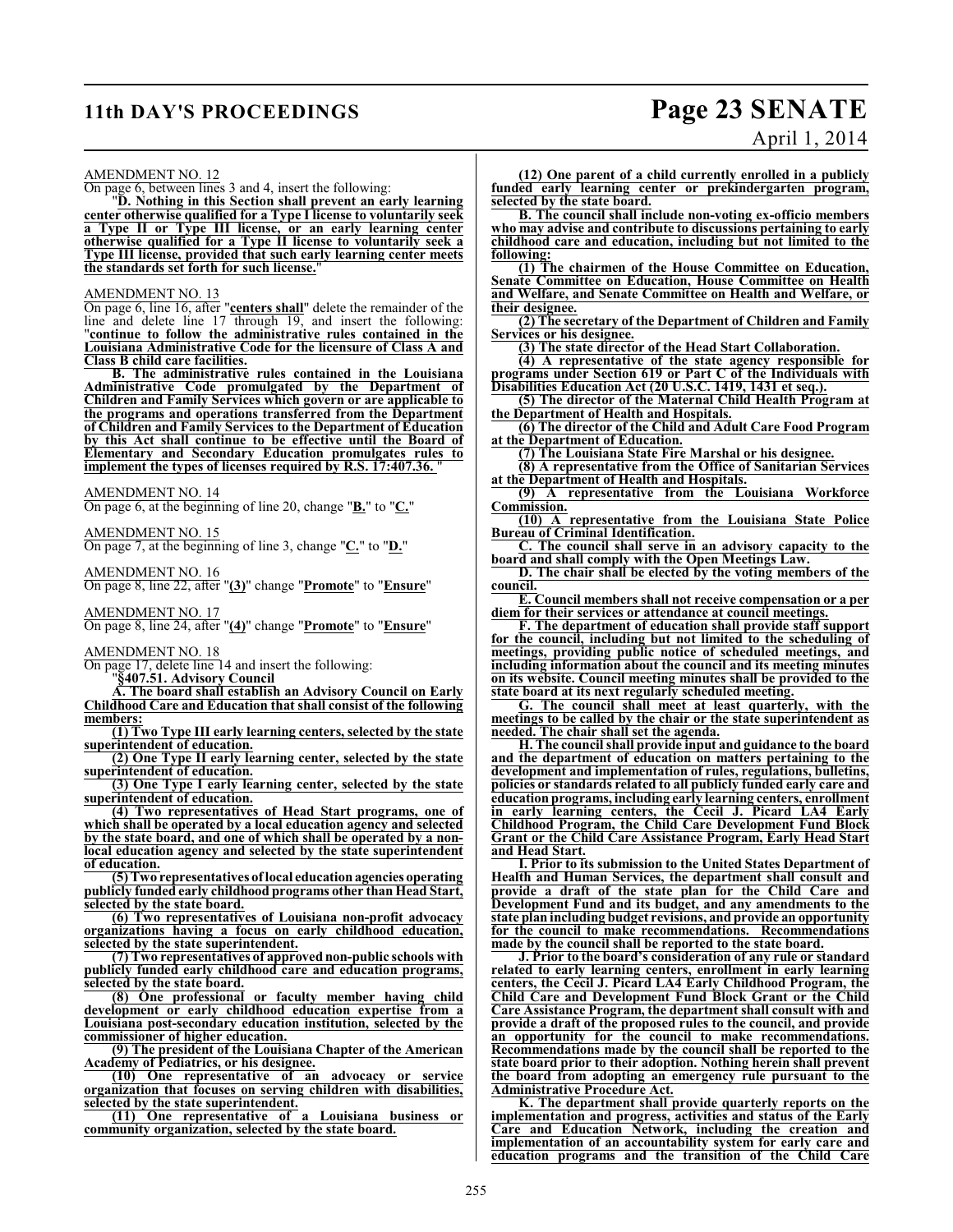April 1, 2014

**Development Block Grant and licensure to the department of education. Any recommendations by the council shall be reflected in meeting minutes.**

**L. The department shall provide the council with reports not less than annually of the following activities, provided that data are available, pursuant to a schedule agreed upon by the chair and the state superintendent of education:**

**(1) A description of each publicly funded early care and education program, including the eligibility criteria, the program requirements, average number of hours and days of the program, and the amount of total funding and source of funding for each program. The description shall also include a specific description of the fee structure for the Child Care Assistance Program.**

**(2) The number of children served in each publicly funded early childhood care and education program in Louisiana, broken down by the age of the child and amount of public funding per child per program.**

**(3) The number of early learning centers by each licensing type and at each quality level as determined by the accountability system then in place, and the number of children served at each age in each type at each quality level.**

**(4) Description of the training and support provided to each program and the amount of funding for this by program and source of funds.**

**(5) Description of unmet family demand for early care and education in Louisiana.**

**(6) Description of the goals for the upcoming fiscal year for early care and education in Louisiana, including outcome indicators that will be used to measure progress, and a description of the progress made in achieving the previous year's goals.**

**(7) Description and results of any evaluations of the early care and education programs in the state.**

**(8) Description of the early care and education workforce, including an analysis of the status of the current early care and education workforce, including demographics, certifications and education levels, participation and level on any professional development ladder, and the participation in any teacher tax credits. The description shall also include information about salaries and benefits, and a comparison of these to similarly qualified employees in other but related fields, and an analysis of the workforce capacity necessary to meet the state's early care and education needs.**

**M. Any reports provided by the department and any council recommendations shall be including in meeting minutes.**

**§407.52. Coordination**

**The Department of Education shall coordinate with the office of state fire marshal and the Department of Health and Hospitals to align standards for licensing of early learning centers with the standards for early childhood education programs.**

**§407.53. Rules**"

AMENDMENT NO. 19

On page 17, between lines 17 and 18, insert the following:

"**PART X-C. Family Child Day Care**

**Home Registration Law**

**§407.61. Short title**

**This Part may be cited as the "Family Child Day Care Home Registration Law".**

**§407.62. Definitions**

**As used in this Part, the following definitions shall apply unless the context clearly states otherwise.**

**(1) "Child" means a person who has not reached the age of eighteen years. The words "child" and "children" are used interchangeably in this Part.**

**(2) "Child and Adult Care Food Program" means the federal nutrition reimbursement program as funded by the federal Department of Agriculture through the state Department of Education.**

**(3) "Child Care and Development Fund" means the child care programs funded through the federal Child Care and Development Fund Block Grant Act and administered by the state Department of Education.**

**(4) "Department" means the Department of Health and Hospitals or the Department of Education, as indicated by the context.**

**(5) "Family child day care home" means any place, facility, or home operated by any institution, society, agency, corporation, person or persons, or any other group for the primary purpose of providing care, supervision, and/or guidance of six or fewer children.**

**(6) "Relative" or "related" means the child, grandchild, niece or nephew of the primary child care provider in a family child day care home.**

**§407.63. Requirement for registration; exemptions**

**A. All family child day care homes that receive state or federal funds, directly or indirectly, shall be registered.**

**B. Family child day care homes that do not receive state or federal funds, directly or indirectly, and individuals who provide care for only related family members, shall not be required to be registered.**

**C. All family child day care homes shall be registered prior to receiving any state or federal funds, directly or indirectly.**

**§407.64. Rules and regulations; inspection requirements**

The Department of Health and Hospitals shall **promulgate rules and regulations in accordance with the Administrative Procedure Act to carry out the provisions of this Part for all family child day care homes which receive state or federal funds except those family child day care homes which participate in the federal Child and Adult Care Food Program and/or the Child Care and Development Fund.**

**B. The Department of Education shall promulgate rules and regulations in accordance with the Administrative Procedure Act to carry out the provisions of this Part for those family child day care homes that participate in the federal Child and Adult Care Food Program or the Child Care and Development Fund.**

**C. A family child day care home shall be inspected and approved by the office of state fire marshal in accordance with the rules and regulations as established under Subsections A and B of this Section, developed in consultation with the office of state fire marshal.**

**§407.65. Inspections**

**The Department of Education, through its duly authorized agents, shall reserve the right to visit and inspect registered family child day care homes as deemed necessary by the department. All family child day care homes shall be open to inspection by the department, parents, and by other authorized inspection personnel during normal working hours or when children are in care.**

**§407.66. Fees**

**A. (1) The office of state fire marshal shall have the authority to charge each family child day care home applying for registration or renewal of registration an annual fee for services. This fee shall be adopted in accordance with the Administrative Procedure Act.**

**(2) A fee shall be charged to cover the cost of inspection for family child day care homes regulated by the Department of Education in accordance to R.S. 17:407.64(B). The fee shall be set at thirty dollars per inspection and used for the sole purpose of employing personnel to perform such inspections.**

**B. The office of state fire marshal shall transfer sufficient funds to the Department of Health and Hospitals or the Department of Education for those family child day care homes which receive state or federal funds but do not participate in the federal Child and Adult Care Food Program to carry out the registration process in accordance with this Part.**

**§407.67. Revocation or refusal to renew registration; written notice**

**The authorized department shall have the authority to deny, revoke, or refuse to renew a registration of a registered family child day care home if an applicant has failed to comply with the provisions of this Part, any applicable published rule or regulation relating to registered family child day care homes, or any other state, federal, or local rule or regulation. If a registration is denied, revoked, or withdrawn, the action shall be effective when made and the family child day care home shall be notified in writing. This notice shall give the reason for denial, revocation, or withdrawal of the registration.**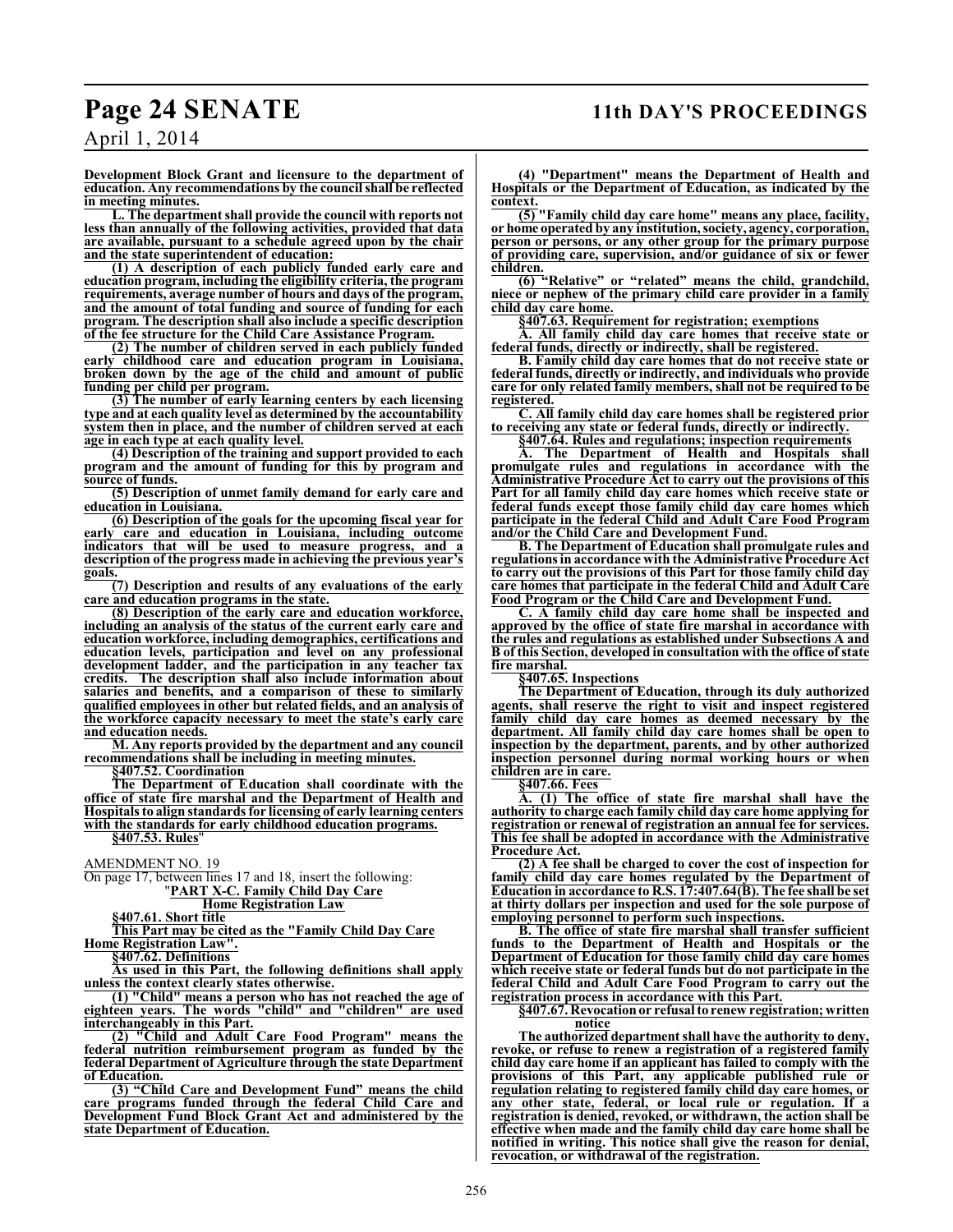### **11th DAY'S PROCEEDINGS Page 25 SENATE**

April 1, 2014

#### **§407.68. Revocation or refusal of registration; appeal procedure**

**Upon the refusal of the department to grant or renew a registration or upon the revocation of a registration, the family child day care home having been refused a registration or renewal or having had a registration revoked shall have the right to appeal such action to the division of administrative law by submitting a written request for an appeal to the department within thirty calendar days after receipt of the notification of the refusal or revocation. The department shall notify the division of administrative law within ten calendar days of receipt of a request for an appeal and the appeal hearing shall be held no later than thirty calendar days after such notice, with an administrative ruling no later than thirty calendar days from the date of the hearing. This provision shall in no way preclude the right of the party to seek relief through mandamus suit against the department, as provided by law.**

**§407.69. Operating without or in violation of registration; penalty; injunctive relief** 

**A. Whoever operates a family child day care home required to be registered under this Part without a valid registration issued by the department shall be fined not less than twenty-five dollars nor more than one hundred dollars. Each day of operation in violation of the requirements of this Part shall constitute a separate offense.**

**B. The department may also file suit in the district court in the parish in which the family child day care home is located for injunctive relief, including a temporary restraining order, to restrain the family child day care home from continuing the violation.**

**§407.70. Notification of health and safety violations**

**The department shall notify the appropriate agencies if it is determined that one or more violations exist within a family child day care home which place the health and well-being of a child or children in imminent danger.**

**§407.71. Grounds for revocation or refusal to renew registration; criminal activities; lack of CPR or first aid training**

**A. No family child day care home may have in its employ, or living in the home, any person who has been convicted of or pled nolo contendere to a crime listed in R.S. 15:587.1(C). The cost of any criminal background check which may be required by the department as proof of compliance with this Subsection shall be the responsibility of the family child day care home.**

**B. The primary child care provider of any family child day care home shall have documented current certification in either Infant/Child CPR or Infant/Child/Adult CPR.**

**C. The department may deny, revoke, or refuse to renew any registration of a family child day care home which violates the provisions of this Section.**

**D. The provisions of this Section shall not apply to a family child day care home in which the primary child care provider at such home is related to all the children receiving child care at such home.**

**E. The provisions of this Section shall not apply to a family child day care home registered with the Department of Education solely for participation in the federal Child and Adult Care Food Program.**

**§407.72. Orientation**

**A. All family child day care home providers receiving payments from the Department of Education shall be required to participate in a four-hour orientation. The orientation curriculum shall include but not be limited to the following subjects: record keeping; immunization schedules and requirements; recognizing signs of child abuse; child abuse prevention; communicating with parents; age appropriate activities for young children; child development; child safety; and nutritional needs of children. The orientation will count toward the required hours of professional development training mandated by the Department of Education.**

**B. New family child day care home providers are required to provide proof of orientation participation within twelve months after beginning operation. New providers, at the time of application, are required to sign an agreement committing to attend the required orientation within twelve months.**

### **PART X-D. Early Learning Staff**

**§407.81. Legislative intent; declaration of policy**

**It is the intent of the legislature to protect the health, safety, and well-being of the children of the state who are in out-of-home care on a regular or consistent basis. To that end, it shall be the policy of the state to ensure protection of children in care by encouraging early learning staff to obtain certification through early childhood educational training programs.**

**§407.82. Definitions**

**As used in this Part, the following definitions shall apply:**

**(1) "Early learning staff" means a person employed as a fulltime staff member in a licensed early learning center or a registered family child day care home.**

**(2) "Department" means the Department of Education. §407.83. Early learning staff; training**

**Early learning staff who participate in an early childhood educational training program approved by the department may be eligible for a scholarship funded by the state. Such scholarship shall be awarded only if funds are appropriated by the federal government for such purpose.**

**§407.84. Departmental duties and responsibilities**

**A. The department shall administer the provisions of this Part, and shall be responsible for all matters pertaining to establishing the scholarship amount and the method of payment to eligible early learning staff.**

**B. The department shall develop guidelines and procedures to implement the provisions of this Part, and to establish the amount of scholarships. The guidelines for determining the scholarship amount may consider the number of training hours earned, the type of training selected, the cost of the training to early learning staff, the benefit of the training to the state and to the children served, and other points considered essential by the department.**"

#### AMENDMENT NO. 20

On page 24, between lines 16 and 17, insert the following:

"**D. The Department of Education shall maintain on its website all the information that is required by state and federal funding sources and is easily accessible to the public, including but not limited to program statistics for the Child Care Assistance Program that includes monthly and year end fiscal year totals of the number of children and amount of benefits of the current year and previous statistics as of 2004, monthly statistics of number of children and amount of benefits by parish, applications processed by parish, unduplicated count of paid providers by month, redeterminations, and cases by parish and fiscal year. The department shall also include information on each licensed facility for the last fifteen visits, including licensed capacity, license type and current rating.**"

#### AMENDMENT NO. 21

On page 36, line 15, change "and" to a comma "," and after "1429" insert ", and 1445 through 1448"

On motion of Senator Appel, the committee amendment was adopted. The amended bill was read by title, ordered engrossed and passed to a third reading.

## **SENATE BILL NO. 525—** BY SENATORS ADLEY AND WARD

AN ACT

To enact R.S. 45:302.1, relative to the Louisiana Public Service Commission; to provide with respect to abandonment of interstate pipelines located wholly within the state; and to provide for related matters.

Reported with amendments by the Committee on Transportation, Highways and Public Works.

#### **SENATE COMMITTEE AMENDMENTS**

Amendments proposed by Senate Committee on Transportation, Highways and Public Works to Original Senate Bill No. 525 by Senator Adley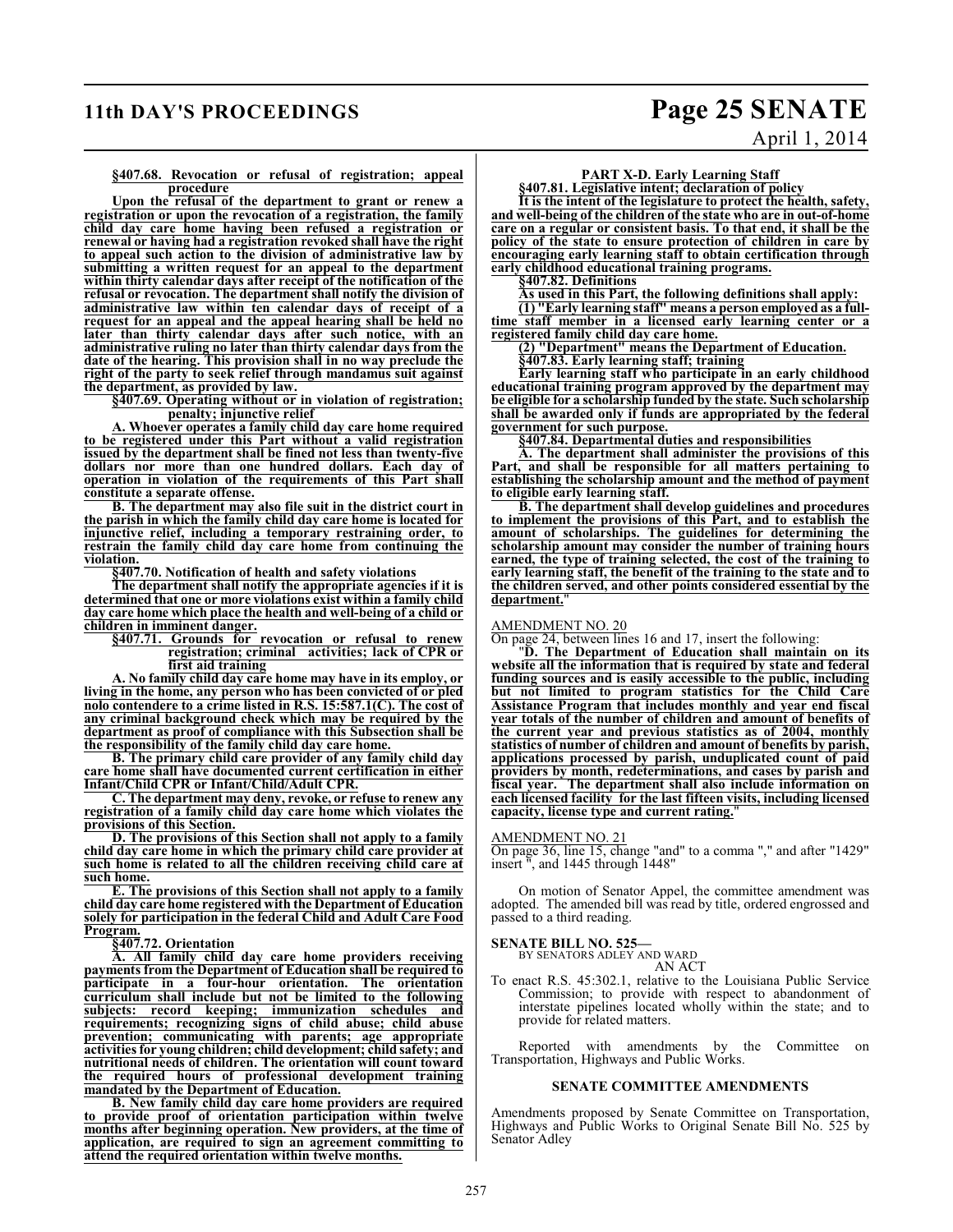### **Page 26 SENATE 11th DAY'S PROCEEDINGS**

### April 1, 2014

AMENDMENT NO. 1

On page 1, delete lines 7 through 17 and delete page 2 in its entirety and insert the following:

**"§302.1. Powers of the commission; abandonment of certain pipelines**

**A. As used in this Section, "interstate natural gas pipeline" means an interstate natural gas pipeline where any portion of such pipeline is geographically located within the state of Louisiana, and when such pipeline portion provides service within the state to one or more local distribution systems which in turn provide service to its customers.**

**B. On and after March 10, 2014, if the Federal Energy Regulatory Commission approves a proposal to abandon an interstate natural gas pipeline, then such pipeline portion within the state shall be considered an intrastate natural gas pipeline and a public utility as of the date of such approval. As an intrastate natural gas pipeline, the pipeline shall be subject to the jurisdiction of the Louisiana Public Service Commission.**

**C. An applicant filing a proposal with the Federal Energy Regulatory Commission seeking abandonment of an interstate natural gas pipeline that is subject to the provisions of this Section shall provide written notice and a copy of the application to the Louisiana Public Service Commission. Upon the approval and issuance of an abandonment order by the Federal Energy Regulatory Commission, the applicant shall provide written notice and a copy of such order to the Louisiana Public Service Commission.**

**D. Thereafter, any abandonment proceeding for such pipeline portion in Louisiana shall be governed pursuant to applicable rules, regulations, and orders of the Louisiana Public Service Commission. No such abandonment shall be deemed effective until the applicant has complied with the Louisiana Public Service Commission's rules, regulations, and orders, and all other applicable state and federal agency regulations.**

**E. The provisions of this Section shall be in addition to the requirements of R.S. 30:555.**

Section 2. This Act shall become effective upon signature by the governor or, if not signed by the governor, upon expiration of the time for bills to become law without signature by the governor, as provided by Article III, Section 18 of the Constitution of Louisiana. If vetoed by the governor and subsequently approved by the legislature, this Act shall become effective on the day following such approval."

On motion of Senator Adley, the committee amendment was adopted. The amended bill was read by title, ordered engrossed and passed to a third reading.

## **SENATE BILL NO. 527—** BY SENATOR HEITMEIER

AN ACT

To enact R.S. 48:22.1, relative to transportation; to provide requirements for "Complete Streets"; to provide for exceptions; and to provide for related matters.

Reported favorably by the Committee on Transportation, Highways and Public Works. The bill was read by title, ordered engrossed and passed to a third reading.

#### **SENATE BILL NO. 547—** BY SENATOR ADLEY

AN ACT

To enact R.S. 9:2778.1, relative to contractual agreements; to clarify and interpret public policy regarding certain provisions in governmental agreements above fifty thousand dollars in value and not subject to review by the office of contractual review; to clarify and declare public policy requiring specification of an expiration date or event, a monetary cap, and a clear description of the services or goods to be provided; to clarify and provide for the invalidity of certain provisions authorizing unilateral action by private contractors on behalf of the governmental entity or conditioning public liability for liquidated damages on acts of third parties, or agreements for which the governmental entity neither possesses nor reasonably anticipates receiving adequate funding; to provide for an effective date; and to provide for related matters.

Reported with amendments by the Committee on Finance.

#### **SENATE COMMITTEE AMENDMENTS**

Amendments proposed by Senate Committee on Finance to Original Senate Bill No. 547 by Senator Adley

#### AMENDMENT NO. 1

On page 2, line 6, after "**dollars**" and before the colon "**:**" insert the following: "**, provided that nothing herein shall apply to contracts, permits, or servitudes with member owned electric cooperatives or investor owned utilities regulated by the Louisiana Public Service Commission, or the City Council of New Orleans**"

On motion of Senator Donahue, the committee amendment was adopted. The amended bill was read by title, ordered engrossed and passed to a third reading.

#### **SENATE BILL NO. 549—** BY SENATOR GALLOT

AN ACT To amend and reenact R.S. 33:1992(A)(1) and 2002(A)(3)(a), relative to minimum wages for firefighters; to provide relative to the components of a firefighter's starting salary; to provide relative to compliance with the requirements of the Fair Labor Standards Act; and to provide for related matters.

Reported with amendments by the Committee on Local and Municipal Affairs.

#### **SENATE COMMITTEE AMENDMENTS**

Amendments proposed by Senate Committee on Local and Municipal Affairs to Original Senate Bill No. 549 by Senator Gallot

#### AMENDMENT NO. 1

On page 2, at the beginning of line 6, insert "A."

AMENDMENT NO. 2 On page 2, lines 7 thru 13, de-code the language

AMENDMENT NO. 3

On page 2, line 14, change "**of service pursuant to this Subpart**" to "of service pursuant to this Subpart"

### AMENDMENT NO. 4

On page 2, at the end of line 16, de-code the period "."

### AMENDMENT NO. 5

On page 2, after line 16, insert asterisks "\* \* \*"

On motion of Senator Dorsey-Colomb, the committee amendment was adopted. The amended bill was read by title, ordered engrossed and passed to a third reading.

#### **SENATE BILL NO. 560—** BY SENATOR GALLOT

AN ACT

To enact R.S. 33:455, relative to mayor's courts; to establish the mayor's court of the village of Creola; to provide for the territorial jurisdiction ofthe court; to provide for the powers and authority of the mayor as magistrate of the court and other officers of the court; to provide relative to subject matter jurisdiction of the court; and to provide for related matters.

Reported with amendments by the Committee on Local and Municipal Affairs.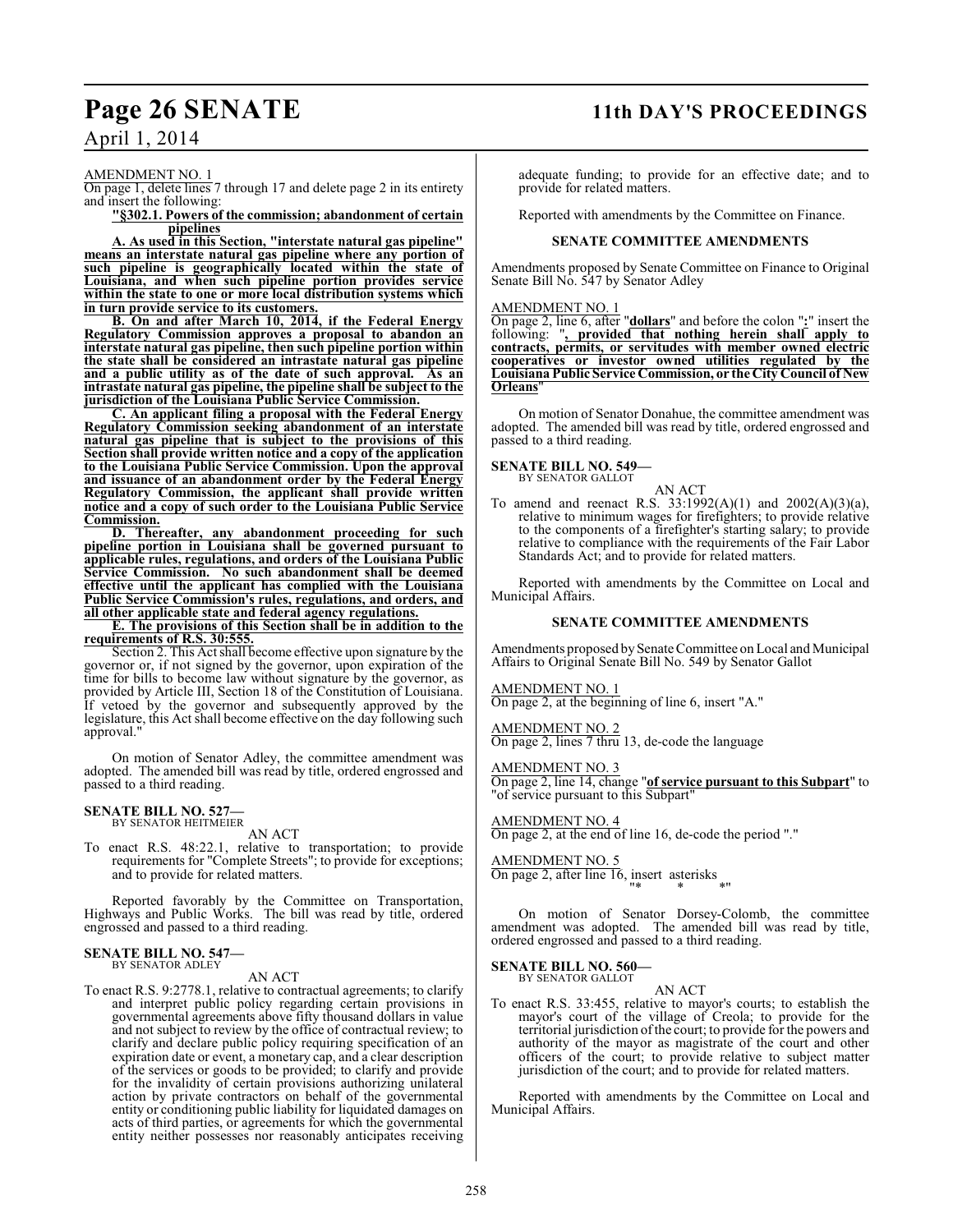## **11th DAY'S PROCEEDINGS Page 27 SENATE**

#### **SENATE COMMITTEE AMENDMENTS**

Amendments proposed by Senate Committee on Local and Municipal Affairs to Original Senate Bill No. 560 by Senator Gallot

#### AMENDMENT NO. 1

On page 1, line 2, after "establish the" change "mayor's court" to "Mayor's Court"

#### AMENDMENT NO. 2

On page 1, line 10 change "**mayor's court**" to "**Mayor's Court**"

#### AMENDMENT NO. 3

On page 1, line 13, change "**mayor's court**" to "**Mayor's Court of the village of Creola**"

On motion of Senator Dorsey-Colomb, the committee amendment was adopted. The amended bill was read by title, ordered engrossed and passed to a third reading.

#### **Reconsideration**

The vote by which Senate Bill No. 130 failed to pass on Monday, March 31, 2014, was reconsidered.

### **SENATE BILL NO. 130—** BY SENATOR MORRELL

AN ACT

To amend and reenact R.S. 27:416(C), relative to video poker; to provide relative to fuel sale requirements at qualified truck stops; and to provide for related matters.

On motion of Senator Morrell, the bill was read by title and returned to the Calendar, subject to call.

#### **Reconsideration**

The vote by which Senate Bill No. 268 failed to pass on Monday, March 31, 2014, was reconsidered.

### **SENATE BILL NO. 268—** BY SENATOR CLAITOR

AN ACT

To amend and reenact R.S. 9:2799.1, relative to civil liability for theft of goods from a merchant; to provide relative to liability; to provide for recovery of merchandise; to provide for restitution; and to provide for related matters.

The bill was read by title. Senator Claitor moved the final passage of the previously amended bill.

#### **ROLL CALL**

The roll was called with the following result:

#### YEAS

| Mr. President<br>Adley<br>Allain<br>Amedee<br>Appel<br><b>Broome</b><br>Brown<br>Buffington<br>Claitor | Cortez<br>Donahue<br>Dorsey-Colomb<br>Erdey<br>Heitmeier<br>Johns<br>Kostelka<br>LaFleur<br>Mills | Morrell<br>Morrish<br>Murray<br>Perry<br>Peterson<br>Smith, G.<br>Smith, J.<br>Ward |
|--------------------------------------------------------------------------------------------------------|---------------------------------------------------------------------------------------------------|-------------------------------------------------------------------------------------|
| Total - 26                                                                                             | <b>NAYS</b>                                                                                       |                                                                                     |

Long Riser<br>Nevers Tarver Nevers Total - 7

Gallot Peacock Walsworth<br>
Long Riser

April 1, 2014

#### ABSENT

Chabert Guillory Thompson<br>
Crowe Martiny White Total - 6

The Chair declared the amended bill was passed, ordered reengrossed and sent to the House. Senator Claitor moved to reconsider the vote by which the bill was passed and laid the motion on the table.

### **Senate Concurrent Resolutions on Second Reading Reported by Committees**

## **SENATE CONCURRENT RESOLUTION NO. 5—** BY SENATOR GUILLORY

Martiny

A CONCURRENT RESOLUTION

To memorialize the Congress of the United States to review and consider eliminating provisions of federal law which reduce Social Security benefits for those receiving pension benefits from federal, state, or local government retirement or pension systems, plans, or funds.

Reported favorably by the Committee on Retirement.

The resolution was read by title. Senator Guillory moved to adopt the Senate Concurrent Resolution.

#### **ROLL CALL**

The roll was called with the following result:

#### YEAS

Mr. President Dorsey-Colomb Murray<br>Adley Erdey Nevers Adley Erdey Nevers<br>Allain Gallot Peacocl Allain Gallot Peacock<br>Amedee Guillory Perry Amedee Guillory Perry<br>Appel Heitmeier Riser Appel Heitmeier<br>Broome Johns Broome Johns Smith, G.<br>Brown Kostelka Smith, J. Buffington LaFle<br>Chabert Long Chabert Long Thompson<br>Claitor Martiny Walsworth Cortez Mills Ward Donahue Total - 38

Kostelka Smith,<br>LaFleur Tarver Martiny Walsworth<br>
Mills Ward

**NAYS** 

ABSENT

Morrell<br>Morrish

Total - 0

Peterson Total - 1

The Chair declared the Senate had adopted the Senate Concurrent Resolution and ordered it sent to the House.

### **Senate Bills and Joint Resolutions on Third Reading and Final Passage**

## **SENATE BILL NO. 277—** BY SENATORS PERRY, DORSEY-COLOMB AND GUILLORY

AN ACT

To amend and reenact R.S. 14:98, 98.1, 98.2, and 98.3, and to enact R.S. 14:98.4, 98.5, 98.6, 98.7, and 98.8, relative to driving offenses; to provide relative to the crimes of operating a motor vehicle while intoxicated, underage operating a vehicle while intoxicated, unlawful refusal to submit to chemical tests, and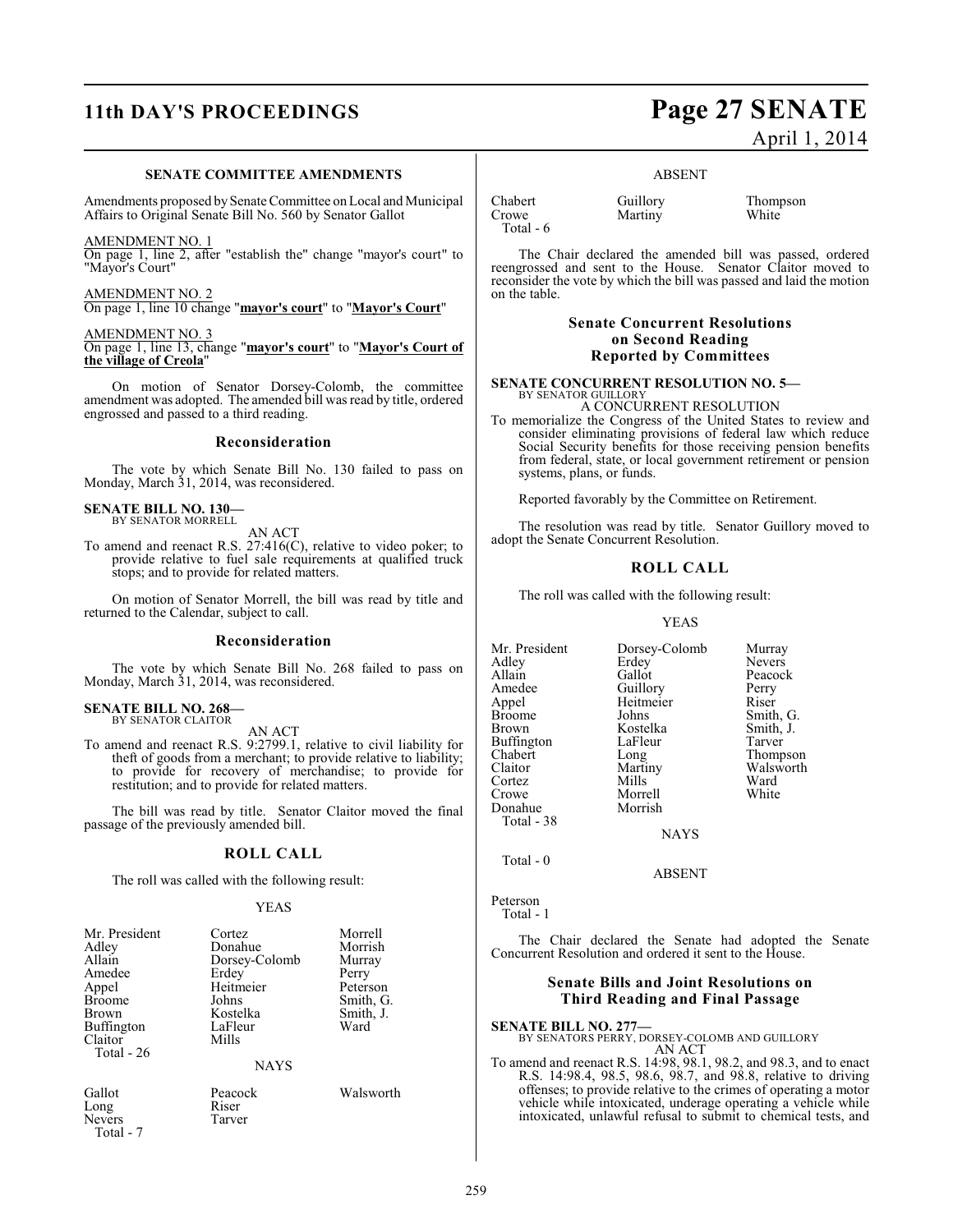### **Page 28 SENATE 11th DAY'S PROCEEDINGS**

April 1, 2014

operating a vehicle while under suspension; to provide definitions; to provide penalties; and to provide for related matters.

#### **Floor Amendments**

Senator Martiny sent up floor amendments.

#### **SENATE FLOOR AMENDMENTS**

Amendments proposed by Senator Martiny on behalf of the Legislative Bureau to Engrossed Senate Bill No. 277 by Senator Perry AMENDMENT NO. 1 On page 17, line 3, following "**penalties**" change "**hereunder**" to "**in this Section**" AMENDMENT NO. 2 On page 22, line 19, following "**Nothing**" and before "**shall**" change "**herein**" to "**in this Section**" AMENDMENT NO. 3 On page 24, line 20, following "**Nothing**" and before "**shall**" change "**herein**" to "**in this Section**"

AMENDMENT NO. 4 On page 25, line 17, following "**offense**" insert "**violation of R.S. 14:98,**"

AMENDMENT NO. 5 On page 26, line 7, following "**Nothing**" and before "**shall**" change "**herein**" to "**in this Section**"

AMENDMENT NO. 6 On page 27, line 7, following "**Nothing**" and before "**shall**" change "**herein**" to "**in this Section**"

AMENDMENT NO. 7 On page 27, line 12, following "**provisions of**" change "**Subsection D of this Section**" to "**this Subsection**"

AMENDMENT NO. 8 On page 30, line 24, following "**(B)**" and before "**(e)**" change "**(1)**" to "**(3)**"

AMENDMENT NO. 9 On page 31, line 22, following "**Nothing**" and before "**shall**" change "**herein**" to "**in this Section**"

AMENDMENT NO. 10 On page 34, line 20, following "**(B)**" and before "**(e)**" change "**(1)**" to "**(3)**"

AMENDMENT NO. 11 On page 35, line 21, following "**offender**" and before "**comply**" change "**must**" to "**shall**"

AMENDMENT NO. 12 On page 35, line 28, following "**Nothing**" and before "**shall**" change "**herein**" to "**in this Section**"

AMENDMENT NO. 13 On page 36, line 5, before "**offense**" change "**greater**" to "**subsequent**"

AMENDMENT NO. 14 On page 37, line 20, following "**nothing**" and before "**shall**" change "**herein**" to "**in this Section**"

AMENDMENT NO. 15

On page 41, line 1, following "**Nothing**" and before "**shall**" change "**herein**" to "**in this Section**"

On motion of Senator Martiny, the amendments were adopted.

#### **Floor Amendments**

Senator Perry proposed the following amendments.

#### **SENATE FLOOR AMENDMENTS**

Amendments proposed by Senator Perry to Engrossed Senate Bill No. 277 by Senator Perry

AMENDMENT NO. 1 On page 17, line 18, between "**offense**" and "**when**" insert "**of operating while intoxicated under this Section**"

AMENDMENT NO. 2 On page 19, line 16, delete "**and probation**"

AMENDMENT NO. 3 On page 30, line 16, change "**Any**" to "**Notwithstanding any provision of law to the contrary, any**"

AMENDMENT NO. 4 On page 37, line 3, between "**under**" and "**R.S.**" insert "**R.S. 14:98.3(B)(2) or**"

On motion of Senator Perry, the amendments were adopted.

The bill was read by title. Senator Perry moved the final passage of the amended bill.

### **ROLL CALL**

The roll was called with the following result:

YEAS

Mr. President Erdey Nevers<br>Adley Gallot Peacocl Adley Gallot Peacock<br>Allain Guillory Perry Allain Guillory Perry<br>Amedee Heitmeier Peterson Appel Johns Riser Broome Kostelka<br>Brown LaFleur Buffington Long<br>Claitor Martiny Claitor Martiny Thompson<br>
Cortez Mills Walsworth Cortez Mills Walsworth<br>Crowe Morrell Ward Donahue Morrish<br>Dorsey-Colomb Murray Dorsey-Colomb Total - 38

Heitmeier Peters<br>
Johns Riser LaFleur Smith, J.<br>Long Tarver Morrell Ward<br>
Morrish White

**NAYS** 

ABSENT

Total - 0

Chabert Total - 1

The Chair declared the amended bill was passed, ordered reengrossed and sent to the House. Senator Perry moved to reconsider the vote by which the bill was passed and laid the motion on the table.

**SENATE BILL NO. 291—** BY SENATOR MORRELL AND REPRESENTATIVE MORENO

AN ACT

To enact Civil Code Article 2315.8, relative to exemplary damages; to provide for exemplary damages in suits between certain household members arising from domestic abuse; and to provide for related matters.

The bill was read by title. Senator Morrell moved the final passage of the bill.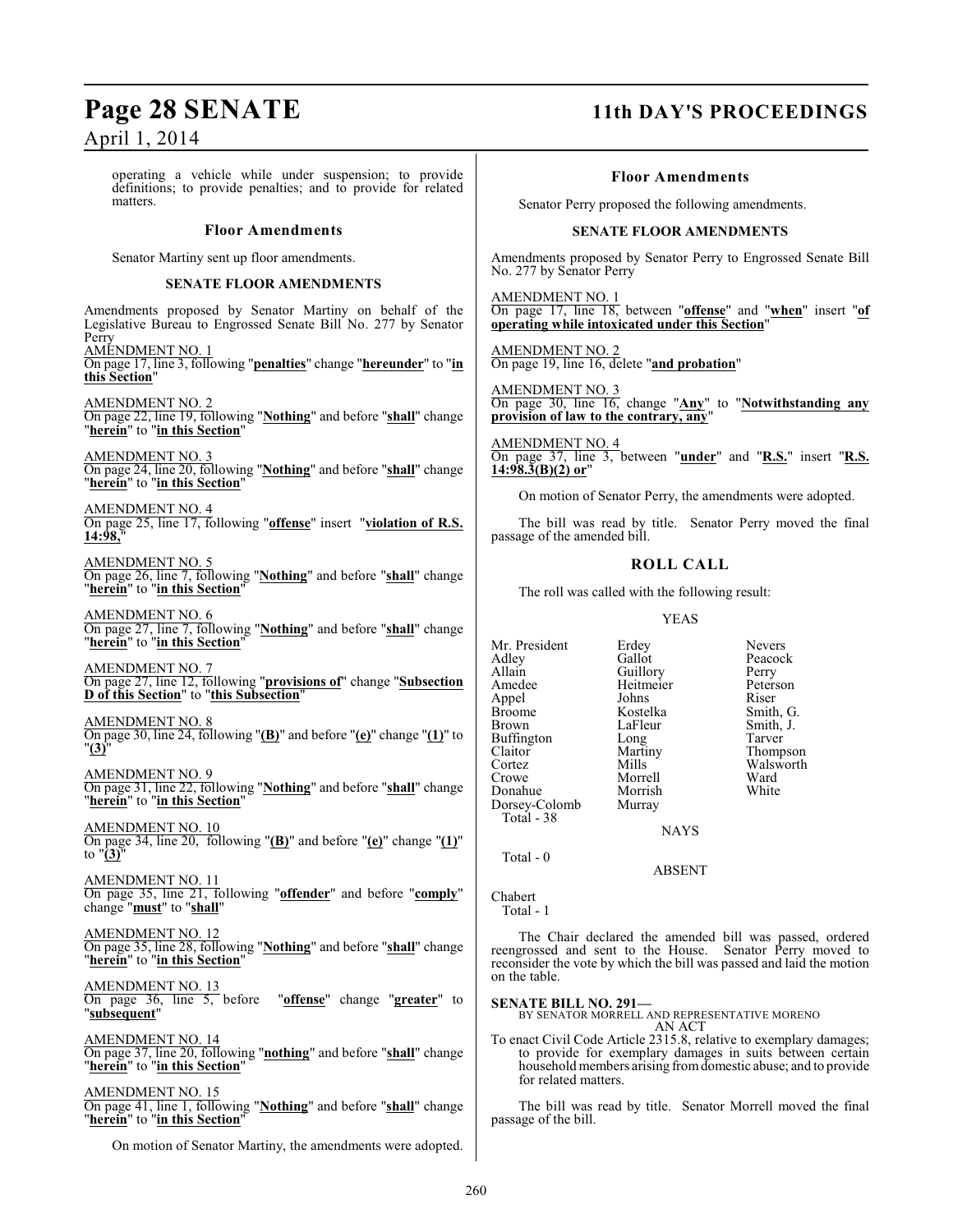## **11th DAY'S PROCEEDINGS Page 29 SENATE**

### **ROLL CALL**

The roll was called with the following result:

#### YEAS

| Mr. President<br>Adley<br>Allain<br>Amedee<br>Appel<br><b>Broome</b><br><b>Brown</b><br>Buffington<br>Chabert<br>Claitor<br>Cortez<br>Crowe<br>Donahue | Dorsey-Colomb<br>Erdey<br>Gallot<br>Guillory<br>Heitmeier<br>Johns<br>Kostelka<br>LaFleur<br>Long<br>Martiny<br>Mills<br>Morrell<br>Morrish | Murray<br><b>Nevers</b><br>Peacock<br>Perry<br>Peterson<br>Riser<br>Smith, G.<br>Smith, J.<br>Tarver<br>Thompson<br>Walsworth<br>Ward<br>White |
|--------------------------------------------------------------------------------------------------------------------------------------------------------|---------------------------------------------------------------------------------------------------------------------------------------------|------------------------------------------------------------------------------------------------------------------------------------------------|
| Total - 39                                                                                                                                             | NAYS                                                                                                                                        |                                                                                                                                                |
|                                                                                                                                                        |                                                                                                                                             |                                                                                                                                                |

### Total - 0

Total - 0

The Chair declared the bill was passed and ordered it sent to the House. Senator Morrell moved to reconsider the vote by which the bill was passed and laid the motion on the table.

ABSENT

**SENATE BILL NO. 292—** BY SENATOR MORRELL AND REPRESENTATIVE MORENO AN ACT

To amend and reenact Civil Code Articles 103, 103.1, 112, and 113 and to enact Civil Code Article 118 and R.S. 9:327, relative to divorce proceedings; to provide grounds for immediate divorce, interim support, and final support in certain instances involving domestic abuse; and to provide for related matters.

#### **Floor Amendments**

Senator Martiny sent up floor amendments.

#### **SENATE FLOOR AMENDMENTS**

Amendments proposed by Senator Martiny on behalf of the Legislative Bureau to Engrossed Senate Bill No. 292 by Senator Morrell

AMENDMENT NO. 1 On page 2, line 4, following "**(5)**" and before "**a contradictory**" change "**If, after**" to "**After**"

On motion of Senator Martiny, the amendments were adopted.

#### **Floor Amendments**

Senator Morrell proposed the following amendments.

#### **SENATE FLOOR AMENDMENTS**

Amendments proposed by Senator Morrell to Engrossed Senate Bill No. 292 by Senator Morrell

AMENDMENT NO. 1

On page 4, line 8, change "**If**" to "**Notwithstanding Paragraph B of this Article, if**"

#### AMENDMENT NO. 2

On page 4, line 15, change "**Articles**" to "**Article**"

On motion of Senator Morrell, the amendments were adopted.

# April 1, 2014

The bill was read by title. Senator Morrell moved the final passage of the amended bill.

### **ROLL CALL**

The roll was called with the following result:

#### YEAS

| Mr. President     | Dorsey-Colomb   | Murray        |
|-------------------|-----------------|---------------|
|                   |                 |               |
| Adley             | Erdey           | <b>Nevers</b> |
| Allain            | Gallot          | Peacock       |
| Amedee            | Guillory        | Perry         |
| Appel             | Heitmeier       | Peterson      |
| <b>Broome</b>     | Johns           | Riser         |
| Brown             | Kostelka        | Smith, G.     |
| <b>Buffington</b> | LaFleur         | Smith, J.     |
| Chabert           | Long            | Tarver        |
| Claitor           | Martiny         | Thompson      |
| Cortez            | Mills           | Walsworth     |
| Crowe             | Morrell         | Ward          |
| Donahue           | Morrish         | White         |
| Total - 39        |                 |               |
|                   | <b>NI A VZC</b> |               |

NAYS

ABSENT

#### Total - 0

Total - 0

The Chair declared the amended bill was passed, ordered reengrossed and sent to the House. Senator Morrell moved to reconsider the vote by which the bill was passed and laid the motion on the table.

## **SENATE BILL NO. 307—** BY SENATOR CROWE

AN ACT

To amend and reenact R.S. 35:403(A) and (B), relative to hospital notaries; to provide relative to certain hospital service district hospitals; to provide for certain limitations, terms, conditions, and procedures; and to provide for related matters.

#### **Floor Amendments**

Senator Crowe proposed the following amendments.

#### **SENATE FLOOR AMENDMENTS**

Amendments proposed by Senator Crowe to Engrossed Senate Bill No. 307 by Senator Crowe

AMENDMENT NO. 1

On page 1, delete line 3 and insert "relative to appointment of ex officio notaries by hospital service district hospitals; to provide certain"

### AMENDMENT NO. 2

On page 1, delete lines 10 and 11 and insert "notaries public, the director of a hospital service district hospital<del>, created pursuant to the</del> provisions of R.S. 46:1051 et seq.,"

On motion of Senator Crowe, the amendments were adopted.

The bill was read by title. Senator Crowe moved the final passage of the amended bill.

#### **ROLL CALL**

The roll was called with the following result:

#### YEAS

Mr. President Dorsey-Colomb Murray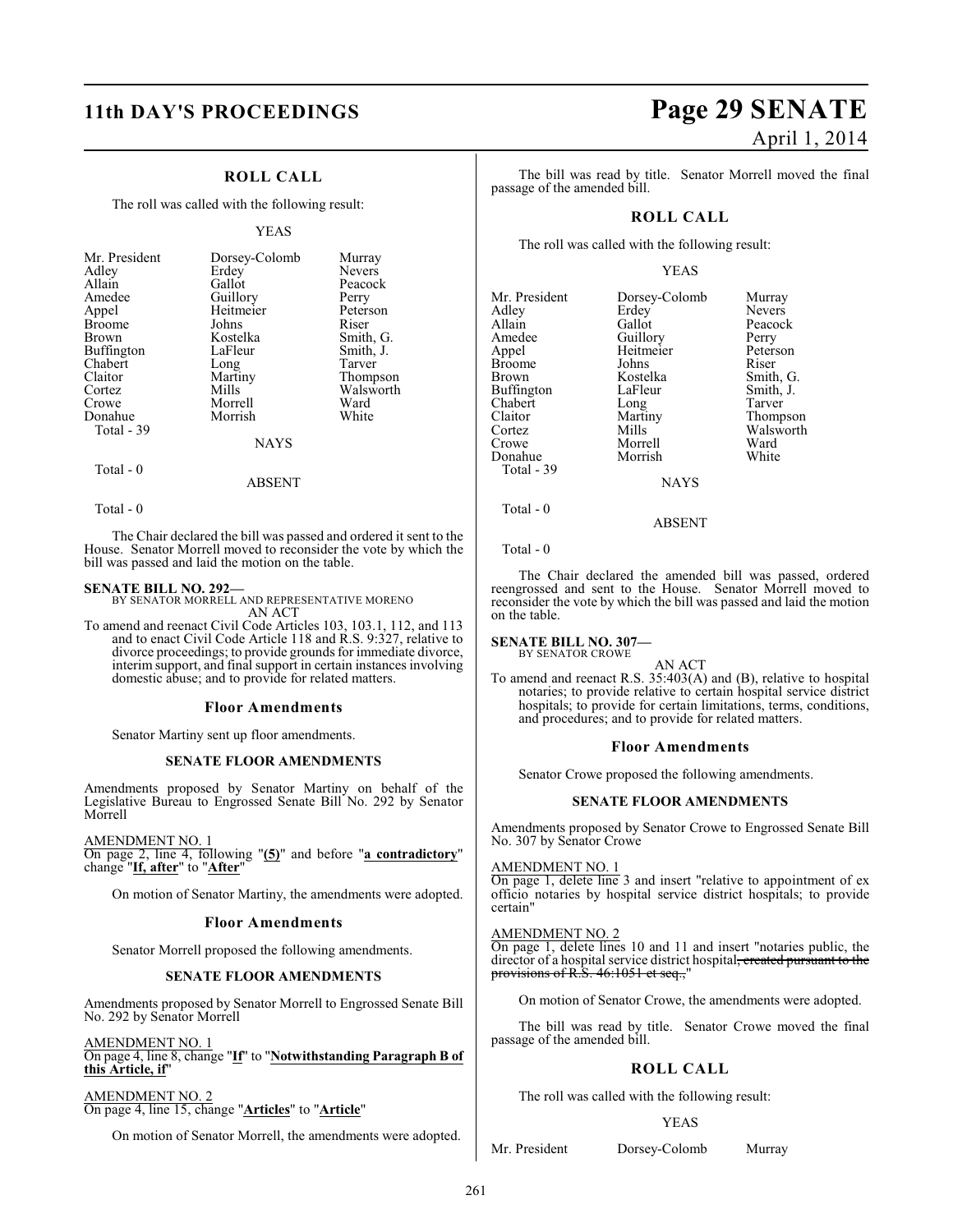### April 1, 2014

| Adley         | Erdey         | <b>Nevers</b> |
|---------------|---------------|---------------|
| Allain        | Gallot        | Peacock       |
| Amedee        | Guillory      | Perry         |
| Appel         | Heitmeier     | Peterson      |
| <b>Broome</b> | Johns         | Riser         |
| Brown         | Kostelka      | Smith, G.     |
| Buffington    | Long          | Tarver        |
| Claitor       | Martiny       | Thompson      |
| Cortez        | Mills         | Walsworth     |
| Crowe         | Morrell       | Ward          |
| Donahue       | Morrish       | White         |
| Total $-36$   |               |               |
|               | <b>NAYS</b>   |               |
| Total $-0$    |               |               |
|               | <b>ABSENT</b> |               |
| Chabert       | LaFleur       | Smith, J.     |

 Total - 3 The Chair declared the amended bill was passed, ordered reengrossed and sent to the House. Senator Crowe moved to reconsider the vote by which the bill was passed and laid the motion

## **SENATE BILL NO. 309—** BY SENATOR BROOME

on the table.

AN ACT

To amend and reenact R.S. 40:1091, relative to blood samples during pregnancy; to provide for rescreening for HIV and syphilis in the third trimester of pregnancy; to provide obligations of the physician; to provide for an effective date; and to provide for related matters.

The bill was read by title. Senator Broome moved the final passage of the bill.

#### **ROLL CALL**

The roll was called with the following result:

#### YEAS

| Mr. President<br>Allain<br>Amedee<br>Appel<br><b>Broome</b><br>Brown<br>Buffington<br>Claitor<br>Cortez<br>Crowe<br>Donahue<br>Dorsey-Colomb<br>Total - 36 | Erdey<br>Gallot<br>Guillory<br>Heitmeier<br>Johns<br>Kostelka<br>LaFleur<br>Long<br>Martiny<br>Mills<br>Morrell<br>Morrish | Murray<br><b>Nevers</b><br>Peacock<br>Perry<br>Peterson<br>Riser<br>Smith, G.<br>Tarver<br>Thompson<br>Walsworth<br>Ward<br>White |
|------------------------------------------------------------------------------------------------------------------------------------------------------------|----------------------------------------------------------------------------------------------------------------------------|-----------------------------------------------------------------------------------------------------------------------------------|
|                                                                                                                                                            | <b>NAYS</b>                                                                                                                |                                                                                                                                   |
| Total $-0$                                                                                                                                                 | <b>ABSENT</b>                                                                                                              |                                                                                                                                   |
| $A = 11 - 1$                                                                                                                                               | $C1 - 1 - 1$                                                                                                               | $C_{111}$ : $\pm 1$ . T                                                                                                           |

Adley Chabert Smith, J. Total - 3

The Chair declared the bill was passed and ordered it sent to the House. Senator Broome moved to reconsider the vote by which the bill was passed and laid the motion on the table.

#### **SENATE BILL NO. 318—** BY SENATOR GARY SMITH

AN ACT

To amend and reenact R.S.  $32:1261(A)(1)(t)$ , relative to warranty repairs; to provide relative to unauthorized acts; to provide for exemptions; to provide for certain terms and conditions; and to provide for related matters.

### **Page 30 SENATE 11th DAY'S PROCEEDINGS**

The bill was read by title. Senator Gary Smith moved the final passage of the bill.

### **ROLL CALL**

The roll was called with the following result:

#### YEAS

| Mr. President<br>Allain<br>Amedee<br>Appel<br>Broome<br>Brown<br>Buffington<br>Claitor<br>Cortez<br>Crowe<br>Donahue<br>Dorsey-Colomb<br>Total - 36<br>Total - 0 | Erdey<br>Gallot<br>Guillory<br>Heitmeier<br>Johns<br>Kostelka<br>LaFleur<br>Long<br>Martiny<br>Mills<br>Morrell<br>Morrish<br><b>NAYS</b> | Murray<br>Nevers<br>Peacock<br>Perry<br>Peterson<br>Riser<br>Smith, G.<br>Tarver<br>Thompson<br>Walsworth<br>Ward<br>White |
|------------------------------------------------------------------------------------------------------------------------------------------------------------------|-------------------------------------------------------------------------------------------------------------------------------------------|----------------------------------------------------------------------------------------------------------------------------|
|                                                                                                                                                                  | <b>ABSENT</b>                                                                                                                             |                                                                                                                            |
| Adley<br>Total - 3                                                                                                                                               | Chabert                                                                                                                                   | Smith, J.                                                                                                                  |

The Chair declared the bill was passed and ordered it sent to the House. Senator Gary Smith moved to reconsider the vote by which the bill was passed and laid the motion on the table.

## **SENATE BILL NO. 331—** BY SENATOR MORRISH

AN ACT To enact R.S. 13:5554(G)(3), relative to the payment of group insurance premium costs for certain retired sheriffs and deputy sheriffs; to provide for eligibility for payment of such costs for retired sheriffs and retired deputy sheriffs of the Acadia Parish Sheriff's Office; to provide for effective dates; and to provide for related matters.

The bill was read by title. Senator Morrish moved the final passage of the bill.

### **ROLL CALL**

The roll was called with the following result:

### YEAS

| Mr. President | Erdey         | <b>Nevers</b> |
|---------------|---------------|---------------|
| Adlev         | Gallot        | Peacock       |
| Allain        | Guillory      | Perry         |
| Amedee        | Heitmeier     | Peterson      |
| Appel         | Johns         | Riser         |
| Broome        | Kostelka      | Smith, G.     |
| Brown         | LaFleur       | Tarver        |
| Buffington    | Long          | Thompson      |
| Claitor       | Martiny       | Walsworth     |
| Cortez        | Mills         | Ward          |
| Crowe         | Morrell       | White         |
| Donahue       | Morrish       |               |
| Dorsey-Colomb | Murray        |               |
| Total - 37    |               |               |
|               | <b>NAYS</b>   |               |
| Total - 0     |               |               |
|               | <b>ABSENT</b> |               |

Chabert Smith, J. Total - 2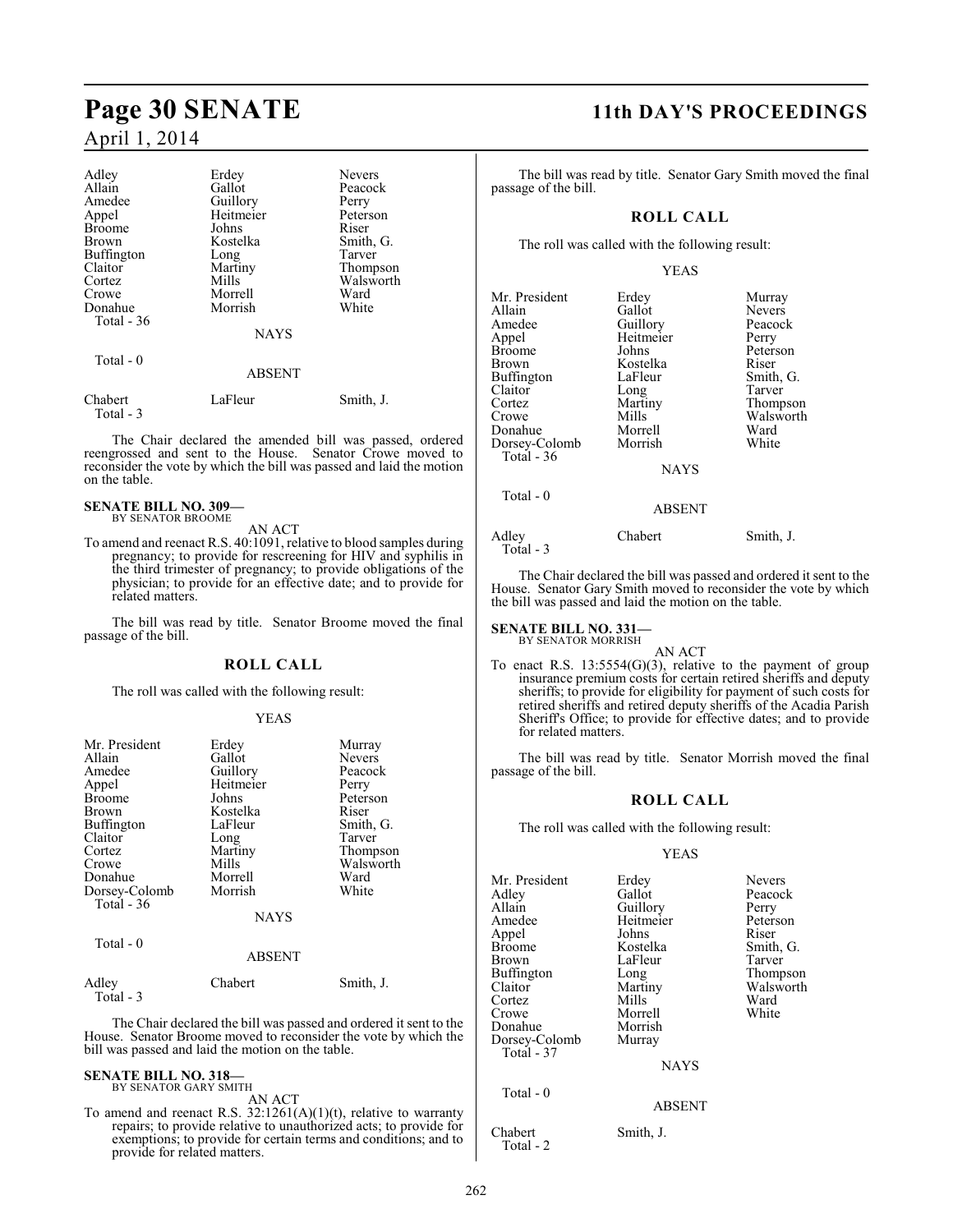## **11th DAY'S PROCEEDINGS Page 31 SENATE**

# April 1, 2014

The Chair declared the bill was passed and ordered it sent to the House. Senator Morrish moved to reconsider the vote by which the bill was passed and laid the motion on the table.

#### **SENATE BILL NO. 362—** BY SENATOR CORTEZ

AN ACT

To amend and reenact the introductory paragraph of R.S. 6:1004(A) and 1004.1(B) and to enact R.S.  $6:100\overline{4}$ (E) and 1004.1(C), relative to currency exchange services; to provide for licensure; to provide for renewal; to provide for procedures, terms, and conditions; and to provide for related matters.

#### **Floor Amendments**

Senator Martiny sent up floor amendments.

#### **SENATE FLOOR AMENDMENTS**

Amendments proposed by Senator Martiny on behalf of the Legislative Bureau to Engrossed Senate Bill No. 362 by Senator Cortez

AMENDMENT NO. 1

On page 1, line 2, following "reenact" and before "R.S.6:1004(A)" delete "the introductory paragraph of"

AMENDMENT NO. 2

On page 1, line 7, following "Section 1." and before "R.S. 6:1004(A)" delete "The introductory paragraph of"

On motion of Senator Martiny, the amendments were adopted.

The bill was read by title. Senator Cortez moved the final passage of the amended bill.

### **ROLL CALL**

The roll was called with the following result:

#### YEAS

| Mr. President | Dorsey-Colomb | Murray        |
|---------------|---------------|---------------|
| Adley         | Erdey         | <b>Nevers</b> |
| Allain        | Gallot        | Peacock       |
| Amedee        | Guillory      | Perry         |
| Appel         | Heitmeier     | Peterson      |
| <b>Broome</b> | Johns         | Riser         |
| Brown         | Kostelka      | Smith, G.     |
| Buffington    | LaFleur       | Smith, J.     |
| Chabert       | Long          | Tarver        |
| Claitor       | Martiny       | Thompson      |
| Cortez        | Mills         | Walsworth     |
| Crowe         | Morrell       | Ward          |
| Donahue       | Morrish       | White         |
| Total - 39    |               |               |
|               | <b>NAYS</b>   |               |
|               |               |               |

#### ABSENT

Total - 0

Total - 0

The Chair declared the amended bill was passed, ordered reengrossed and sent to the House. Senator Cortez moved to reconsider the vote by which the bill was passed and laid the motion on the table.

#### **SENATE BILL NO. 394—**

BY SENATOR MORRELL AN ACT

To enact R.S. 42:2.1(C) and (D), relative to boards and commissions; to prohibit certain individuals from serving on boards and commissions; to provide for definitions; and to provide for related matters.

The bill was read by title. Senator Morrell moved the final passage of the bill.

#### **ROLL CALL**

The roll was called with the following result:

#### YEAS

Mr. President Erdey Nevers<br>
Allain Gallot Peacoc Allain Gallot Peacock<br>Amedee Guillory Perry Amedee Guillory Perry<br>Appel Heitmeier Peterson Broome Johns<br>Brown Kostelka Buffington LaFleur Smith,<br>
Chabert Long Tarver Chabert Long<br>Claitor Martiny Claitor Martiny Thompson<br>Cortez Mills Walsworth Cortez Mills Walsworth<br>Crowe Morrell Ward Donahue Morrish<br>Dorsey-Colomb Murray Dorsey-Colomb Total - 38

Heitmeier Peters<br>Johns Riser Kostelka Smith, G.<br>LaFleur Smith, J. Morrell Ward<br>
Morrish White

NAYS

ABSENT

Total - 0

Adley Total - 1

The Chair declared the bill was passed and ordered it sent to the House. Senator Morrell moved to reconsider the vote by which the bill was passed and laid the motion on the table.

#### **SENATE BILL NO. 422—**

BY SENATORS BROOME AND DORSEY-COLOMB AN ACT

To enact R.S. 14:403.9 through 403.11, relative to immunity for certain actions; to provide immunity from prosecution for emergency assistance involving alcohol consumption and drug overdoses; and to provide for related matters.

#### **Floor Amendments**

Senator Broome proposed the following amendments.

#### **SENATE FLOOR AMENDMENTS**

Amendments proposed by Senator Broome to Engrossed Senate Bill No. 422 by Senator Broome

AMENDMENT NO. 1 On page 1, line 8, change "**may**" to "**shall**"

AMENDMENT NO. 2 On page 2, line 13, change "**may**" to "**shall**"

AMENDMENT NO. 3 On page 2, line 27, change "**may**" to "**shall**"

On motion of Senator Broome, the amendments were adopted.

On motion of Senator Broome, the amended bill was read by title and returned to the Calendar, subject to call.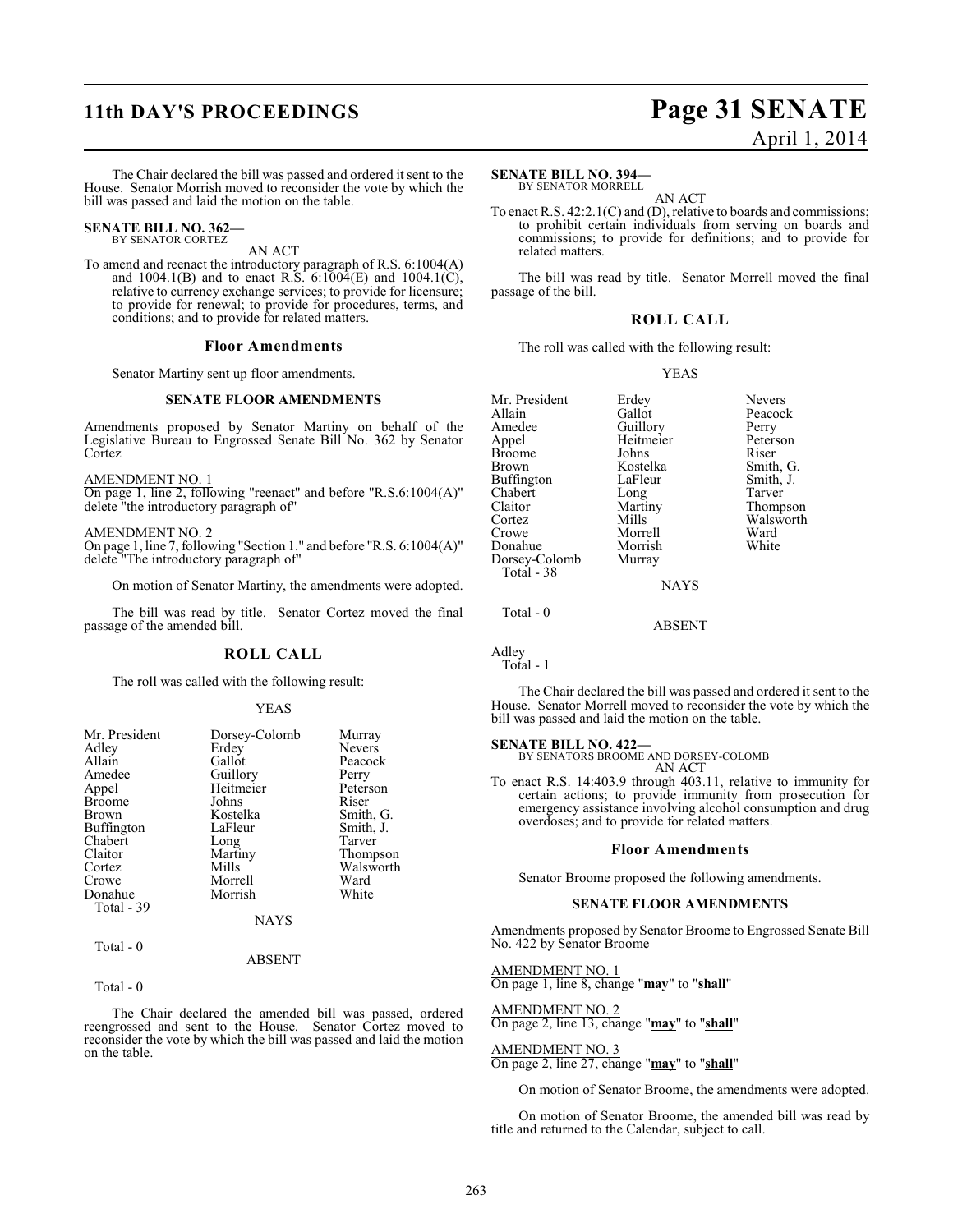April 1, 2014

#### **SENATE BILL NO. 460—** BY SENATOR ADLEY

AN ACT

To amend and reenact R.S. 17:4022(3), relative to the legislative auditor; to provide relative to public funds received by schools as tuition payments under the Student Scholarships for Educational Excellence Program; to provide authority to the legislative auditor; and to provide for related matters.

#### **Floor Amendments**

Senator Adley proposed the following amendments.

#### **SENATE FLOOR AMENDMENTS**

Amendments proposed by Senator Adley to Engrossed Senate Bill No. 460 by Senator Adley

AMENDMENT NO. 1

On page 1, line 2, after "R.S. 17:4022(3)" insert "and R.S. 24:513(A)(1)(b)(iv)"

AMENDMENT NO. 2

On page 2, line 3, after "**funds**" insert "**pursuant to the authority of this Section**"

#### AMENDMENT NO. 3

On page 2, after line 11, insert the following:

"Section 2. R.S.  $24:513(A)(1)(b)(iv)$  is hereby amended and reenacted to read as follows:

§513. Powers and duties of legislative auditor; audit reports as public records; assistance and opinions of attorney general; frequency of audits; subpoena power

A.(1)  $*$  \* \* \*

(b) For the sole purpose of this Subsection, a quasi public agency or body is defined as:

\* \* \* (iv) Any not-for-profit organization that receives or expends any local or state assistance in any fiscal year. Assistance shall include grants, loans, transfers of property, awards, and direct appropriations of state or local public funds. Assistance shall not include guarantees, membership dues, vendor contracts for goods and services related to administrative support for a local or state assistance program, assistance to private or parochial schools **except as provided in R.S. 17:4022**, assistance to private colleges and universities, or benefits to individuals.

\* \* \*"

On motion of Senator Adley, the amendments were adopted.

The bill was read by title. Senator Adley moved the final passage of the amended bill.

#### **ROLL CALL**

The roll was called with the following result:

#### YEAS

| Mr. President | Gallot        | Peacock   |
|---------------|---------------|-----------|
| Adley         | Heitmeier     | Perry     |
| Allain        | Johns         | Peterson  |
| Amedee        | Kostelka      | Riser     |
| Appel         | LaFleur       | Smith, G. |
| <b>Brown</b>  | Long          | Smith, J. |
| Buffington    | Martiny       | Tarver    |
| Claitor       | Mills         | Thompson  |
| Cortez        | Morrell       | Walsworth |
| Donahue       | Morrish       | Ward      |
| Dorsey-Colomb | Murray        | White     |
| Erdey         | <b>Nevers</b> |           |
| Total - 35    |               |           |

### **Page 32 SENATE 11th DAY'S PROCEEDINGS**

NAYS

ABSENT

Broome Crowe<br>Chabert Guillo Total - 4

Total - 0

Guillory

The Chair declared the amended bill was passed, ordered reengrossed and sent to the House. Senator Adley moved to reconsider the vote by which the bill was passed and laid the motion on the table.

#### **SENATE BILL NO. 503—**

BY SENATOR HEITMEIER AN ACT

To enact R.S. 40:1300.333, relative to Medicaid; to provide for the Department of Health and Hospitals' upper payment limit mechanism for ambulatory surgical centers; to provide for rules and regulations; to provide an effective date; and to provide for related matters.

The bill was read by title. Senator Heitmeier moved the final passage of the bill.

#### **ROLL CALL**

The roll was called with the following result:

#### YEAS

| Mr. President | Dorsey-Colomb | <b>Nevers</b> |
|---------------|---------------|---------------|
|               | Erdey         | Peacock       |
| Adley         |               |               |
| Allain        | Gallot        | Perry         |
| Amedee        | Heitmeier     | Peterson      |
| Appel         | Johns         | Riser         |
| Broome        | Kostelka      | Smith, G.     |
| Brown         | LaFleur       | Smith, J.     |
| Buffington    | Long          | Tarver        |
| Chabert       | Martiny       | Thompson      |
| Claitor       | Mills         | Walsworth     |
| Cortez        | Morrell       | Ward          |
| Crowe         | Morrish       | White         |
| Donahue       | Murray        |               |
| Total - 38    |               |               |
|               | <b>NAYS</b>   |               |
| Total - 0     |               |               |

ABSENT

Guillory Total - 1

The Chair declared the bill was passed and ordered it sent to the House. Senator Heitmeier moved to reconsider the vote by which the bill was passed and laid the motion on the table.

## **SENATE BILL NO. 512—** BY SENATOR HEITMEIER

AN ACT

To enact Part LXXV of Chapter 5 of Title 40 of the Louisiana Revised Statutes of 1950, to be comprised of R.S. 40:1300.391 through 1300.396, relative to chain restaurant menu labeling; to provide for definitions; to provide for labeling requirements; to provide for exceptions; to provide for penalties; to provide for an effective date; and to provide for related matters.

On motion of Senator Heitmeier, the bill was read by title and returned to the Calendar, subject to call.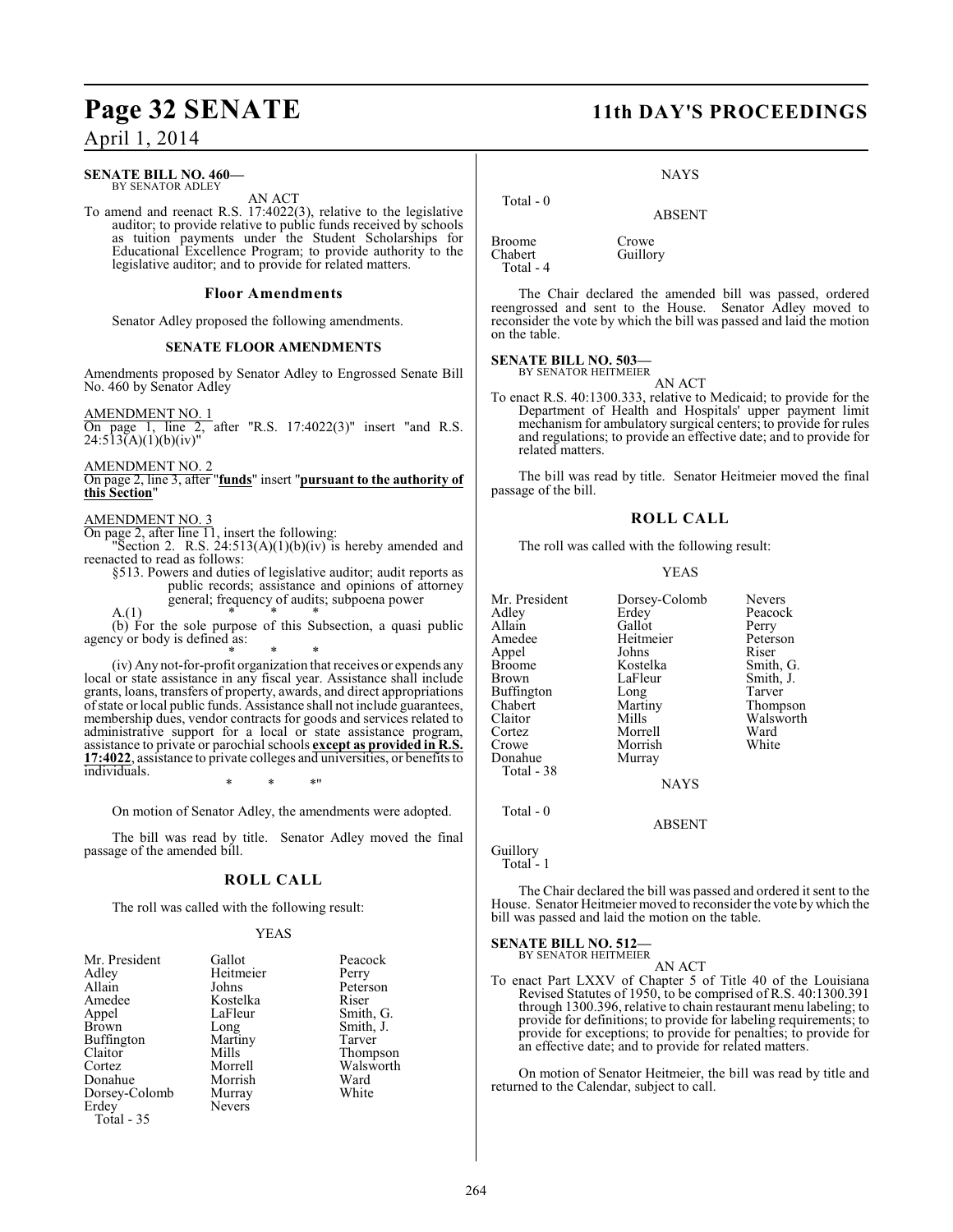### **SENATE BILL NO. 513—**

BY SENATOR HEITMEIER AN ACT

To enact R.S. 36:259(OO) and R.S. 40:2018.4, relative to the creation of the Louisiana Obesity Prevention and Management Commission within the Department of Health and Hospitals; to provide for membership; to provide for the functions of the commission; to provide for termination of the legislative authority for the commission; to provide for an effective date; and to provide for related matters.

#### **Floor Amendments**

Senator Martiny sent up floor amendments.

#### **SENATE FLOOR AMENDMENTS**

Amendments proposed by Senator Martiny on behalf of the Legislative Bureau to Engrossed Senate Bill No. 513 by Senator Heitmeier

#### AMENDMENT NO. 1

On page 2, line 17, following "**awareness**" and before "**health**" change "**of**" to "**among payers, providers and patients of the**"

AMENDMENT NO. 2 On page 2, line 18, following "**conditions**" delete the remainder of the line and insert "**.**"

On motion of Senator Martiny, the amendments were adopted.

The bill was read by title. Senator Heitmeier moved the final passage of the amended bill.

#### **ROLL CALL**

The roll was called with the following result:

#### YEAS

| Mr. President     | Erdey     | <b>Nevers</b> |
|-------------------|-----------|---------------|
| Adley             | Gallot    | Peacock       |
| Allain            | Heitmeier | Perry         |
| Amedee            | Johns     | Peterson      |
| Appel             | Kostelka  | Riser         |
| <b>Brown</b>      | LaFleur   | Smith, G.     |
| <b>Buffington</b> | Long      | Smith, J.     |
| Chabert           | Martiny   | Tarver        |
| Cortez            | Mills     | Thompson      |
| Crowe             | Morrell   | Walsworth     |
| Donahue           | Morrish   | Ward          |
| Dorsey-Colomb     | Murray    | White         |
| Total $-36$       |           |               |
|                   | NAYS      |               |

Total - 0

#### ABSENT

| Broome    | Claitor | Guillory |
|-----------|---------|----------|
| Total - 3 |         |          |

The Chair declared the amended bill was passed, ordered reengrossed and sent to the House. Senator Heitmeier moved to reconsider the vote by which the bill was passed and laid the motion on the table.

### **SENATE BILL NO. 514—** BY SENATOR HEITMEIER

AN ACT

To enact R.S. 40:1300.264, relative to smoking near public and private elementary and secondary school property; to prohibit smoking near certain property around public and private elementary and secondary schools; to provide for certain exceptions; to provide for marking of the smoke-free areas; to

## **11th DAY'S PROCEEDINGS Page 33 SENATE** April 1, 2014

provide for penalties; to provide for an effective date; and to provide for related matters.

#### **Floor Amendments**

Senator Martiny sent up floor amendments.

#### **SENATE FLOOR AMENDMENTS**

Amendments proposed by Senator Martiny on behalf of the Legislative Bureau to Engrossed Senate Bill No. 514 by Senator Heitmeier

#### AMENDMENT NO. 1

On page 2, line 25, following "**violating**" and before "**a**" change "**such prohibition**" to "**this Section**"

AMENDMENT NO. 2 On page 2, line 27, following "**violating**" and before "**a**" change "**such prohibition**" to "**this Section**"

On motion of Senator Martiny, the amendments were adopted.

The bill was read by title. Senator Heitmeier moved the final passage of the amended bill.

#### **ROLL CALL**

The roll was called with the following result:

#### YEAS

| Mr. President<br>Adlev<br>Allain<br>Amedee<br>Appel<br>Brown<br>Buffington<br>Chabert<br>Cortez<br>Crowe<br>Donahue<br>Dorsey-Colomb<br>Total - 36<br>Total $-0$ | Erdey<br>Gallot<br>Heitmeier<br>Johns<br>Kostelka<br>LaFleur<br>Long<br>Martiny<br>Mills<br>Morrell<br>Morrish<br>Murray<br><b>NAYS</b><br><b>ABSENT</b> | Nevers<br>Peacock<br>Perry<br>Peterson<br>Riser<br>Smith, G.<br>Smith, J.<br>Tarver<br>Thompson<br>Walsworth<br>Ward<br>White |
|------------------------------------------------------------------------------------------------------------------------------------------------------------------|----------------------------------------------------------------------------------------------------------------------------------------------------------|-------------------------------------------------------------------------------------------------------------------------------|
| Broome<br>Total - 3                                                                                                                                              | Claitor                                                                                                                                                  | Guillory                                                                                                                      |

The Chair declared the amended bill was passed, ordered reengrossed and sent to the House. Senator Heitmeier moved to reconsider the vote by which the bill was passed and laid the motion on the table.

#### **SENATE BILL NO. 518—**

BY SENATOR MARTINY AN ACT

To enact R.S. 9:2780.1(J), relative to motor carrier transportation contracts and construction contracts; to provide relative to certain provisions of motor carrier transportation contracts and construction contracts concerning indemnification; to provide relative to the effect of such provisions; to provide for certain claims as frivolous; to provide for attorney fees, court costs, and other reasonable costs; to provide for terms and conditions; and to provide for related matters.

On motion of Senator Martiny, the bill was read by title and returned to the Calendar, subject to call.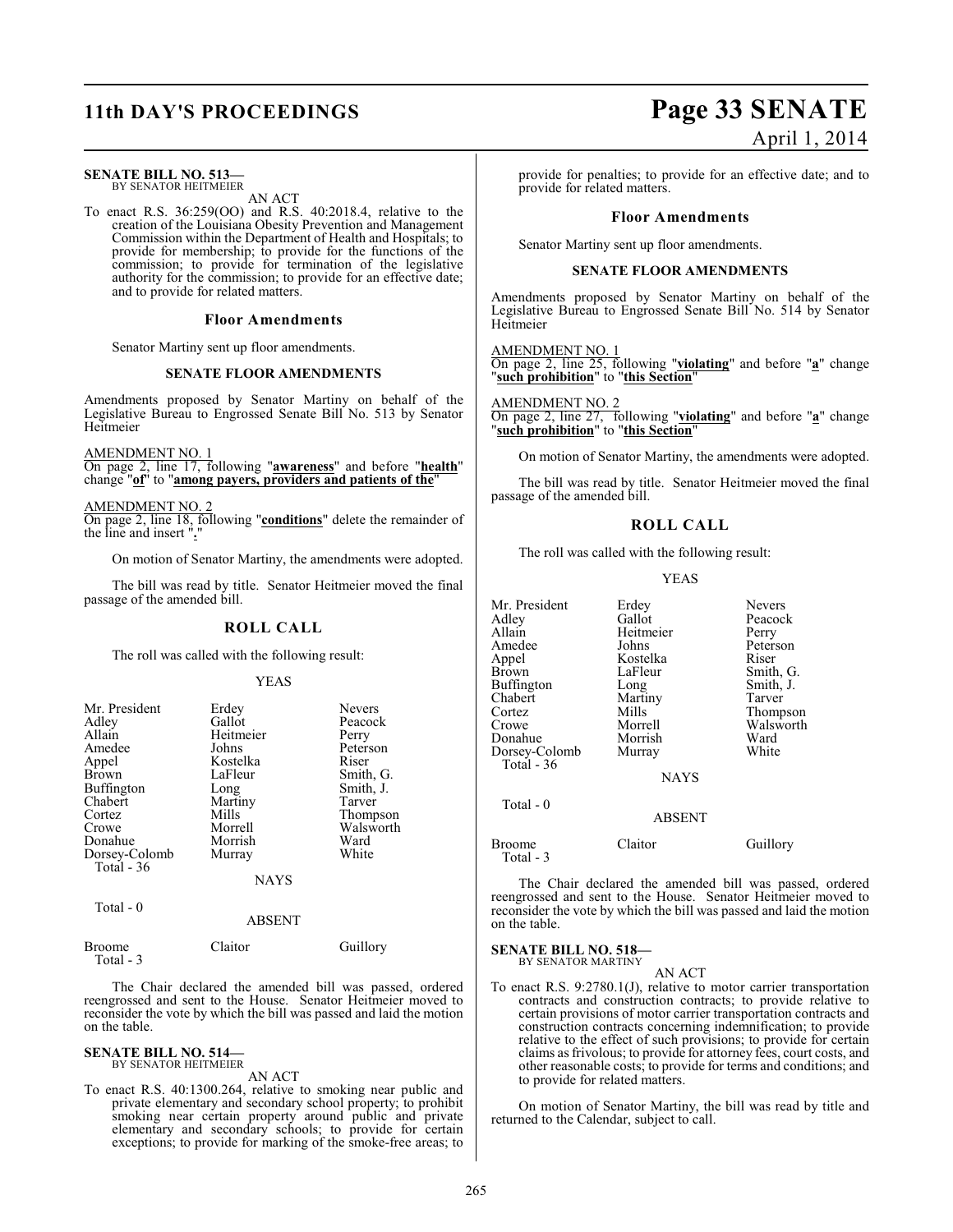### April 1, 2014

#### **SENATE BILL NO. 542—** BY SENATOR MORRELL

AN ACT

To enact R.S. 27:15(H), relative to the Gaming Control Board; to require an annual report on impact of technology; and to provide for related matters.

#### **Floor Amendments**

Senator Martiny sent up floor amendments.

#### **SENATE FLOOR AMENDMENTS**

Amendments proposed by Senator Martiny on behalf of the Legislative Bureau to Engrossed Senate Bill No. 542 by Senator Morrell

#### AMENDMENT NO. 1

On page 1, line 9, following "**House**" and before "**on**" insert "**of Representatives**"

On motion of Senator Martiny, the amendments were adopted.

The bill was read by title. Senator Morrell moved the final passage of the amended bill.

### **ROLL CALL**

The roll was called with the following result:

#### YEAS

| Mr. President<br>Adley<br>Allain<br>Amedee<br>Appel<br><b>Broome</b><br>Brown<br><b>Buffington</b><br>Claitor<br>Cortez<br>Donahue<br>Dorsey-Colomb<br>Total $-36$ | Erdey<br>Gallot<br>Heitmeier<br>Johns<br>Kostelka<br>LaFleur<br>Long<br>Martiny<br>Mills<br>Morrell<br>Morrish<br>Murray | <b>Nevers</b><br>Peacock<br>Perry<br>Peterson<br>Riser<br>Smith, G.<br>Smith, J.<br>Tarver<br>Thompson<br>Walsworth<br>Ward<br>White |
|--------------------------------------------------------------------------------------------------------------------------------------------------------------------|--------------------------------------------------------------------------------------------------------------------------|--------------------------------------------------------------------------------------------------------------------------------------|
|                                                                                                                                                                    | <b>NAYS</b>                                                                                                              |                                                                                                                                      |
| Total - 0                                                                                                                                                          | <b>ABSENT</b>                                                                                                            |                                                                                                                                      |
| Chabert                                                                                                                                                            | Crowe                                                                                                                    | Guillory                                                                                                                             |

The Chair declared the amended bill was passed, ordered reengrossed and sent to the House. Senator Morrell moved to reconsider the vote by which the bill was passed and laid the motion on the table.

### **Senate Bills and Joint Resolutions on Third Reading and Final Passage, Subject to Call**

#### **Called from the Calendar**

Senator LaFleur asked that Senate Bill No. 11 be called from the Calendar.

#### **SENATE BILL NO. 11—** BY SENATOR LAFLEUR

Total - 3

A JOINT RESOLUTION

Proposing to amend Article V, Section 23 of the Constitution of Louisiana, relative to judges; to remove provisions that establish an age beyond which judges shall not remain in office; and to

## **Page 34 SENATE 11th DAY'S PROCEEDINGS**

specify an election for submission of the proposition to electors and provide a ballot proposition.

The bill was read by title. Senator LaFleur moved the final passage of the bill.

### **ROLL CALL**

The roll was called with the following result:

#### YEAS

| Erdey<br>Gallot<br>Guillory<br>Heitmeier<br>Johns<br>Kostelka<br>LaFleur<br>Long<br>Martiny<br>Mills<br>Morrell<br><b>NAYS</b> | Morrish<br>Murray<br><b>Nevers</b><br>Perry<br>Riser<br>Smith, G.<br>Smith, J.<br>Tarver<br>Thompson<br>Ward |
|--------------------------------------------------------------------------------------------------------------------------------|--------------------------------------------------------------------------------------------------------------|
| <b>ABSENT</b>                                                                                                                  |                                                                                                              |
|                                                                                                                                | Dorsey-Colomb                                                                                                |

| White                 |
|-----------------------|
|                       |
|                       |
| Peterson<br>Walsworth |

The Chair declared the bill was passed and ordered it sent to the House. Senator LaFleur moved to reconsider the vote by which the bill was passed and laid the motion on the table.

#### **Rules Suspended**

Senator Nevers asked for and obtained a suspension of the rules to revert to the Morning Hour.

### **Introduction of Senate Bills and Joint Resolutions**

**SENATE BILL NO. 627—** BY SENATOR MURRAY

AN ACT To amend and reenact R.S. 37:2175.2(C) and to enact R.S. 23:1064, relative to workers' compensation; to provide for certain home improvement contractors; to provide for certain exemptions from the requirements of workers' compensation coverage; to provide for remedies in tort; to provide reservation of certain rights; to provide for forms; to provide for affidavits; to provide for permitting; and to provide for related matters.

The bill was read by title and placed on the Calendar for a second reading.

**SENATE BILL NO. 628—** BY SENATOR MURRAY

AN ACT

To amend and reenact R.S. 13:36, relative to the Judiciary Commission; to provide relative to the powers of the commission; to provide relative to any investigation or hearing held by the commission; to provide relative to discovery; and to provide for related matters.

The bill was read by title and placed on the Calendar for a second reading.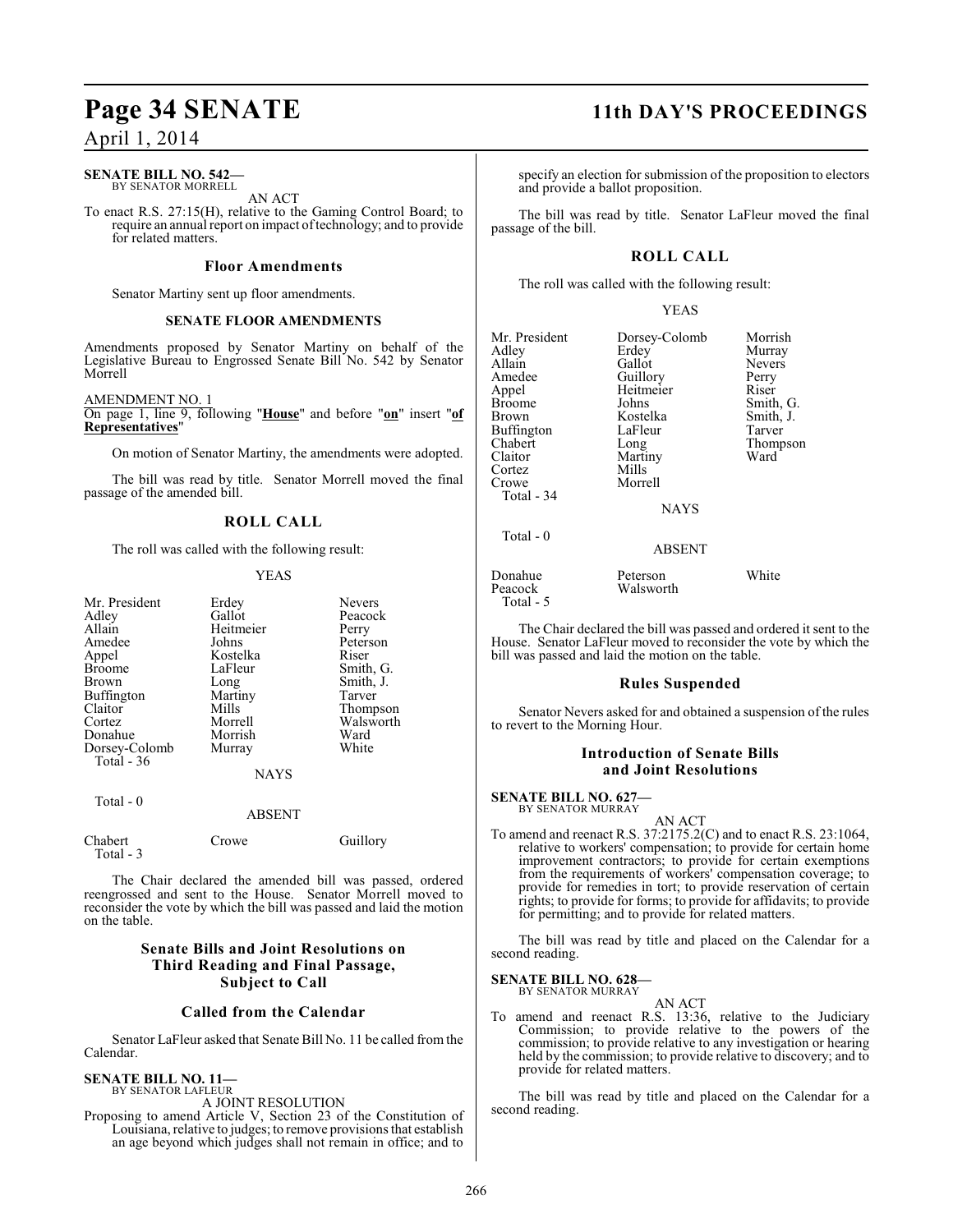## **11th DAY'S PROCEEDINGS Page 35 SENATE**

#### **SENATE BILL NO. 629—** BY SENATOR ADLEY

AN ACT

To amend and reenact R.S.  $38:330.1(A)(1)$  and to enact R.S. 36:4(BB), relative to the Southeast Louisiana Flood Protection Authority-East and Southeast Louisiana Flood Protection Authority-West Bank; to place the flood protection authorities within the Coastal Protection Restoration Authority as agencies within the executive branch of state government; and to provide for related matters.

The bill was read by title and placed on the Calendar for a second reading.

#### **SENATE BILL NO. 630—** BY SENATOR MARTINY

AN ACT

To amend and reenact R.S. 43:142(B), 171(B), 200(3), and 201(D), to enact R.S. 43:202(D), and to repeal R.S. 43:201(E), relative to the publication of official proceedings, legal notices, and advertisements in the parishes of Orleans and Jefferson; to provide relative to qualifications of newspapers for such publications; to provide for definitions; and to provide for related matters.

The bill was read by title and placed on the Calendar for a second reading.

#### **SENATE BILL NO. 631—** BY SENATOR RISER

AN ACT

To enact R.S. 3:2358.5(5), relative to turtle farmer license requirements; to require a three year apprenticeship before licensure; to authorize the commissioner of agriculture to adopt rules and regulations; and to provide for related matters.

The bill was read by title and placed on the Calendar for a second reading.

## **SENATE BILL NO. 632—** BY SENATOR RISER

AN ACT

To enact R.S. 47:1628, relative to refunds; to authorize the secretary of the Department of Revenue to establish a Solar Credit Secured Refund Pilot Program; to provide for certain requirements, restrictions, and regulations; and to provide for related matters.

The bill was read by title and placed on the Calendar for a second reading.

#### **SENATE BILL NO. 633—** BY SENATOR CLAITOR

AN ACT

To enact R.S. 17:176(F) and (G), relative to school interscholastic extracurricular athletic programs; to require schools with interscholastic extracurricular athletic programs to prepare and submit annual budgets for such programs to the Department of Education; to prohibit certain schools from being a member of, or participating in any competition sponsored by, organizations that do not provide for arbitration of eligibility issues; and to provided for related matters.

The bill was read by title and placed on the Calendar for a second reading.

#### **SENATE BILL NO. 634** BY SENATOR CLAITOR

AN ACT

To enact Part I-B of Chapter 1 of Code Title 1 of Code Book II of Title 9 of the Louisiana Revised Statutes of 1950, to be comprised of R.S. 9:1116.1 through 1116.3, relative to water; to provide relative to groundwater and surface water; to provide relative to water rights and use; to provide certain terms, conditions, procedures, requirements, and effects; to provide relative to certain studies; to provide relative to creation of a

# April 1, 2014

Louisiana Water Code and comprehensive provisions governing water resources and use; and to provide for related matters.

The bill was read by title and placed on the Calendar for a second reading.

#### **SENATE BILL NO. 635—** BY SENATOR LAFLEUR

AN ACT

To enact R.S. 15:905.1 and repeal R.S. 17:24.3, relative to the Cecil J. Picard Educational and Recreational Center; to establish the Cecil J. Picard Educational and Recreational Center in the office of juvenile justice; to provide for the operations of the facility; to provide for moving the property between agencies; to repeal certain provisions governing the facility in the Department of Education; to provide for an effective date; and to provide for related matters.

The bill was read by title and placed on the Calendar for a second reading.

#### **Rules Suspended**

Senator White asked for and obtained a suspension of the rules to introduce and read Senate Bill No. 636 a first and second time and refer it to committee.

#### **SENATE BILL NO. 636—** BY SENATOR WHITE

AN ACT

To enact Subpart D of Part II of Chapter 1 of Title 17 of the Louisiana Revised Statutes of 1950, to be comprised of R.S. 17:131 through 136, relative to school systems serving large populations; to provide for governance and administration of such systems; to provide for powers and duties of the school board and superintendent of such systems and of school principals; to provide for establishment of enrollment zones and an enrollment system; to provide for community school councils and community academic coordinators; to provide for effective and implementation dates; and to provide for related matters.

The bill was read by title and referred by the President to the Committee on Education.

#### **SENATE BILL NO. 637—** BY SENATOR WHITE

AN ACT

To amend and reenact R.S. 37:571(A) and 595(B), (C), and (D), relative to the Louisiana State Board of Cosmetology; to provide for requirements of registered cosmetology schools; to provide for certain terms, conditions, and procedures; and to provide for related matters.

The bill was read by title and placed on the Calendar for a second reading.

#### **SENATE BILL NO. 638—** BY SENATOR WHITE

AN ACT

To enact R.S. 33:382.1(H) and Part IX-A of Chapter 6 of Title 33 of the Louisiana Revised Statutes of 1950, to be comprised of R.S. 33:3076.1 through 3076.5, relative to government within East Baton Rouge Parish; to provide for the continued collection of tax revenue to fund essential public services within the city of St. George; to authorize the parish to continue collection of a previously approved two percent sales and use tax and to continue providing essential public services within the corporate limits of the city of St. George pursuant to intergovernmental agreement; to create a St. George Transition District as a taxing district to providemonies for essential public services within the municipality; to provide for the board of directors of the district; to provide for the duties, powers, and responsibilities of the district; to authorize the district to levy and collect a sales and use tax not to exceed two percent; to provide time limits for the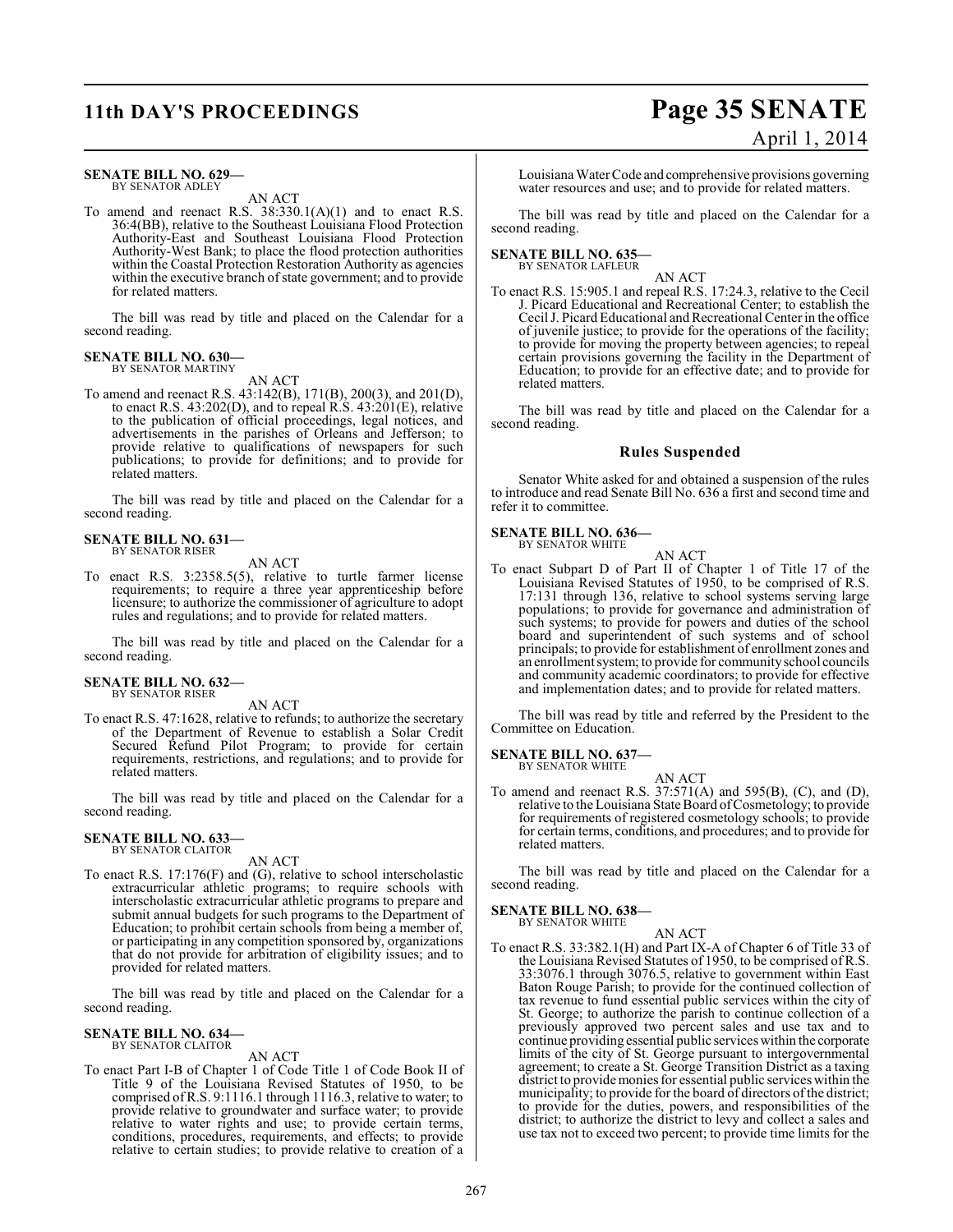## **Page 36 SENATE 11th DAY'S PROCEEDINGS**

April 1, 2014

continuation of such taxes; to authorize contracts, intergovernmental agreements, and cooperative endeavors; to provide for the number of aldermen in the city; and to provide for related matters.

The bill was read by title and placed on the Calendar for a second reading.

#### **SENATE BILL NO. 639—** BY SENATOR PERRY

AN ACT

To enact R.S. 47:463.165, relative to motor vehicle special prestige license plates; to provide for the creation, issuance, and design of such license plates; to provide relative to the fee and distribution of such plates; to authorize the promulgation of rules and regulations relative to the creation and implementation of a special prestige license plate; and to provide for related matters.

The bill was read by title and placed on the Calendar for a second reading.

#### **SENATE BILL NO. 640—** BY SENATOR PERRY

AN ACT

To amend and reenact R.S. 32:410(A)(3)(a) and R.S. 40:1321(A), relative to driver's licenses and special identification cards; to provide for issuance of driver's licenses and special identification cards that are not compliant with the REAL ID Act of 2005; and to provide for related matters.

The bill was read by title and placed on the Calendar for a second reading.

#### **SENATE BILL NO. 641—** BY SENATOR JOHN SMITH

AN ACT

To amend and reenact R.S. 22:451, relative to certain group selfinsurers; to authorize promulgation of rules and regulations for processing and payment of claims by certain self-insurers and self-insurance plans; and to provide for related matters.

The bill was read by title and placed on the Calendar for a second reading.

#### **SENATE BILL NO. 642—** BY SENATOR CROWE

AN ACT

To enact R.S.  $24:513(J)(1)(c)(v)$ , relative to the legislative auditor; to provide for audit requirements; to provide for additional audit requirements for certain entities in certain parishes; and to provide for related matters.

The bill was read by title and placed on the Calendar for a second reading.

#### **SENATE BILL NO. 643—** BY SENATOR WARD

#### AN ACT

To enact R.S. 23:167, relative to employment of minors; to provide for work-based learning programs for students of charter and nonpublic schools; and to provide for related matters.

The bill was read by title and placed on the Calendar for a second reading.

#### **SENATE BILL NO. 644—** BY SENATOR WARD

AN ACT

To amend and reenact R.S. 32:398.2(A) and (B), relative to motor vehicles; to provide with respect to the disposition of traffic citations issued on certain highways in the state; to provide for exceptions; and to provide for related matters.

The bill was read by title and placed on the Calendar for a second reading.

#### **SENATE BILL NO. 645—** BY SENATOR WARD

AN ACT

To amend and reenact R.S. 22:260(C), relative to health maintenance organizations; to provide with respect to certain disclosures; and to provide for related matters.

The bill was read by title and placed on the Calendar for a second reading.

### **SENATE BILL NO. 646—**

BY SENATOR PETERSON AN ACT

To enact R.S. 38:2301 and R.S. 39:1555, relative to wages; to require public contractors to pay certain prevailing minimum wages; to provide for the inclusion of certain language in public contacts; and to provide for related matters.

The bill was read by title and placed on the Calendar for a second reading.

#### **SENATE BILL NO. 647** BY SENATOR HEITMEIER

AN ACT

To enact Subpart C of Part XIII of Chapter 3 of Title 46 of the Louisiana Revised Statutes of 1950, to be comprised of R.S. 46:460.81, relative to Medicaid; to provide relative to health information exchanges; to provide relative to legislative findings; to provide for reporting and coordination; to provide relative to confidentiality; and to provide for related matters.

The bill was read by title and placed on the Calendar for a second reading.

#### **SENATE BILL NO. 648—**

BY SENATORS DORSEY-COLOMB, AMEDEE, BROOME, BROWN,<br>GALLOT, GUILLORY, HEITMEIER, JOHNS, KOSTELKA, MILLS,<br>NEVERS AND WARD AND REPRESENTATIVES BARRAS, BARROW,<br>CARTER, COX, FOIL, GREENE, HONORE, JAMES, LEGER, PONTI,<br>SCHEXNAYDER

#### AN ACT

To enact R.S. 33:9038.67, relative to cooperative and economic development in East Baton Rouge Parish; to create the Old LNB Building Redevelopment District as a special taxing and tax increment financing district in East Baton Rouge Parish; to provide for the boundaries of the district; to provide for the governance of the district; to provide for the authority, powers, duties, and functions of the governing body; to provide for the levy and collection of taxes within the district; to authorize the district to issue and sell bonds; to authorize the district to engage in tax increment financing; to provide for an effective date; and to provide for related matters.

The bill was read by title and placed on the Calendar for a second reading.

**SENATE BILL NO. 649—** BY SENATOR MILLS

AN ACT

To enact Chapter 21 of Title 24 of the Louisiana Revised Statutes of 1950, to be comprised ofR.S. 24:1001 through 1005, relative to the Louisiana State Health Care Profession Institute; to provide for its creation and membership; to provide for its duties, functions, and responsibilities; to provide for compensation; to provide relative to reporting; and to provide for related matters.

The bill was read by title and placed on the Calendar for a second reading.

#### **SENATE BILL NO. 650—**

BY SENATOR WALSWORTH AN ACT

To enact R.S. 30:2060.1, relative to air control standards; to create a carbon dioxide emissions program; to measure carbon dioxide emissions from existing fossil fuel-fired electric generating units; to provide criteria for the standards of performance; to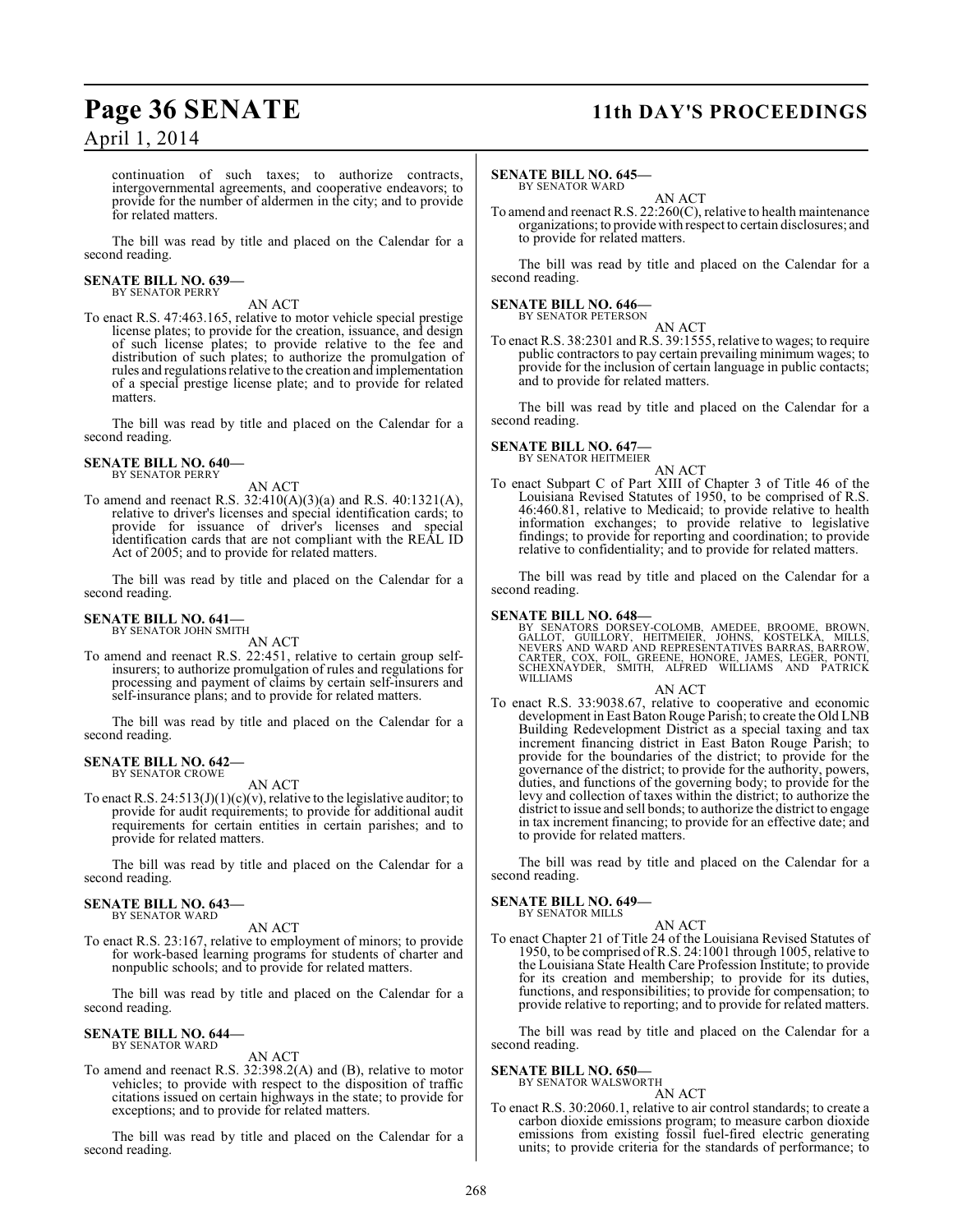## **11th DAY'S PROCEEDINGS Page 37 SENATE** April 1, 2014

provide terms, conditions, and requirements; and to provide for related matters.

The bill was read by title and placed on the Calendar for a second reading.

#### **SENATE BILL NO. 651—** BY SENATOR ALLAIN

AN ACT

To amend and reenact R.S. 14:95(L), relative to carrying of weapons; to provide that members and officers of the legislature may carry weapons; and to provide for related matters.

The bill was read by title and placed on the Calendar for a second reading.

## **SENATE BILL NO. 652—**<br>BY SENATOR GUILLORY

AN ACT

To enact R.S. 17:416.22, relative to teachers and classroom discipline; to provide for circumstances under which a teacher may have a student removed from the classroom; to provide for the role of law enforcement agencies; to provide for parental notification; to provide relative to referral for counseling and other services; to provide for student placement in an alternative educational setting; and to provide for related matters.

The bill was read by title and placed on the Calendar for a second reading.

#### **SENATE BILL NO. 653—** BY SENATOR JOHNS

AN ACT

To enact Part V of Chapter 3 of Title 13 of the Louisiana Revised Statutes of 1950, to be comprised of R.S. 13:393.1 through 393.6, relative to facilities operated by the Court of Appeal for the Third Circuit; to provide for creation of the Third Circuit Court of Appeal Building Commission; to provide relative to financial assistance to the Court of Appeal for the Third Circuit relative to costs of acquisition, construction, reconstruction, renovation, improvement, furnishing, equipping, operating and maintenance of its facilities; to provide for the forms of such financial assistance; and to provide for related matters.

The bill was read by title and placed on the Calendar for a second reading.

#### **SENATE BILL NO. 654—** BY SENATOR MORRELL

AN ACT

To amend and reenact R.S.  $26:71.1(1)(e)$  and  $271.2(1)(e)$ , relative to liquor permits; to require the issuance of certain alcoholic beverages permits to bona fide commercial film theaters under certain conditions; and to provide for related matters.

The bill was read by title and placed on the Calendar for a second reading.

#### **SENATE BILL NO. 655—** BY SENATOR BUFFINGTON

AN ACT

To amend and reenact R.S. 17:3046 and enact R.S. 17:3048.1(M), relative to financial assistance for certain qualified students; to authorize public or private entities to make certain donations to various education institutions for recipients of TOPS awards or GO Grants; to provide for an effective date; and to provide for related matters.

The bill was read by title and placed on the Calendar for a second reading.

### **SENATE BILL NO. 656—**

BY SENATOR BUFFINGTON AN ACT

To amend and reenact R.S. 17:4016(A) and enact R.S. 17:4017(C), relative to scholarships for certain students; to authorize public or private entities to make certain donations to various participating schools for recipients of scholarships; to provide for an effective date; and to provide for related matters.

The bill was read by title and placed on the Calendar for a second reading.

### **SENATE BILL NO. 657—**

BY SENATOR BUFFINGTON AN ACT

To enact R.S. 17:24.10(K), relative to financial assistance for participating school systems with early childhood programs; to authorize public or private entities to make certain donations to students enrolled in the Cecil J. Picard LA 4 Early Childhood Program classes; to provide for an effective date; and to provide for related matters.

The bill was read by title and placed on the Calendar for a second reading.

#### **SENATE BILL NO. 658—**

BY SENATOR BUFFINGTON AN ACT

To amend and reenact R.S. 46:2691(A) and to enact Subpart A of Part II-A of Chapter 1 of Subtitle I of Title 39 of the Louisiana Revised Statutes of 1950, comprised of R.S. 39:91, relative to the deposit of monies received by the state from the Deepwater Horizon oil spill; to establish the Deepwater Horizon Economic Damages Collection Fund; to provide for deposits of monies into the Medicaid Trust Fund for the Elderly; to provide for an effective date; and to provide for related matters.

The bill was read by title and placed on the Calendar for a second reading.

**SENATE BILL NO. 659—**<br>BY SENATORS BUFFINGTON AND ADLEY AN ACT

To enact Chapter 20-A-3 of Title 17 of the Louisiana Revised Statutes of 1950, to be comprised of R.S. 17:3041.31, relative to medical and dental school scholarships; to provide for eligibility; to provide for funding; to provide for rules, and to provide for related matters.

The bill was read by title and placed on the Calendar for a second reading.

### **SENATE BILL NO. 660—** BY SENATOR MORRISH

AN ACT

To enact R.S. 56:116.1(D)(4), relative to the taking of wild quadrupeds; to allow the taking of certain outlaw quadrupeds during daylight hours from a helicopter; to provide notification requirements; to provide terms, conditions, and requirements; and to provide for related matters.

The bill was read by title and placed on the Calendar for a second reading.

## **SENATE BILL NO. 661—** BY SENATOR ERDEY

AN ACT

To enact R.S. 32:155, relative to motor vehicles; to provide authority to remove vehicles, cargo, or other personal property from roadways; to provide for reopening roadway lanes during peak traffic hours; and to provide for related matters.

The bill was read by title and placed on the Calendar for a second reading.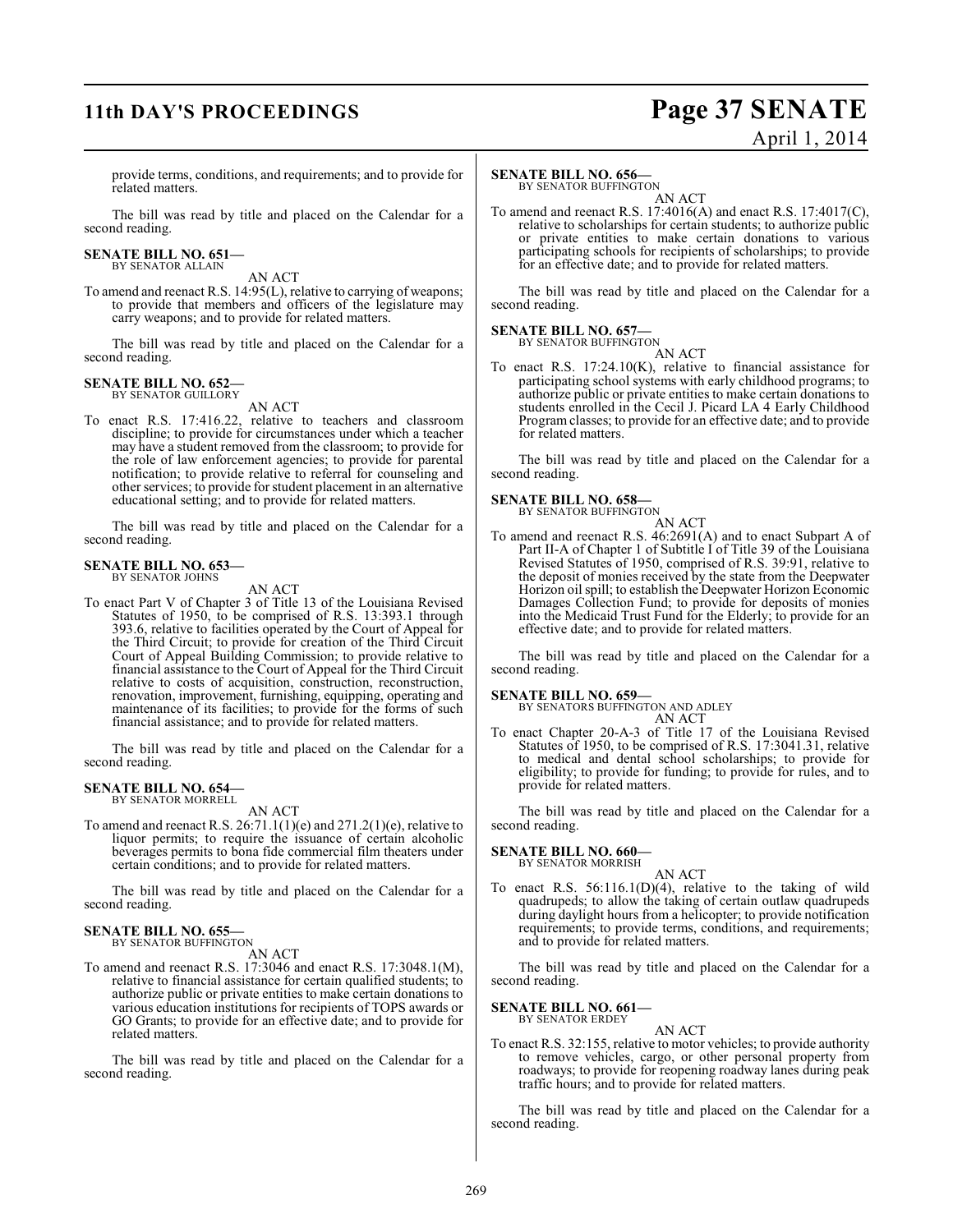## **Page 38 SENATE 11th DAY'S PROCEEDINGS**

April 1, 2014

#### **SENATE BILL NO. 662—** BY SENATOR ERDEY

AN ACT

To amend and reenact R.S. 56:116.1(B)(1), relative to the taking of game birds and wild quadrupeds; to provide for the taking of game birds and wild quadrupeds from a moving land vehicle on private property; to provide certain prohibitions; to provide terms, conditions, and requirements; and to provide for related matters.

The bill was read by title and placed on the Calendar for a second reading.

#### **Message from the House**

#### **ASKING CONCURRENCE IN HOUSE BILLS AND JOINT RESOLUTIONS**

#### April 1, 2014

To the Honorable President and Members of the Senate:

I am directed to inform your honorable body that the House of Representatives has finally passed and asks your concurrence in the following House Bills and Joint Resolutions:

| HB No. 16  | HB No. 151 | HB No. 156 |
|------------|------------|------------|
| HB No. 238 | HB No. 253 | HB No. 274 |
| HB No. 284 | HB No. 446 | HB No. 467 |
| HB No. 576 | HB No. 642 |            |

Respectfully submitted, ALFRED W. SPEER Clerk of the House of Representatives

#### **House Bills and Joint Resolutions on First Reading**

**HOUSE BILL NO. 16—**

- BY REPRESENTATIVES TERRY LANDRY, ARNOLD, GAINES, LEOPOLD, MORENO, JAY MORRIS, AND THIERRY AN ACT
- To enact R.S.  $13:5401(C)(5)$ , relative to reentry courts; to authorize the creation of a reentry division of the Fifteenth Judicial District Court; and to provide for related matters.

The bill was read by title and placed on the Calendar for a second reading.

### **HOUSE BILL NO. 151—** BY REPRESENTATIVE GUINN

AN ACT

To enact R.S. 13:1000.7, relative to court costs in the Thirty-First Judicial District Court; to provide for additional court costs in criminal matters; to provide for the collection and allocation of the additional funds; to provide for an audit of collected funds; and to provide for related matters.

The bill was read by title and placed on the Calendar for a second reading.

### **HOUSE BILL NO. 156—**

BY REPRESENTATIVE MACK AN ACT

To enact R.S.  $13:3049(B)(1)(e)(v)$ , relative to the Twenty-First Judicial District Court; to provide for the transfer of surplus monies from certain funds to the Twenty-First Judicial District Court's criminal fund; to provide for definitions; to provide for a deadline to transfer funds; to provide for the use of such funds; and to provide for related matters.

The bill was read by title and placed on the Calendar for a second reading.

### **HOUSE BILL NO. 238—** BY REPRESENTATIVE ST. GERMAIN

AN ACT

To enact R.S. 33:2572, relative to the city of Plaquemine; to provide relative to the police civil service; to provide that the position of assistant chief of police for the city of Plaquemine shall be in the unclassified service; and to provide for related matters.

The bill was read by title and placed on the Calendar for a second reading.

#### **HOUSE BILL NO. 253—**

BY REPRESENTATIVES TIM BURNS, HOLLIS, PEARSON, RITCHIE, AND SIMON AND SENATORS DONAHUE AND NEVERS AN ACT

To enact Subpart B-42 of Part IV of Chapter 1 of Title 33 of the Louisiana Revised Statutes of 1950, to be comprised of R.S. 33:130.791 through 130.795, relative to St. Tammany Parish; to authorize the governing authority of the parish to create a geographic information system district; to provide relative to the governing board of the district; provide for the powers, duties, and functions of the district; and to provide for related matters.

The bill was read by title and placed on the Calendar for a second reading.

#### **HOUSE BILL NO. 274—**



To amend and reenact R.S.  $13:5401(B)(3)(b)$  and to enact R.S.  $13:5401(C)(5)$  and  $(6)$ , relative to reentry courts; to require certain notification by the court to the defendant; to authorize the creation of a reentry division of the Twenty-Sixth and First Judicial District Courts; and to provide for related matters.

The bill was read by title and placed on the Calendar for a second reading.

#### **HOUSE BILL NO. 284—**

BY REPRESENTATIVE ST. GERMAIN AN ACT

To enact R.S. 49:191(7) and to repeal R.S. 49:191(5)(d), relative to the Department of Transportation and Development, including provisions to provide for the re-creation of the Department of Transportation and Development and the statutory entities made a part of the department by law; to provide for the effective termination date for all statutory authority for the existence of such statutory entities; and to provide for related matters.

The bill was read by title and placed on the Calendar for a second reading.

### **HOUSE BILL NO. 446—**

BY REPRESENTATIVE LEGER AN ACT

To enact R.S. 48:214, relative to public transportation safety; to provide for fixed guideway rail systems; to designate the office of multimodal planning as the state safety oversight entity; to provide for duties and powers of the office; and to provide for related matters.

The bill was read by title and placed on the Calendar for a second reading.

## **HOUSE BILL NO. 467—** BY REPRESENTATIVE CONNICK

AN ACT

To enact R.S.  $13:5401(C)(5)$ , relative to reentry courts; to authorize the creation of a reentry division of the Twenty-Fourth Judicial District Court; and to provide for related matters.

The bill was read by title and placed on the Calendar for a second reading.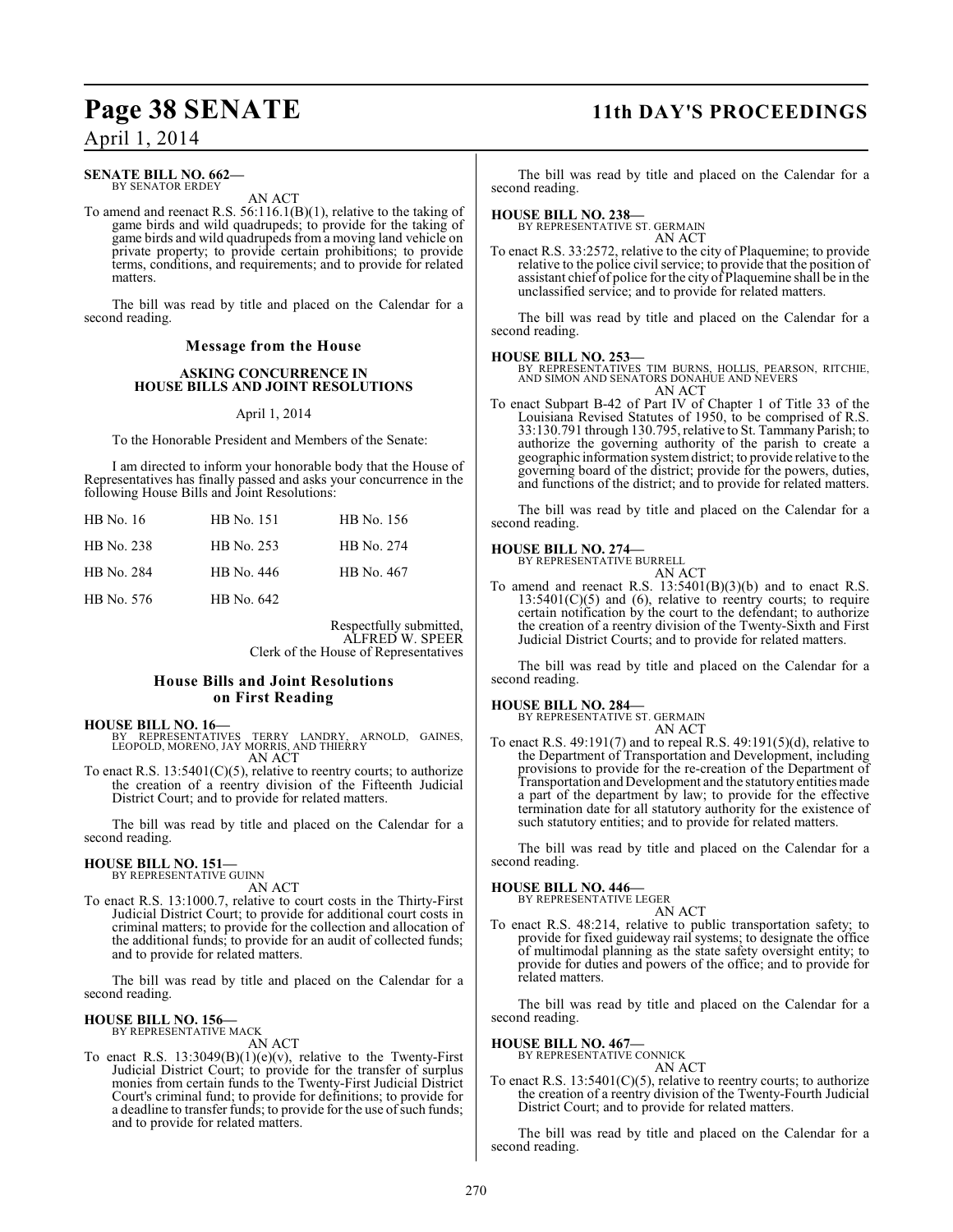### **HOUSE BILL NO. 576—** BY REPRESENTATIVE TIM BURNS

AN ACT

To amend and reenact R.S. 33:2211(A), relative to the city of Mandeville; to provide that laws governing employment of municipal police, including matters of compensation, leave, and hours, do not apply to Mandeville; to provide relative to effectiveness; and to provide for related matters.

The bill was read by title and placed on the Calendar for a second reading.

#### **HOUSE BILL NO. 642—** BY REPRESENTATIVE HILL

AN ACT

To enact R.S. 13:2116, relative to court costs in the Oberlin Municipal Court; to provide for additional court costs for traffic matters; to provide for the collection and disposition of funds; and to provide for related matters.

The bill was read by title and placed on the Calendar for a second reading.

#### **Reports of Committees**

The following reports of committees were received and read:

#### **REPORT OF COMMITTEE ON**

#### **JUDICIARY A**

Senator Ben W. Nevers, Chairman on behalf of the Committee on Judiciary A, submitted the following report:

#### April 1, 2014

To the President and Members of the Senate:

I am directed by your Committee on Judiciary A to submit the following report:

#### **SENATE BILL NO. 84—**

BY SENATORS NEVERS, ADLEY AND BROOME AND REPRESENTATIVES HONORE, JAMES AND ALFRED WILLIAMS AN ACT

To amend and reenact R.S. 9:3560(A), 3578.3, 3578.4(A), 3578.5 and 3578.6, and to enact R.S. 9:3537, relative to consumer credit transactions, deferred presentment transactions and small loans; to provide relative to holding of checks; to provide relative to licensing; to provide relative to partial payments and interest; to provide relative to certain limitations on loans, loan fees and interest rates; to provide relative to certain prohibited acts and violations of such acts; to provide for certain terms, conditions, and procedures; and to provide for related matters.

Reported with amendments.

#### **SENATE BILL NO. 89—** BY SENATOR PEACOCK

### AN ACT

To amend and reenact Title XX of Book III of the Civil Code, to be comprised of Articles 3133 through 3140, Civil Code Articles 3346, 3354, 3355, 3356, 3357, 3358, 3361, 3362, 3363, 3365, 3366, 3367, and 3368, the heading of Part IV of Chapter 1 of Code Title XX-A of Code Book III of Title 9 of the Louisiana Revised Statutes of 1950, R.S. 9:4401 and 5386, and R.S. 10:9-102(a)(2), to enact Title XX-A of Book III of the Civil Code to consist of Articles 3141 through 3175, R.S. 9:4402 and 4403, to repeal Civil Code Articles 3176, 3177, 3178, 3179, 3180, 3181, 3182, 3183, and 3184, to authorize the Louisiana State Law Institute to add Comments for Civil Code Articles 3359 and 3364, to authorize the Louisiana State Law Institute to amend or to provide headings in the Civil Code and the Louisiana Revised Statutes of 1950, relative to security, pledge, and registry; to provide for the liability of an obligor for his obligation;

### **11th DAY'S PROCEEDINGS Page 39 SENATE** April 1, 2014

to provide for ratable treatment of creditors; to provide for limitations upon recourse; to provide for a definition of security; to provide for personal or real security; to provide for kinds of security; to provide for the law governing a security interest; to provide for the nullity of an agreement of forfeiture; to provide for the general provisions of pledge; to provide a definition of pledge; to provide for property susceptible of pledge; to provide for the pledge of property susceptible of encumbrance by a security interest; to provide for the accessory nature of pledge; to provide for the preference afforded by pledge; to provide for obligations for which pledge may be given; to provide for pledge securing an obligation that is not for the payment of money; to provide for pledge securing an obligation of another person; to provide the formal requirements of a contract of pledge; to provide for the acceptance of a pledge; to provide for who has the power to pledge; to provide for the pledge of a thing not owned; to provide the general requirements for effectiveness of pledge against third persons; to provide for effectiveness against third persons of the pledge of the lease of an immovable; to provide for effectiveness against third persons of the pledge of other obligations; to provide for the pledgee's right of retention; to provide for the indivisibility of pledge; to provide for the enforcement of a pledge of a movable; to provide for fruits of thing pledged; to provide for the pledge of the obligation of a third person; to provide for performance by an obligor of a pledged obligation; to provide for defenses available to the obligor of a pledged obligation; to provide for a clause prohibiting pledge; to provide for the modification of a contract from which a pledge obligation arises; to provide for the attachment of pledge obligations arising under modified or substituted contract; to provide for modification as default by pledgor; to provide that pledgee is not bound for pledgor's obligations; to provide for the requirements of a contract of the pledge of the lessor's rights in the lease of an immovable and its rents; to provide for the effectiveness of a pledge of the lessor's rights in the lease of an immovable and its rents against third persons; to provide for a pledge contained in act of mortgage; to provide for pledge of all or part of the leases of an immovable; to provide for pledge of mineral payments by owner of land or holder of mineral servitude; to provide for accounting to other pledgees for rent collected; to provide for the prohibition of a judicial sale of the lessor's rights in the lease of an immovable and its rents; to provide for the applicability of the general rules of Chapter 1 of Title XX-A of Book III of the Civil Code to the pledge of the lessor's rights in the lease of an immovable and its rents when no special provision is made in Chapter 2 of Title XX-A of Book III of the Civil Code; to provide for the place of recordation of instrument creating, establishing, or relating to a mortgage or privilege over an immovable, or the pledge of the lessor's rights in the lease of an immovable and its rents and the duty of recorder; to provide for the general provisions of mortgage records; to provide for the applicability of Chapter 2 of Title XXII-A of Book III of the Civil Code to mortgages, privileges, and pledges; to provide for a mortgage, pledge, or privilege affecting property in several parishes; to provide for transfers, amendments, and releases; to provide for a general rule of duration of the recordation of an instrument creating a mortgage, pledge, or evidencing a privilege; to provide for the duration of recordation of certain mortgages, pledges, and privileges; to provide for the duration of recordation of judicial mortgages; to provide for the effect of amendment; to provide for the method of reinscription; to provide for the exclusiveness of the method of reinscription; to provide for the effect of timely recordation of notice of reinscription; to provide for the effect of notice recorded after cessation of effect of recordation; to provide for the form and content of cancellation upon written request; to provide for the cancellation of recordation after effect of recordation has ceased; to provide for cancellation of judicial mortgage arising from judgment that has prescribed; to provide for the pledge of leases and rents of an immovable; to provide for the pledge of the lessor's rights in the lease of an immovable and its rents; to provide for the right of pledgee to cash proceeds of rent; to provide for transitional filing rules for assignments of leases and rents recorded prior to January 1, 2015; to provide for mortgage to include pledge of mortgagor's rights to insurance; to provide a definition of an account for Chapter 9 of Title 10 of the Louisiana Revised Statutes of 1950; to provide authorization for the Louisiana State Law Institute to add Comments for Civil Code Articles 3359 and 3364; to provide authorization for the Louisiana State Law Institute to amend or to provide headings in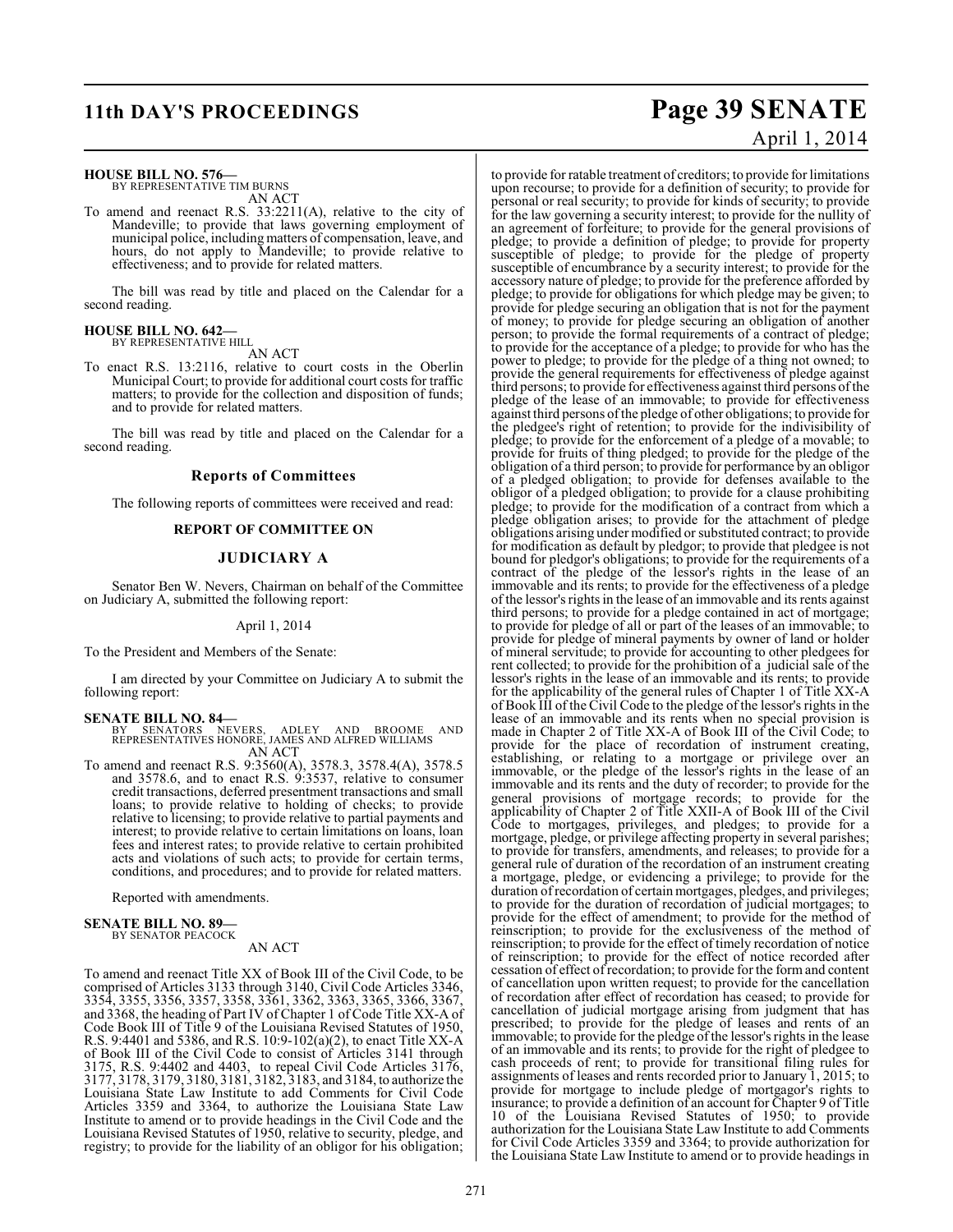## **Page 40 SENATE 11th DAY'S PROCEEDINGS**

### April 1, 2014

the Civil Code and theLouisiana Revised Statutes of 1950; to provide for an effective date; and to provide for related matters.

Reported with amendments.

#### **SENATE BILL NO. 111—** BY SENATOR MARTINY

### AN ACT

To amend and reenact the introductory paragraph of R.S. 13:841(A) and (2)(c) and (d), relative to miscellaneous fees in civil matters; to provide for setting limits on fees and establishing procedures for the receipt or issuance of certain documents by electronic means; and to provide for related matters.

Reported favorably.

## **SENATE BILL NO. 290—** BY SENATOR JOHNS

AN ACT

To amend and reenact Children's Code Articles 603(27), 612(A)(2), 615(B)(2), 619, 620, 624(A), (C)(1) and (D), the introductory paragraph of 625(A), 627(E) and (F), and 632(A) and (C) and to enact Children's Code Articles 626(E) and 627(G), relative to child in need of care; to provide relative to terms and definitions; to provide relative to child abuse reporting and investigation; to provide with respect to assignment of reports for investigation and assessment; to provide with respect to disposition of reports; to provide relative to procedures for protection of a child; to provide with respect to instanter orders of custody; to provide relative to continued custody hearing and custody order; to provide relative to rights and responsibilities of certain person; to provide relative time for filing of petition; to provide relative to grounds for continued safety plan; and to provide for related matters.

Reported favorably.

#### **SENATE BILL NO. 301—** BY SENATOR MARTINY

AN ACT

To enact Code of Civil Procedure Art. 1461.1, relative to production of documents; to provide relative to financial institutions; to provide for financial records in the possession of a federally insured financial institution; to provide for procedure, terms and conditions; and to provide for related matters.

Reported with amendments.

Respectfully submitted, BEN W. NEVERS Chairman

#### **Rules Suspended**

Senator Heitmeier asked for and obtained a suspension of the rules to recall Senate Bill No. 508 from the Committee on Revenue and Fiscal Affairs.

#### **SENATE BILL NO. 508—** BY SENATOR HEITMEIER

AN ACT

To amend and reenact R.S. 47:301(7)(i) and (10)(u), 315.3, and 337.9(F), and to enact R.S.  $47:301(18)(q)$ , relative to the sales and use tax of political subdivisions; to provide for certain exemptions of and refunds for transactions ultimately related to Medicare patients; and to provide for related matters.

On motion of Senator Heitmeier the bill was read by title and withdrawn from the files of the Senate.

### **Rules Suspended**

Senator Murray asked for and obtained a suspension of the rules to revert to:

### **Introduction of Senate Bills and Joint Resolutions**

#### **SENATE BILL NO. 663—**

BY SENATOR CORTEZ

AN ACT To enact R.S. 39:469.1, relative to tax exemptions, rebates, or economic development incentives for use associated with publicly-owned facilities; to prohibit financial support by state agencies for certain events; and to provide for related matters.

The bill was read by title and placed on the Calendar for a second reading.

#### **SENATE BILL NO. 664—** BY SENATOR CORTEZ

AN ACT

To enact R.S. 3:17(F), relative to prescribed burning; to provide for the powers, duties, and authority of the commissioner of agriculture and forestry; to allow the commissioner to receive complaints of prescribed burns and investigate such complaints; to provide the commissioner with authority to suspend or revoke certain authorizations; and to provide for related matters.

The bill was read by title and placed on the Calendar for a second reading.

#### **SENATE BILL NO. 665—** BY SENATOR CORTEZ

AN ACT To amend and reenact R.S. 47:302.18(B) and 332.9(B), relative to the Lafayette Parish Visitors Enterprise Fund; to provide for allocation and distributions of monies in the fund; to provide for an effective date; and to provide for related matters.

The bill was read by title and placed on the Calendar for a second reading.

### **SENATE BILL NO. 666—**

BY SENATOR CORTEZ

AN ACT To amend and reenact R.S.  $17:3995(A)(1)(b)(ii)$ , to enact R.S.  $17:3995(A)(1)(d)$ , and to repeal R.S.  $17:3995(A)(1)(c)$ , relative to charter school funding; to provide relative to the use of certain local revenues for computing and allocating the per pupil amount provided to all charter schools; to provide exceptions; to provide for an effective date; and to provide for related matters.

The bill was read by title and placed on the Calendar for a second reading.

#### **SENATE BILL NO. 667—** BY SENATOR ADLEY

#### AN ACT

To amend and reenact R.S. 30:29(B)(6), (H), and (I) and Code of Civil Procedure Art.  $1563(A)(2)$  and to enact R.S. 30:29(C)(2)(c) and 29.2, relative to the remediation of oilfield sites and exploration and production sites; to provide for presumption and jury charge following a limited admission of liability; to provide for reasonable attorney fees and costs following a preliminary dismissal; to provide for certain remediation damages; to provide terms, conditions, and requirements; and to provide for related matters.

The bill was read by title and placed on the Calendar for a second reading.

#### **SENATE BILL NO. 668—**

BY SENATOR CROWE AN ACT

To enact Part XIV of Chapter 1 of Title 49 of the Louisiana Revised Statutes of 1950, to be comprised of R.S. 49:200.11 through 200.22, relative to state commissions; to provide for the creation of the EEXL commission; to provide for content and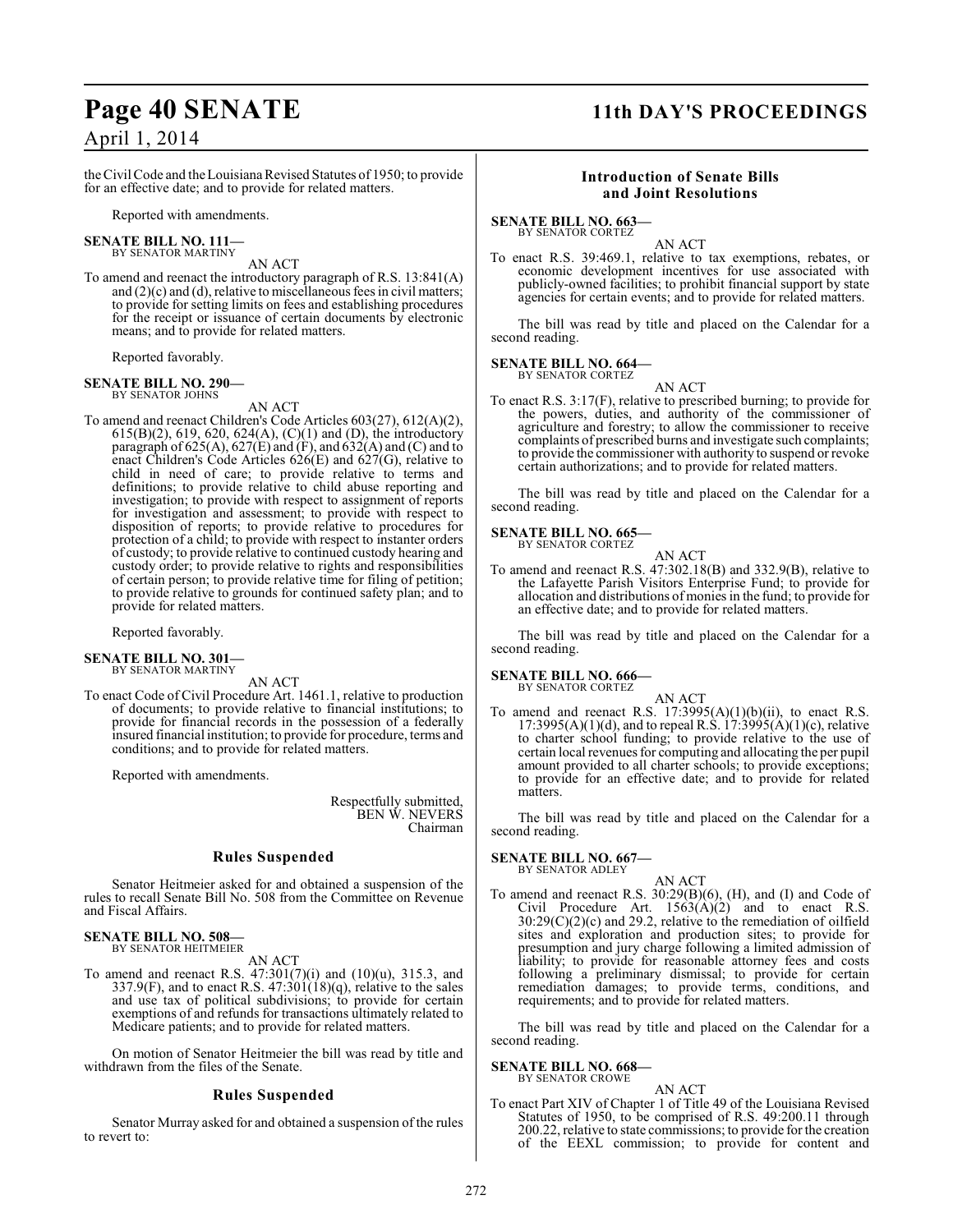performance standards; to provide for curriculum; to provide for assessments; to provide for legislative intent; to require state control over content and performance standards; to provide for definitions; to provide for exceptions; to provide for prohibitions; to provide for a commission to oversee the development of curriculum, content and performance standards, and assessments; to provide for membership of the commission; to provide for a task force to develop content and performance standards; to provide for a task force to develop curriculum; to provide for a task force to develop assessments; to provide for membership of each task force; to provide for stakeholder input; to provide for deadlines; to provide a method of adoption; to provide transition; to require approval by the legislature; and to provide for related matters.

The bill was read by title and placed on the Calendar for a second reading.

#### **SENATE BILL NO. 669—** BY SENATOR CROWE

### AN ACT

To amend and reenact R.S. 17:24.4 and to enact Subpart B-2 of Part 1 of Chapter 1 of Title 17 of the Louisiana Revised Statutes of 1950, to be comprised of R.S. 17:34.1 through 34.10, relative to elementary and secondary education; to provide for content and performance standards; to provide for curriculum; to provide for assessments; to provide for legislative intent; to require state control over content and performance standards; to provide for definitions; to provide for exceptions; to provide for prohibitions; to provide for a commission to oversee the development of curriculum, content and performance standards, and assessments; to provide for membership of the commission; to provide for task forces to develop content and performance standards; to provide for task forces to develop curriculum; to provide for a task force to develop assessments; to provide for membership of each task force; to provide for stakeholder input; to provide for deadlines; to provide for legislative approval; and to provide for related matters.

The bill was read by title and placed on the Calendar for a second reading.

#### **SENATE BILL NO. 670—** BY SENATOR THOMPSON

AN ACT

To enact R.S. 46:1053(FF), relative to certain hospital service districts; to provide for appointments of board members; to provide for qualification of members; and to provide for related matters.

The bill was read by title and placed on the Calendar for a second reading.

**SENATE BILL NO. 671—** BY SENATORS MARTINY AND GARY SMITH AND REPRESENTATIVES STOKES AND WILLMOTT AN ACT

To enact Chapter 5 of Subtitle VII of Title 47 of the Louisiana Revised Statutes of 1950, to be comprised of R.S. 47:6500 through 6503, relative to rebate incentives for air carriers transporting international passengers; to establish a program for such incentives; to provide for qualifications of air carriers and conditions for earning the rebates; to provide for calculation of the amount of the rebates; and to provide for related matters.

The bill was read by title and placed on the Calendar for a second reading.

#### **SENATE BILL NO. 672—**

BY SENATORS WHITE AND CLAITOR AN ACT

To amend and reenact R.S. 17:57, 58, and 58.2(A), (B), and (C), relative to the East Baton Rouge Parish School Board; to provide for the membership of the board, for districts, and for election of the members; and to provide for related matters.

## **11th DAY'S PROCEEDINGS Page 41 SENATE** April 1, 2014

The bill was read by title and placed on the Calendar for a second reading.

**SENATE BILL NO. 673—**<br>BY SENATOR GUILLORY

AN ACT

To amend and reenact R.S. 11:62(4)(introductory paragraph), (5)(introductory paragraph), and (11)(introductory paragraph),  $102(B)(1)$  and  $(3)(a)$  and  $(d)(v)$ ,  $(vi)$ , and  $(vii)$ ,  $542(A)(2)(a)$ , 883.1(A)(2)(a), and 1145.1(A)(1)(a), (C)(4)(a)(introductory paragraph), and (E) and to repeal R.S. 11:62(4.1), (5.1), and  $(11.1)$ ,  $102(C)(1)(m)$ ,  $542(C)(4)(d)(iii)$  and (e)(iii), 883.1(C)(4)(d)(iii) and (e)(iii), 1145.1(C)(4)(a)(iii) and (b)(iii), and Chapter 7 of Subtitle II of Title 11 of the Louisiana Revised Statutes of 1950, comprised of R.S. 11:1399.1 through 1399.7, relative to the cash balance plan; to delete provisions referencing the plan; to provide for an effective date; and to provide for related matters.

The bill was read by title and placed on the Calendar for a second reading.

#### **SENATE BILL NO. 674—** BY SENATOR NEVERS

AN ACT

To enact R.S. 33:7.1, relative to incorporation of unincorporated areas; to provide for a moratorium on incorporation of unincorporated areas; to provide for an effective date; and to provide for related matters.

The bill was read by title and placed on the Calendar for a second reading.

#### **SENATE BILL NO. 675—** BY SENATOR RISER

AN ACT

To enact R.S. 13:2583.6, relative to constables; to authorize a constable of a justice of the peace court in Caldwell Parish to appoint a deputy; to require certain training; to provide relative to the filing of certain oaths of office; to provide for compensation; to provide for qualifications of office; to provide for residency requirements; to provide for prohibitions; and to provide for related matters.

The bill was read by title and placed on the Calendar for a second reading.

#### **SENATE BILL NO. 676—** BY SENATOR RISER

AN ACT To enact R.S. 40:1789.1, relative to the possession and transfer of certain firearms; to provide relative to the issuance of firearm suppressor certifications; to require the chief law enforcement officer to take action on applications for weapon transfers within a specified time period; to provide for definitions; to provide for immunity; and to provide for related matters.

The bill was read by title and placed on the Calendar for a second reading.

#### **Rules Suspended**

Senator Adley asked for and obtained a suspension of the rules to recall Senate Bill No. 464 from the Committee on Transportation, Highways and Public Works.

#### **SENATE BILL NO. 464—** BY SENATOR ADLEY

AN ACT To amend and reenact R.S. 45:302(C), relative to the Louisiana Public Service Commission; to require approval from the Louisiana Public Service Commission to disconnect or shut off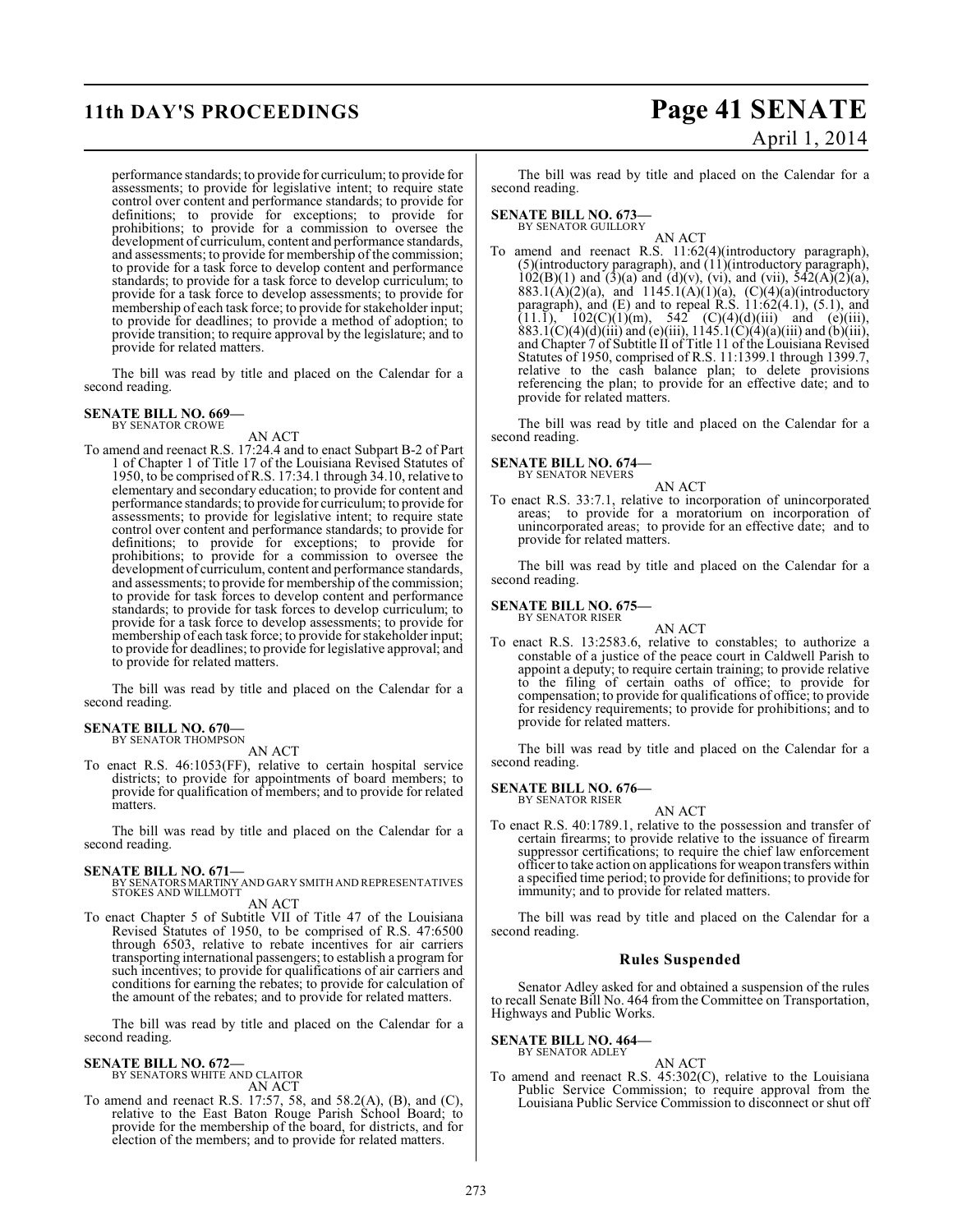## **Page 42 SENATE 11th DAY'S PROCEEDINGS**

### April 1, 2014

the supply of natural gas by pipelines to a local distribution system; and to provide for related matters.

On motion of Senator Adley the bill was read by title and withdrawn from the files of the Senate.

#### **Message from the House**

#### **ASKING CONCURRENCE IN HOUSE BILLS AND JOINT RESOLUTIONS**

#### April 1, 2014

To the Honorable President and Members of the Senate:

I am directed to inform your honorable body that the House of Representatives has finally passed and asks your concurrence in the following House Bills and Joint Resolutions:

| HB No. 162 | HB No. 183 | HB No. 218 |
|------------|------------|------------|
|            |            |            |

HB No. 230 HB No. 248 HB No. 254

Respectfully submitted, ALFRED W. SPEER Clerk of the House of Representatives

### **House Bills and Joint Resolutions on First Reading**

### **HOUSE BILL NO. 162—** BY REPRESENTATIVE STUART BISHOP

AN ACT

To enact Subpart PP of Part 1 of Chapter 1 of Subtitle II of Title 47 of the Louisiana Revised Statutes of 1950, to be comprised of R.S. 47:120.231, relative to state individual income tax return checkoffs for certain donations; to provide for a method for individuals to donate all or a portion of any refund due to them to The Louisiana Youth Leadership Seminar Corporation; to provide for the administration and disbursement of donated monies; to provide for reporting; to provide for an effective date; and to provide for related matters.

The bill was read by title and placed on the Calendar for a second reading.

#### **HOUSE BILL NO. 183—** BY REPRESENTATIVE HARRIS

AN ACT

To amend and reenact R.S. 6:969.18(A)(2) and to repeal R.S. 6:969.18(G), relative to the Louisiana Motor Vehicle Sales Finance Act; to increase the documentation and compliance fee authorized to be collected by a motor vehicle seller, who may be an extender of credit, for certain transactions; to provide relative to the requirement of disclosure of the documentation and compliance fee; to provide for an effective date; and to provide for related matters.

The bill was read by title and placed on the Calendar for a second reading.

#### **HOUSE BILL NO. 218—** BY REPRESENTATIVE TALBOT

AN ACT

To amend and reenact Code of Civil Procedure Article 1878 and to repeal R.S. 13:4062, relative to special civil proceedings; to provide for declaratory judgments; to provide for expedited hearings; to provide for the effect of supplemental proceedings on the hearing for a declaratory judgment; to provide for proceedings for temporary restraining orders, injunctions, and mandamus relative to the expenditure of state funds; and to provide for related matters.

The bill was read by title and placed on the Calendar for a second reading.

#### **HOUSE BILL NO. 230—**

BY REPRESENTATIVE PONTI AN ACT

To enact R.S. 49:191(7) and to repeal R.S. 49:191(5)(i), relative to the Department of Economic Development, including provisions to provide for the re-creation of the Department of Economic Development and the statutory entities made a part of the department by law; to provide for the effective termination date for all statutory authority for the existence of such statutory entities; and to provide for related matters.

The bill was read by title and placed on the Calendar for a second reading.

#### **HOUSE BILL NO. 248—**

BY REPRESENTATIVE PONTI AN ACT

To repeal R.S. 51:2316, relative to the position of coordinator of the Louisiana Economic Development Corporation; to repeal the position of coordinator; and to provide for an effective date.

The bill was read by title and placed on the Calendar for a second reading.

**HOUSE BILL NO. 254—** BY REPRESENTATIVE LORUSSO AN ACT

To enact R.S. 41:1224.1, relative to leases of certain marina property operated by Jefferson Parish; to exempt such leases from general requirements for advertising and bidding; and to provide for related matters.

The bill was read by title and placed on the Calendar for a second reading.

#### **Introduction of Senate Bills and Joint Resolutions, Resumed**

**SENATE BILL NO. 677—** BY SENATOR MURRAY

AN ACT To amend and reenact R.S.  $42:1111(C)(1)(b)$ , relative to the Code of Governmental Ethics; to provide for certain restrictions for payment from nonpublic sources; and to provide for related matters.

The bill was read by title and placed on the Calendar for a second reading.

#### **Message from the House**

#### **ASKING CONCURRENCE IN HOUSE BILLS AND JOINT RESOLUTIONS**

#### April 1, 2014

To the Honorable President and Members of the Senate:

I am directed to inform your honorable body that the House of Representatives has finally passed and asks your concurrence in the following House Bills and Joint Resolutions:

HB No. 298 HB No. 106 HB No. 898

Respectfully submitted, ALFRED W. SPEER Clerk of the House of Representatives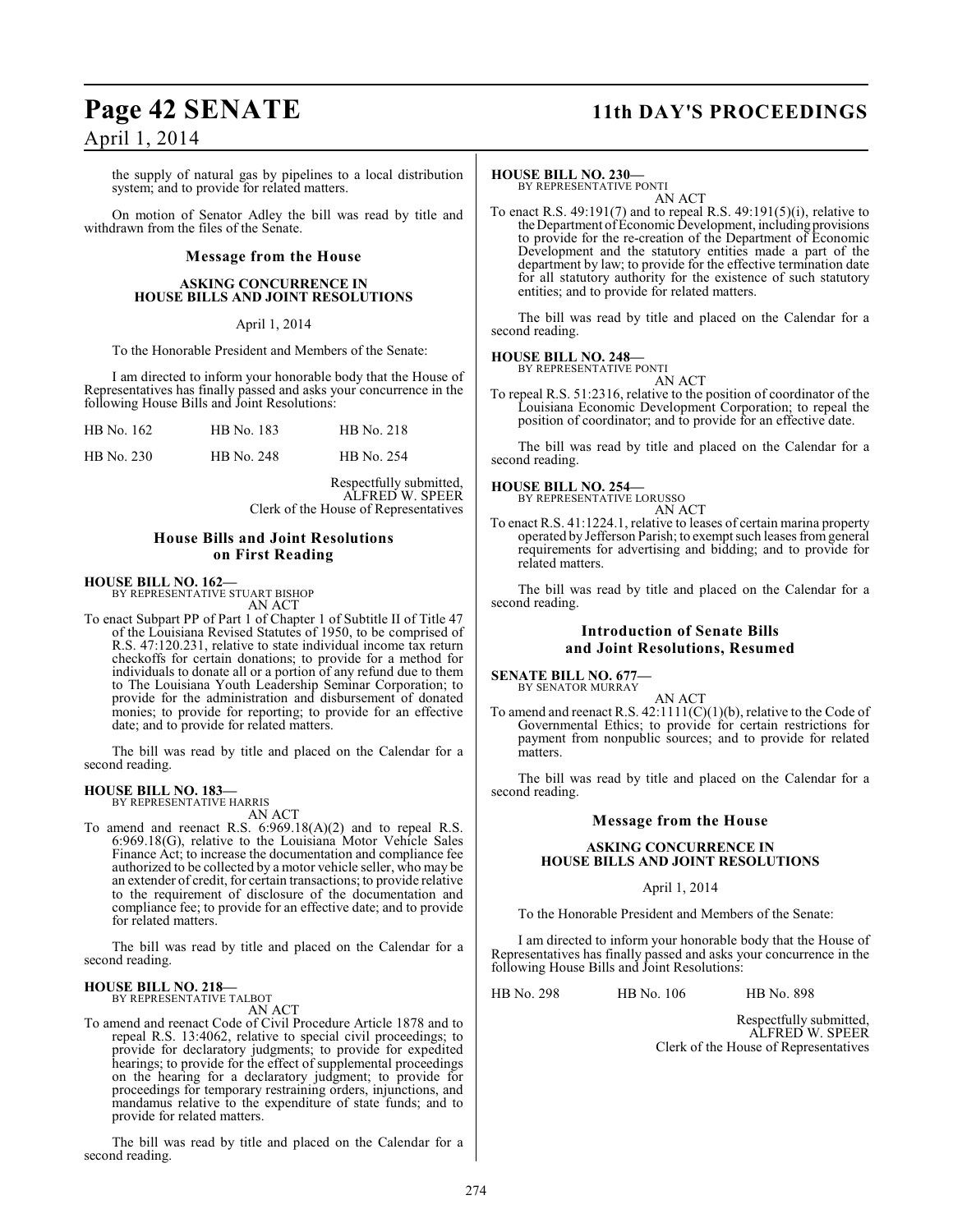## **11th DAY'S PROCEEDINGS Page 43 SENATE**

### April 1, 2014

### **House Bills and Joint Resolutions on First Reading**

### **HOUSE BILL NO. 106—**

BY REPRESENTATIVE LOPINTO AN ACT

To amend and reenact R.S. 32:53(A) and to repeal R.S. 47:507, relative to motor vehicle license plates; to provide for the proper display of license plates; and to provide for related matters.

The bill was read by title and placed on the Calendar for a second reading.

### **HOUSE BILL NO. 298—**

BY REPRESENTATIVE GAROFALO AN ACT

To amend and reenact R.S. 13:5722(A)(2)(a), relative to court costs in St. Bernard Parish; to provide for additional court costs in criminal matters in all courts in St. Bernard Parish; to provide for the collection and use of the additional funds; and to provide for related matters.

The bill was read by title and placed on the Calendar for a second reading.

### **HOUSE BILL NO. 898—** BY REPRESENTATIVE GAINES

AN ACT

To amend and reenact R.S. 34:2471(A)(introductory paragraph), (6),  $(7)$ , and  $(8)$  and to enact R.S.  $34:2471(A)(9)$ , relative to the Port of South Louisiana Commission; to increase the membership on the commission; and to provide for related matters.

The bill was read by title and placed on the Calendar for a second reading.

#### **Message from the House**

#### **ASKING CONCURRENCE IN HOUSE CONCURRENT RESOLUTIONS**

April 1, 2014

To the Honorable President and Members of the Senate:

I am directed to inform your honorable body that the House of Representatives has finally passed and asks your concurrence in the following House Concurrent Resolutions:

HCR No. 60

Respectfully submitted, ALFRED W. SPEER Clerk of the House of Representatives

#### **House Concurrent Resolutions on First Reading**

**HOUSE CONCURRENT RESOLUTION NO. 60—** BY REPRESENTATIVES COX, BROWN, AND HOWARD AND SENATOR GALLOT

A CONCURRENT RESOLUTION To commend the Natchitoches Central High School boys' basketball team upon winning the 2014 Class 5A state championship.

The resolution was read by title and placed on the Calendar for a second reading.

#### **Introduction of Senate Bills and Joint Resolutions, Resumed**

**SENATE BILL NO. 678—**

BY SENATOR GALLOT

AN ACT To enact Chapter 34 of Title 33 of the Louisiana Revised Statutes of 1950, to be comprised of R.S. 33:9301 through 9309, relative to economic and community development in Orleans Parish; to create the Louisiana Economic Development District, a political subdivision of the State of Louisiana; to provide for the boundaries of the district; to provide for the governance of the district; to provide for the authority, powers, duties, and function of the governing body; to allow for the levy and collection of taxes and special assessments within the district; to provide for the authority to create subdistricts within the district; to authorize the district to issue and sell bonds; to provide for the duration of the district; and to provide for related matters.

The bill was read by title and placed on the Calendar for a second reading.

## **SENATE BILL NO. 679—** BY SENATOR NEVERS

AN ACT To amend and reenact R.S. 9:3557(B), 3560(A), 3561(A), 3561.1(G), 3578.4(A), 3578.5, 3578.6, and 3578.8, R.S. 14:511, and R.S. 51:1406(1), and to enact R.S. 9:3518.4, 3537, 3561.2, 3578.4.1 and 3578.9, relative to consumer credit transactions, deferred presentment transactions and small loans; to provide relative to the Louisiana Consumer Credit Law and to the Louisiana Deferred Presentment and Small Loans Act; to provide for powers of the commissioner of the Office of Financial Institutions; to provide for examination of certain records by the legislative auditor; to provide relative to the authority of the attorney general relative to deferred presentment transactions and small loans; to provide relative to certain lenders; to provide relative to licensing and record maintenance in consumer credit transactions; to provide relative to the location of offices of makers of consumer loans; to provide for the collection and reporting of certain information and data; to provide relative to holding of checks in deferred presentment transactions and small loans; to provide relative to certain limitations on loans, loan fees, finance charges and interest; to provide relative to certain prohibited acts and violations of such acts; to provide relative to applicability of loansharking in deferred presentment transactions and small loans; to provide certain definitions, terms, conditions, procedures, prohibitions, exemptions, penalties and effects; and to provide for related matters.

The bill was read by title and placed on the Calendar for a second reading.

### **Privilege Report of the Committee on Senate and Governmental Affairs**

### **ENROLLMENTS**

Senator Amedee, Chairman on behalf of the Committee on Senate and Governmental Affairs, submitted the following report:

April 1, 2014

To the President and Members of the Senate:

I am directed by your Committee on Senate and Governmental Affairs to submit the following report:

The following Senate Concurrent Resolutions have been properly enrolled: